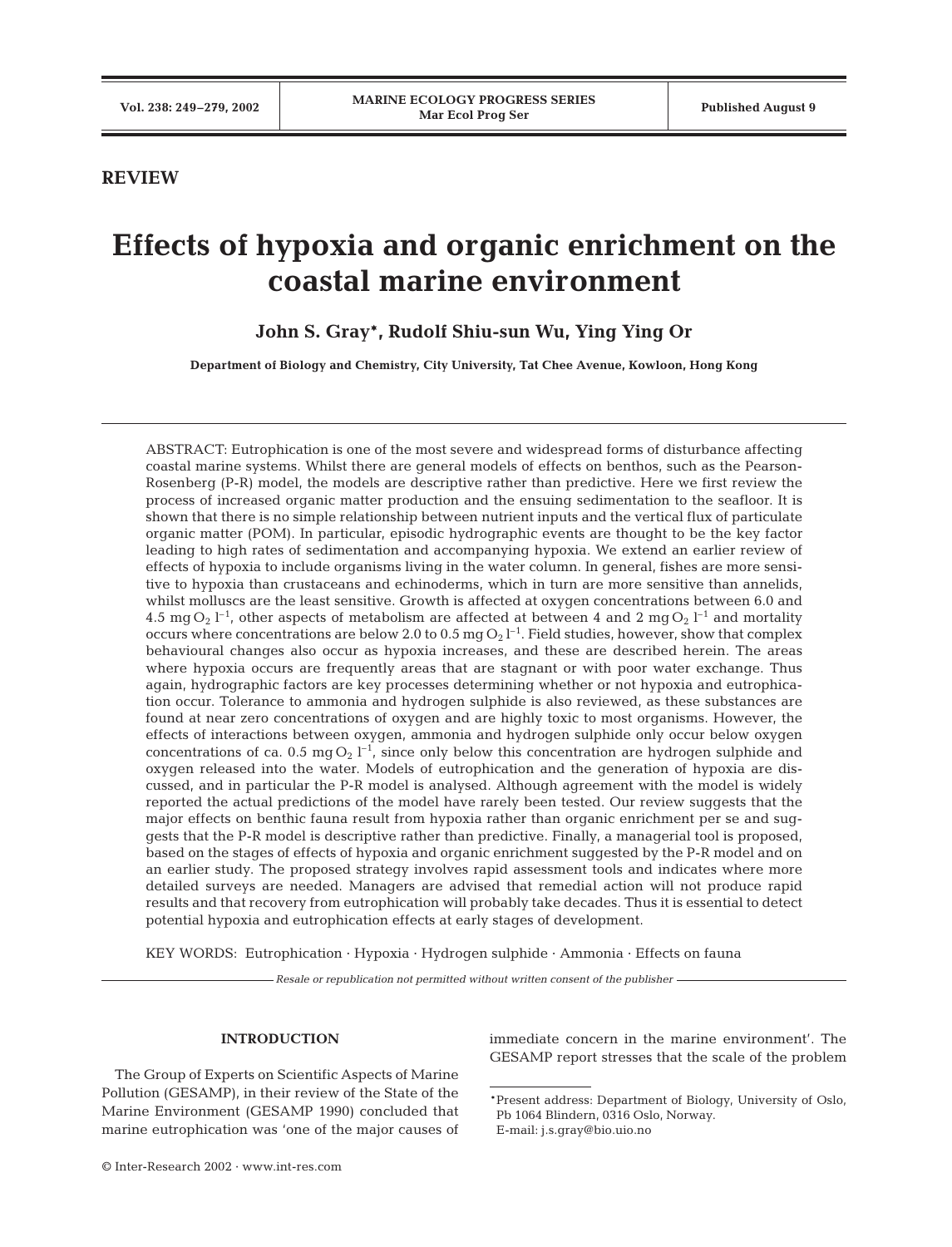varies from region to region, but emphasizes that the primary causal effect is discharge of nitrate and phosphate to coastal waters. In the latest report (GESAMP 2001), eutrophication is still recorded as one of the most severe problems affecting the oceans.

Eutrophication arises from an increase in nutrient and dissolved organic matter (DOM) concentrations over natural levels, which in turn leads to a greater production of particulate organic matter (POM) in the water column or on the sea-bed, (Dugdale & Goering 1967, Cadée & Hegeman 1974, Cadée 1984, Smith 1984). The organic matter usually originates from bacteria, phytoplankton and zooplankton in the water column, and from surface-living bacteria and diatoms on sediments or/and production by algae and epiphytes on hard substrata (Chapman & Craigie 1977, Hillebrand & Sommer 1999). The amounts of organic matter produced are often too large to be grazed and sink to the seabed along with faeces and other particulate organic matter. The sedimenting organic matter is degraded largely in the water column, a process that uses up oxygen. If oxygen is not supplied by advective and vertical mixing then decreases in oxygen concentrations lead to hypoxia and, in extreme cases, to anoxia.

The major external sources of nutrients and DOM/POM to coastal waters are domestic sewage and agricultural fertilizers input, largely via rivers (Ryther & Dunstan 1971, Taslakian & Hardy 1976, Nixon & Pilsom 1983, Borum & Sand-Jensen 1996). Nixon (1990) pointed out that the dramatic growth of human populations in the coastal zones, the increased agricultural production through of the use of fertilizers, deforestation and the increased release of nitrogen oxides into the atmosphere have made the problem more acute. He noted that eutrophication is a problem around the rim of the Mediterranean, and in an increasing numbers of bays and estuaries along the coastlines of North and South America, Africa, India, Southeast Asia, Australia, China and Japan. Yet there are areas that naturally have high nutrient content and low oxygen content in the water, such as upwelling areas off Peru, Walvis Bay in SW Africa and the Horn of Africa. Fjords (in Canada, Chile, New Zealand, Scotland, Norway, and Sweden) also have natural periodically low oxygen concentrations.

The 3 key elements of the eutrophication process therefore are (1) increased nutrient levels leading to (2) production of particulate and dissolved organic matter and (3) degradation of the organic matter leading to lowered oxygen concentrations.

In their classic paper Pearson & Rosenberg (1978) described a general model for 1 of these processes the effects of organic enrichment on sediment-living organisms. Since their paper was published it has been

cited many hundreds of times and the model has been shown to be valid for many coastal regions of the world. The model describes the changes in patterns of numbers of species, abundances and biomass along a 'gradient' from a normal assemblage to an assemblage in sediment containing very high amounts of organic matter with accompanying anerobiosis. However, the ordinate merely represents 'increasing organic enrichment' and is not quantitative. Pearson & Rosenberg pointed out that a number of other trends accompany changes in organic enrichment, namely changes in the oxygen concentration in the water column that may lead to changes independent of those arising from increased organic matter, and physical changes that occur in the sediment which usually becomes finer grained. Since over 20 yr have elapsed since their model was devised, it is time to re-examine the model in the light of more recent data. Since the P-R model was produced there have been a number of recent general reviews of eutrophication (Pearson 1982, Carpenter & Capone 1983, Walsh 1988, Gray 1992, Heip 1995, Nixon 1995, Jørgensen & Richardson 1996). In particular, the recent review by Cloern (2001) has covered, in an excellent way, the process of eutrophication and the development of conceptual models. We will not attempt to repeat this study, but instead move towards a goal that Cloern set (Cloern 2001, p. 241): 'the evolution of our conceptual model should produce a set of tools, reflecting a more mechanistic understanding of the problems, that can be used to guide strategies of coastal ecosystem management, rehabilitation or protection.' Here we examine the development of hypoxia and its effects on the benthos in relation to tools for management.

## **PRIMARY PRODUCTION AND SEDIMENTATION OF ORGANIC MATTER**

#### **Sedimentation**

One assumption often made is that under normal conditions the amount of organic material generated in the water column is in equilibrium with grazing and degradation processes (Graneli et al. 1990). Grazing pressure is usually a major factor influencing phytoplankton abundance. Studies show that in the enriched plume of the New York Bight 28 to 53% of the daily production can be consumed (Dagg & Turner 1982), whereas on the open coast at George's Bank, Gulf of Maine, USA, only 5 to 10% of the summer production is consumed. This is due to the continual input of recycled nutrients on the Bank from tidal stirring. In shelf systems of the Mid-Atlantic Bight, Gulf of Mexico and Bering Sea around 50% of the phytoplankton bio-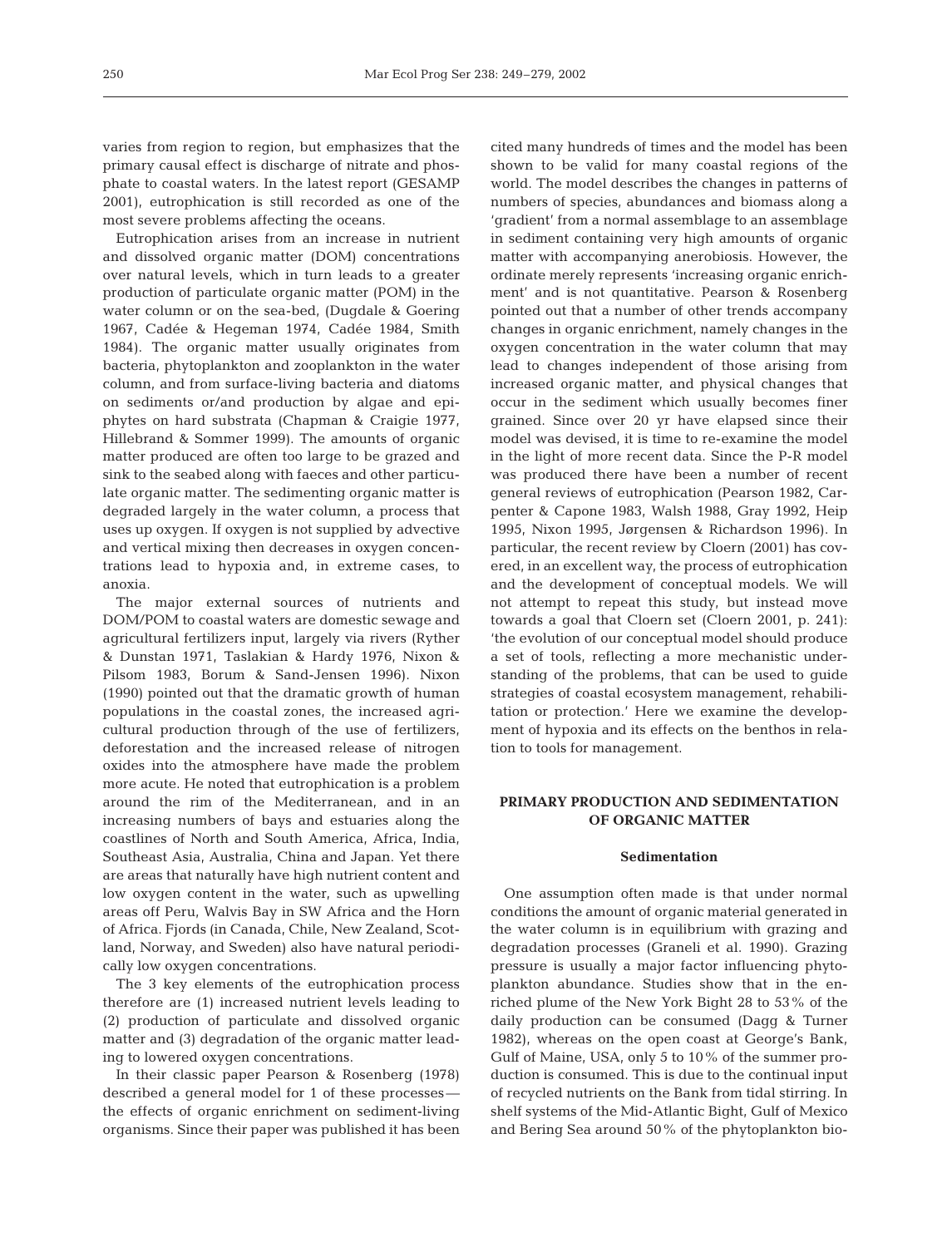

Fig. 1. Wassmann's model of export production  $(P_{\rm E})$  against total production  $(P_T)$  in gC m<sup>-2</sup>, for the boreal zone of the N. Atlantic (from Wassmann 1990). Fitted regression of Export Production  $P_{\rm E} = 9.39^{0.012 \vec{P_{\rm T}}}$ 

mass is consumed by grazers (Walsh 1988). Under eutrophic conditions, an excess of organic matter is produced which sediments out of the surface layers as exported production.

Wassmann (1990) reviewed the data and suggested a model of export production as a function of total primary production (Fig. 1). The model requires that reliable data are available for total annual primary production, which is not the case for many areas. In temperate areas, sedimentation rates are strongly seasonal, with 2 main periods of heavy sedimentation during the spring and autumn plankton blooms, and relatively little sedimentation during times of stratification. For tropical and sub-tropical areas, production is generally low and more uniform due to the oligotrophic nature of surface waters and sedimentation rates are extremely low. However, many tropical and sub-tropical areas are influenced by seasonal monsoons, when surface-water salinity drops and high amounts of organic matter enter the coastal system. It is usually following such conditions that harmful algal bloom (HAB) outbreaks occur (e.g. in Hong Kong the south-west monsoon occurs in July-August and HAB outbreaks occur in late August and September). Studies in areas subject to heavy wave action, e.g. most shallow areas, have shown that sedimentation rates increase with increasing depth (Steele & Baird 1972, Ansell 1974, Hargrave & Taguchi 1978, Smetacek 1980, Sand-Jensen et al. 1994). However, in a study of 2 fjords in Norway, which are sheltered and have little wave action, Wassmann (1985) found that sedimentation rate decreased with increasing depth. This is in keeping with data on the benthos for the outer Oslofjord which indicates that biomass decreases with increasing depth (J.S.G. unpubl. data).

Wassmann's model shows that in oligotrophic areas only 25 to 30% of the produced organic matter is exported, whereas in mesotrophic areas with primary production of 200 gC  $m^{-2}$  yr<sup>-1</sup>, 45% of the primary production is exported. His model predicts that under eutrophic conditions where total production is between 300 and 500 g C  $\rm m^{-2}$  yr<sup>-1</sup> (Nixon 1995), 50% of the carbon will be exported; Borum (1996) suggested that there is a maximum rate of around 500 gC  $\rm m^{-2}$  yr<sup>-1</sup> irrespective of the amounts of nutrient inputs for most coastal areas. Measured values are in agreement with this model. For shelf areas (Mid-Atlantic Bight, the Gulf of Mexico and Bering Sea), Walsh (1988) found that 50% of primary production was exported. In the upwelling area off Peru where nutrient input levels were high before changes to the system caused by El Niño and overfishing, again 50% of the primary production was exported. (It should be kept in mind that dead and decaying phytoplankton contribute DOM to the water column that is rapidly utilised by algae and micro-organisms: Otsuki & Hanya 1972). Cloern (1982) showed that in parts of San Francisco Bay the benthos controlled phytoplankton biomass and this may well be a widespread phenomenon.

A major contributor of POM and DOM to coastal areas is discharge of sewage. In the past, dumping of raw sewage was practised in many areas, notably off the Thames estuary in UK and in New York Bight. The raw sewage dumped added much particulate and dissolved organic carbon directly to the water column. Walsh (1988) simulated a 10-fold increase in carbon and nitrogen loading to the New York Bight. He found that near the sewage dump site 1% light penetration depth occurred at 2–3 m, with a sharp increase to 7–8 m near the Hudson River plume and to 25–40 m at the outer apex. This high turbidity led to a 60–70% reduction of primary production within the Hudson River plume whereas beyond the influence of the estuary production increased slightly. Where sewage is treated, the amounts of POM are much reduced compared with raw sewage disposal, but nevertheless sewage effluents are a major source of particulate material in coastal areas. Oviatt et al. (1986, 1987, 1989) studied effects of added sewage in a mesocosm system and found that sludge particulate inputs in excess of 1 gC  $m^{-2}$  d<sup>-1</sup> caused hypoxic events.

Other forms of POM added to coastal waters are paper and pulp mill effluents (Pearson & Rosenberg 1978). The POM increases turbidity, which leads to reduced primary production and reduced growth of macroalgae (Kautsky et al. 1986), and more importantly, as the organic matter is oxidised, decreases the oxygen content of the water column. Fortunately, most sewage dumping has been phased out and sewage entering coastal waters in developed countries is now treated, but the input of nutrients from this treated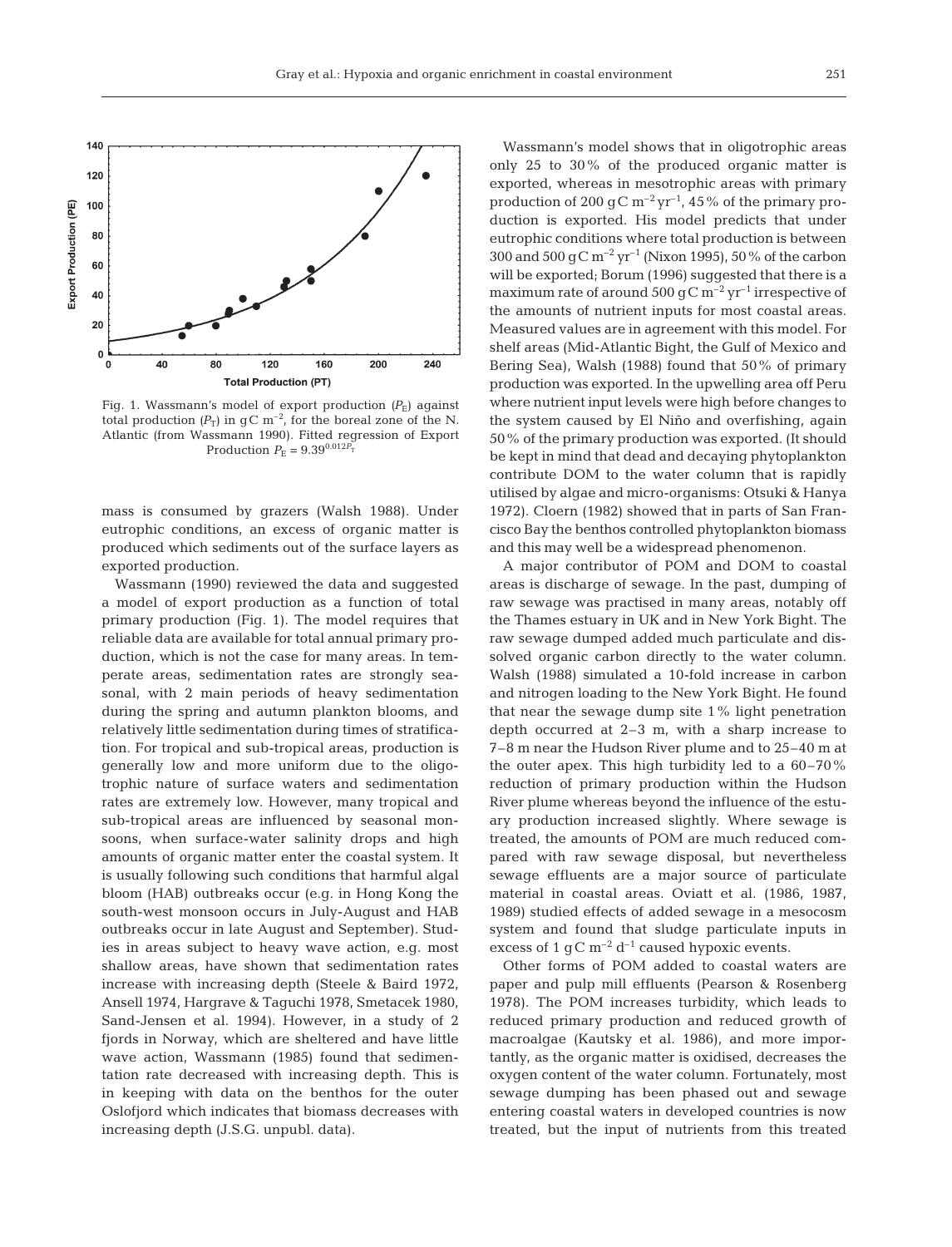sewage is a major factor influencing the state of hypoxia in coastal systems.

In estuarine and coastal areas organic matter (particulate and dissolved) can also be derived from macrophyte tissues (dead leaves, seagrasses, kelp and other algae, mangroves and terrestrial plant material: Fenchel & Blackburn 1979), but this is not thought to be a large source compared with the planktonic components. Other sources of sedimenting organic matter are faeces from zooplankton, pseudofaeces from bivalves and other encrusting species, and particulate matter where sewage sludge is dumped or paper and pulp mill waste discharged.

Wassmann's model is based on data for annual primary productivity and sedimentation, yet sedimentation is highly seasonal. In Kiel Bay diatoms in the spring bloom settle over a few days (Graf et al. 1982). This material has a high nutritional value (C:N ratio of ca. 6 to 8) and is utilised rapidly by the bacteria and micro-organisms in the sediment (Graf et al. 1982, Aubert 1990); it has also been found in mesocosm experiments in Norway (Skeie 1987). In temperate waters, sedimentation of POM occurs mainly in spring when grazing pressure by mesozooplankton is low (for an overview of processes in open oceanic water [Pacific Ocean] see Thomas 1971a,b, Knauer et al. 1979), yet the amounts that settle vary greatly from year to year (Santos & Simon 1980, Smetacek 1980, Christensen & Kanneworff 1985) depending primarily on physical conditions. It is the hydrodynamic control of 'new' inorganic nutrients from outside the system that controls the spatial and temporal variability in primary production rates.

Kiørboe et al. (1996) have recently reviewed material fluxes in the water column. They suggest that where small-sized organisms dominate the production, the microbial loop operates and sedimentation is unimportant as the particles are remineralized by microorganisms within the surface layers. In such systems grazing control is highly efficient and the system is rarely food-limited. Light limitation however, is often important. In the Kattegat (and in most fjords) during the stratified summer period there are high concentrations of autotrophic flagellates at the pycnocline (ca. 30% of the annual primary production in the Kattegat: Kiørboe et al. 1996). Sedimentation is proportional to the amounts of new nutrients entrained across the pycnocline. Whilst eutrophication may enhance the vertical flux of POM and potentially lead to hypoxia and anoxia below the pycnocline, the magnitude of the oxygen deficit is not related to nutrient input in a simple manner (Kiørboe 1996). With a steady input of nutrients remineralisation of the POM usually occurs within the water column and there is no flux to the seabed. If the input is episodic, however, there is considerable sedimentation and oxygen deficits can occur in deeper waters

During sedimentation (and after resuspension from the seabed) bacteria degrade POM and DOM. A key factor in the degradation process is the C:N ratio of the organic material. Phytoplankton has a C:N ratio of 6 to 7, whereas large brown algae have values of 16 to 68, seagrasses 17 to 70, rhodophytes 20 and terrestrial plant leaves including mangroves 100 to 300 (Fenchel & Blackburn 1979). Degradation and nutrient mineralisation take place when the C:N ratio, is under 10, whereas above this value net immobilization of dissolved nitrogen occurs. Thus, under eutrophic conditions with high inputs of settling dead phytoplankton cells with a low C:N ratio, mineralisation will proceed rapidly, releasing more nutrients into the water column and exacerbating eutrophication. For the Eastern seaboard of the US, Walsh et al. (1981) used C:N ratios in sediments as an indicator of the quality of material arriving at the sediment surface. Valderhaug & Gray (1984) showed that C:N ratios varied seasonally at 35 m depth in the Oslofjord, Norway, with values similar to those for plankton (8 to 10) in spring, rising to 18 in summer and winter, with a slight increase following the autumnal plankton bloom and subsequent sedimentation. Lateral advection of organic material is also highly important (Heip 1995). Many suspension-feeders utilise this material.

From the data and discussion presented here it is clear that trying to link amounts of sedimenting organic material to primary production is a difficult task (Josefson 1987, Rosenberg et al. 1987) since sedimentation rates vary with production, grazing, mineralisation, stratification and advective processes. In addition the separation of true sedimentation rates from those effected by resuspension cannot be achieved successfully with present techniques, (Dymond et al. 1981). This is an important problem as most eutrophication problems occur in shallow waters, where resuspension from wave and current action is a dominating process. Thus measurement of the amounts of organic material exported from the upper water column as a result of higher rates of production is difficult. Richardson (1996) suggests that measurements directly at the bottom of the pycnocline would resolve the problem of resuspension. In fact remarkably few studies of sedimentation rates have considered eutrophication.

Oxygen concentrations in the water column give a good indication of the state of eutrophication. For example, changes in oxygen saturation or concentrations over time have been used to show that in the inner Oslofjord conditions have worsened since the turn of the century (Mirza & Gray 1983), and in the Kattegat the average annual concentration during August, September and October decreased linearly between 1965 and 1995 (Richardson 1996).

Hydrographic conditions are extremely important in relation to whether or not hypoxia occurs. During calm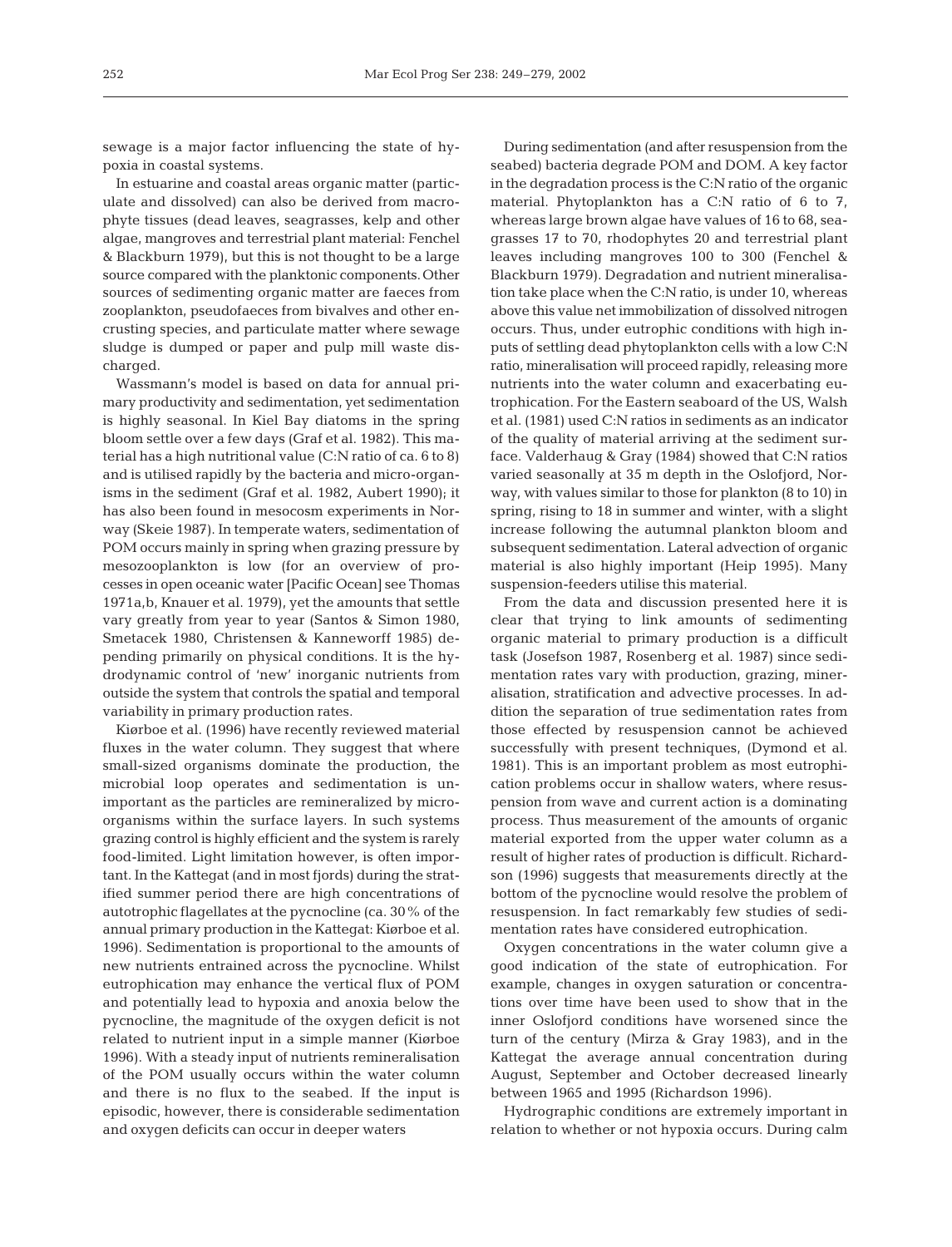periods, with no high inputs of nutrients and no correspondingly high primary production, hypoxia can build up in summer (Richardson 1996). Conversely, even with a high nutrient input, unusually high exchange rates can also remove nutrients before production can increase, thereby preventing hypoxia conditions from evolving. Thus, the hydrography of a system is perhaps the most critical element determining whether or not hypoxia will occur, and may override the input of new inorganic nutrients; see 'Hypoxia: Areas where hypoxia has been recorded'.

Sedimenting organic matter is usually in particulate form. Under normal conditions (50 to 300 gC  $\rm m^{-2}$  yr<sup>-1</sup>), it is utilised by the benthos (Graf et al. 1982). Grebmeier et al. (1988), Grebmeier & McRoy (1989), Grebmeier et al. (1989) studied 2 different water masses in the Bering and Chukchi Seas off Alaska, USA, and found that in open waters where productivity was high (250 to 300 gC  $m^{-2}$  yr<sup>-1</sup>) C:N ratios were low (5.8 to 7.6). In coastal waters with lower productivity (ca. 50 gC  $\rm m^{-2}$ )  $yr^{-1}$ ) C:N ratios were higher (7.7 to 14.0). The 2 types of benthic communities utilising this material differed, with open waters having highly productive, low (family level) diversity systems dominated by deposit-suspension-feeding amphipods, whereas inshore areas had less productive, high diversity systems. Grebmeier et al. (1989) suggested that in low productivity systems food is limiting and determines benthic diversity whereas in high-productivity systems it is largely sediment heterogeneity that determines diversity, with low diversity occurring in homogeneous sediments such as silt-clay. Such findings are highly relevant to eutrophication as primary production is often in the range of 250 to 500 gC  $m^{-2}$  yr<sup>-1</sup> (Borum & Sand-Jensen 1996). Under highly productive conditions the proportion of silt-clay may be correlated with faunal species richness provided that other factors such as hypoxia and hydrogen sulphide production play no role.

Sedimenting organic matter may also have another effect, as it can smother benthic organisms that are unable to adapt to the amounts sedimenting. Gray (1982) suggested that one of the primary effects of eutrophication was that many organisms were smothered by the sedimenting organic matter and could not survive heavy sedimentation (see also Main & Nelson 1988). The result of such effects is that species that are able continuously to colonise the newly available sediment will dominate. Examples are the polychaetes *Capitella capitata* complex and spionids such as *Polydora* spp. Gray listed a number of opportunistic species that probably had similar characteristics. Colonising ability may therefore be as important as tolerance of low oxygen concentrations in determining which species are found in the most heavily organically enriched sediments.

### **Hypoxia**

Since sedimentation rates are difficult to obtain and are difficult to relate to nutrient inputs the simplest indication of eutrophication that can be measured is likely to be the hypoxia resulting from degradation of sedimenting POM.

Whereas under eutrophic conditions, air-sea interactions keep the surface waters above the pycnocline oxygen-saturated, increased phytoplankton production arising from increased nutrient levels often leads to super-saturation in surface waters (e.g. in the northern Adriatic: Justic 1987, Justic et al. 1987, 1988). Water above the pycnocline in the New York Bight has a slightly higher gross photosynthetic input than losses due to respiration (Walsh 1988), including losses from sewage sludge and dissolved organic carbon. Below the pycnocline, respiration losses from sedimenting phytoplankton (75%), water column (19%), faecal pellets  $(4\%)$  and the benthos  $(5\%)$  exceeded the oxygen available in the water column. As there was no increase in oxygen production from photosynthesis, oxygen saturation of surface water in the Hudson River plume dropped to 60 to 65% oxygen and that of bottom water to only <1 ml O<sub>2</sub> l<sup>-1</sup> (<1.4 mg O<sub>2</sub> l<sup>-1</sup>), ca. 17% saturation. Walsh suggested that increases in carbon loading of ca. 50 to 100  $\rm g$  C m<sup>-2</sup> will lead to anoxia. He calculated that with low vertical diffusive inputs anoxia will develop within ~30 d whereas with high diffusive input anoxia will take >600 d to develop. Thus, in addition to nutrient input, hydrographic factors largely determine the degree of hypoxia and anoxia. In the Baltic Sea, Matthäus (1998, 1999) correlated river runoff with deep water oxygen concentration. However, the influence of influxes of Atlantic water is also of major significance in determining the oxygen content of the deep basins in the Baltic (Nehring 1979). Rosenberg (1990) showed a long-term decrease in the bottom water of West coast fjords in Sweden, and relates the changes primarily to nutrient inputs from agricultural runoff. The enclosed Northern Adriatic Sea also has low oxygen concentrations in bottom water and high mortality of benthic species (Justic et al. 1987).

#### Effects of hypoxia

Diaz & Rosenberg (1995) reviewed the effects of hypoxia on benthic organisms. Here we have extended their review to cover species living in the water column. The data are maintained as a database available at: www.cityu.edu.hk/bch. Table 1 shows the data.

The data have obvious limitations in that often the aim was not to determine the lowest oxygen concentration that affects a species, but rather to conduct an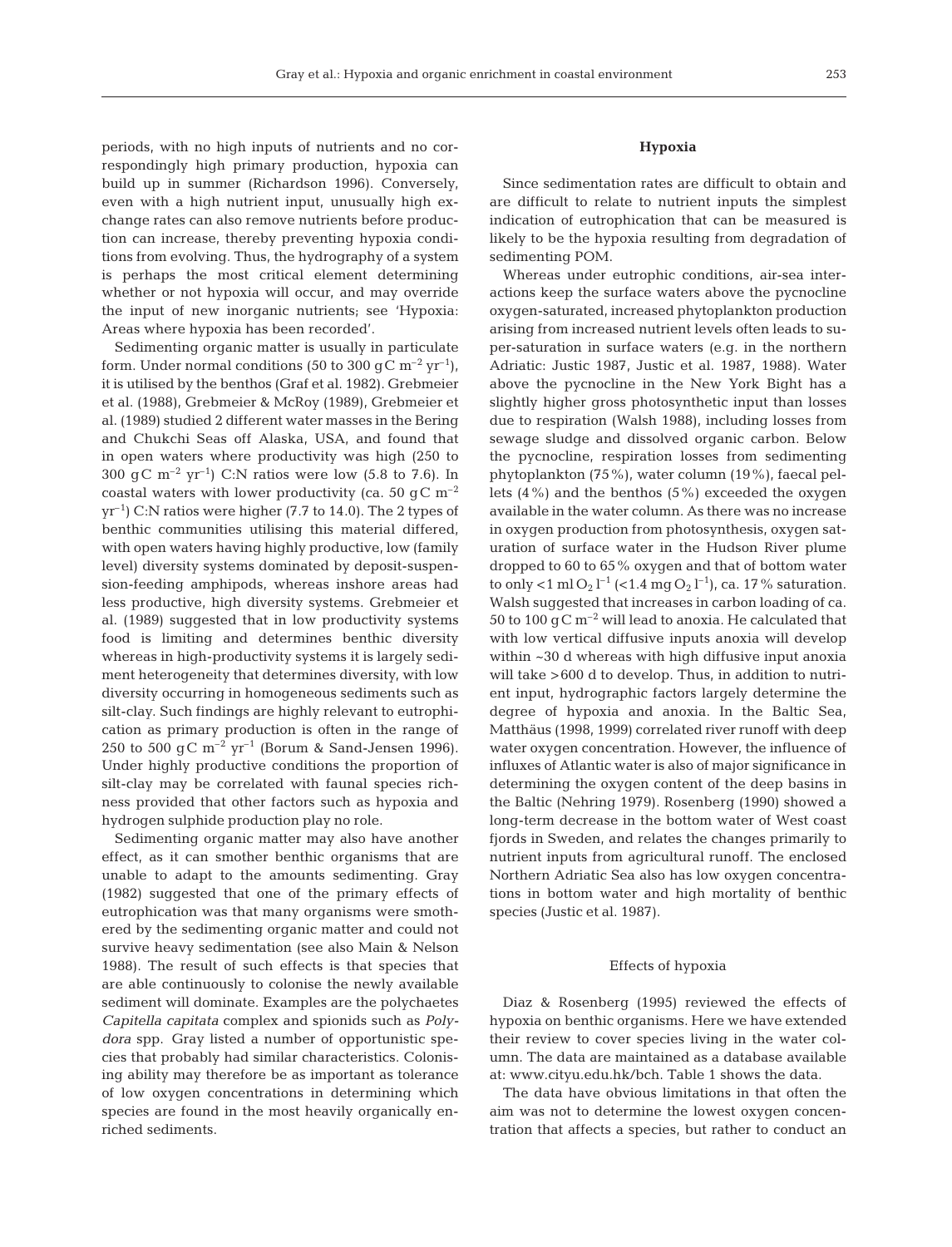Table 1. Literature review of hypoxia effects on marine organisms. All data converted to mg  $I^{-1}$  and oxygen saturation based on given salinity and temperature data.<br>LOEC: lowest observable effect concentration; NOEC: no mortality; 100, 100% mortality) GRR: growth rate reduction; ACT: activity; BE: behavioural effect; FEED: feeding; GRO: growth; NET: metabolism; MOR: mortality;<br>Not: no time limit; RA: respiratory activity; REP: reproductio Not: no time limit; RA: respiratory activity; REP: reproduction; F: field; L: laboratory; CAT: chloramphenicol acetyl transferase; GA: glucose reductase, PEK: protein Table 1. Literature review of hypoxia effects on marine organisms. All data converted to mg l–1 and oxygen saturation based on given salinity and temperature data. LOEC: lowest observable effect concentration; NOEC: no observable effect concentration; LC: lethal concentration (50, 50% mortatility); LT: lethal threshold (50, 50% mortality; 100, 100% mortality) GRR: growth rate reduction; ACT: activity; BE: behavioural effect; FEED: feeding; GRO: growth; MET: metabolism; MOR: mortality; kinase; SOD: super-oxide dismutase; ns: not specified

| Species                              | DO level<br>$(\rm{m}g\,l^{-1})$ | $\%$         | duration<br>Expt<br>$\widehat{\Xi}$ | Conc.                           | Endpoint<br>Effect | Time<br>$\widehat{E}$    | Conditions                      | F/L                      | Source                              | Remarks                                                                                            |
|--------------------------------------|---------------------------------|--------------|-------------------------------------|---------------------------------|--------------------|--------------------------|---------------------------------|--------------------------|-------------------------------------|----------------------------------------------------------------------------------------------------|
| Gracilaria tikvahial<br>Algae        | $\overline{\phantom{0}}$        | 14.1         |                                     | LOEC                            | REP                | $\overline{\phantom{0}}$ | $21 - 25^{\circ}C$ ,<br>$30\%$  | $\overline{\phantom{0}}$ | Peckol & Rivers (1995)              | Reduced to 23.6%                                                                                   |
| Phascolosoma arcuatum<br>Sipunculida | $\circ$                         | $\circ$      | 48                                  | LOEC                            | MET                | 48                       | ns                              | 凵                        | Lim & Ip (1991a)                    | Enzymatic activities (PEK) increased                                                               |
|                                      | $\circ$                         | $\circ$      | 48                                  | LOEC                            | <b>NIET</b>        | 12                       | 25°C,<br>$15\%$                 | $\overline{\phantom{0}}$ | Lim & Ip (1991b)                    | Succinate increased from 0 to 3.62 µM,<br>alanine by 46.7%                                         |
|                                      | $\circ$                         | $\circ$      | 48                                  | LOEC                            | MET                | 24                       | $25^{\circ}$ C<br>$15\%$        | $\overline{\phantom{0}}$ |                                     | pH decreased by 4.72% in coelomic<br>plasma, $CO2$ increased by 53.8%                              |
|                                      | $\circ$                         | $\circ$      | 48                                  | LOEC                            | MET                | 36                       | $25^{\circ}$ C, $15\%$          | 凵                        |                                     | Asparate decreased by 46.38%<br>in body wall                                                       |
|                                      | $\circ$                         | $\circ$      | 48                                  | LOEC                            | <b>NIET</b>        | 48                       | $25^{\circ}$ C,<br>$15\%$       | $\overline{\phantom{0}}$ | Ip et al. (1992)                    | decreased by 14%, aspartate by 50%,<br>Total free amino acid content<br>cystine increased 3.7-fold |
| Heterochaeta costata<br>Oligochaetes | 0.032                           | 0.36         | $72$                                | NOEC                            | <b>MOR</b>         | 72                       | $16^{\circ}$ C, $14\%$          | $\overline{\phantom{0}}$ | Gamenick et al. (1996)              |                                                                                                    |
| Paranais litoralis                   | 0.032                           | 0.36         | 48                                  | <b>NOEC</b>                     | <b>MOR</b>         | 48                       | $16^{\circ} \text{C}$ , 14 %    | 凵                        |                                     |                                                                                                    |
| Arenicola marina<br>Polychaetes      | ${}_{<0.2}$                     |              | 5                                   | LOEC                            | <b>NET</b>         | 5                        | $10^{\circ}$ C, ns              | 凵                        | Abele-Oeschger &<br>Oeschger (1995) | Haemoglobin autoxidation increased<br>by 165%, methaemoglobon by 160%                              |
| Capitella capitata                   | $1.12 - 1.26$                   |              | ns                                  | $LT_{50}$                       | <b>MOR</b>         | 312                      | ns                              |                          | Rosenberg (1972)                    |                                                                                                    |
|                                      | $0.06 - 2.1$                    | $0.8 - 17.3$ | ns                                  | GRR                             | GRO                | $0.83 - 1.25*$           | $22^{\circ}\mathrm{C}$ , $28\%$ | $\overline{\phantom{0}}$ | Forbes & Lopez (1990)               |                                                                                                    |
| Hediste diversicolor                 | 0.032                           | 0.36         | 14                                  | $LT_{50}$                       | <b>MOR</b>         | 14                       | $16^{\circ}$ C<br>$14\,\%$      | $\overline{\phantom{0}}$ | Gamenick et al. (1996)              | Postlarval stage                                                                                   |
|                                      | 0.032                           | 0.36         | 105                                 | $\mathop{\rm LT}\nolimits_{50}$ | <b>MOR</b>         | 105                      | $16^{\circ}$ C,<br>$14\,\%$     | ᅴ                        |                                     | Juvenile                                                                                           |
| Loimia medusa                        | 0.98                            | 13.59        | ns                                  | $\text{LT}_{100}$               | <b>MOR</b>         | 336                      | ns                              |                          | Llansó & Diaz (1994)                |                                                                                                    |
|                                      | $\overline{\vee}$               | ${<}13.87$   | 348                                 | LOEC                            | FEED               | < 20                     | $26^{\circ} \text{C}$ , 17%     | 凵                        |                                     | Reduced to 0%                                                                                      |
|                                      | 0.5                             | 6.93         | 348                                 | LOEC                            | ACT                | 348                      | $26^{\circ}$ C, $17\%$          | $\overline{\phantom{0}}$ |                                     | Reduced overall activities                                                                         |
| Polyphysia crassa                    | $1.12 - 1.26$                   |              | ns                                  | $LT_{50}$                       | <b>MOR</b>         | 192                      | ns                              |                          | Rosenberg (1972)                    |                                                                                                    |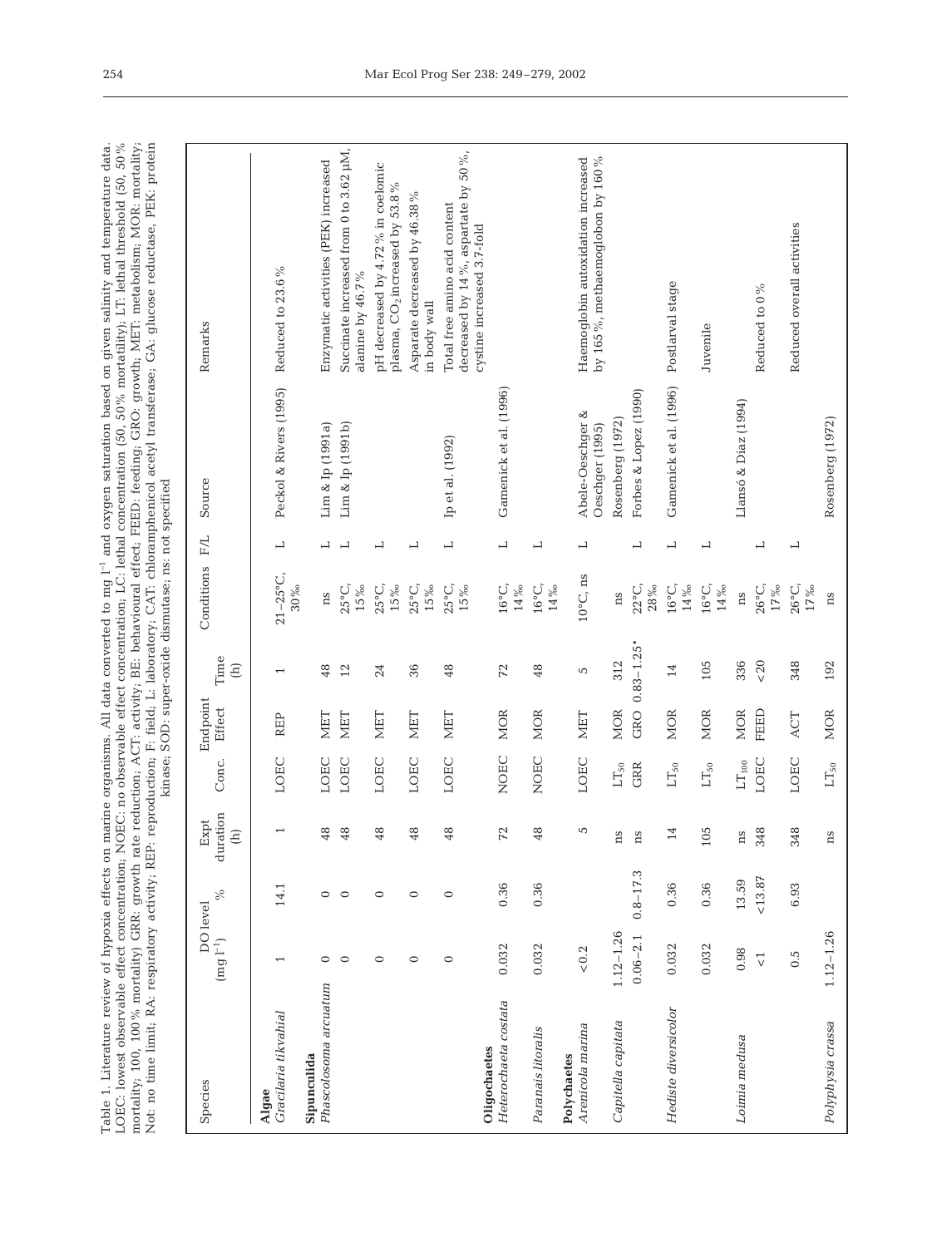| Remarks                                                                                                                                                                                                                                                                                                                                                                                                                                        | Succinate level in body fluid<br>increased by 243% | Succinate level in tissue increased<br>by 443% | Succinate level in plume tissue<br>increased by 133% | Malate decreased by 90% in blood,<br>50 % in tissue, 60 % in body | by 60%, glutamate reduced by 70%<br>Glycogen in trophosome reduced | Glycogen reduced by 60% in body<br>wall, 50% in tissue |                                  |                                 |                                  |                                   |                               |                     | Oeschger & Storey (1993) Total glycogen phosphorylase in<br>adductor decreased by 34 %, in<br>foot by 27 %, in mantle by 30 % | GR in gills increased by 500 $\%$   | Methaemoglobin increased by 260%,<br>CAT in gills decreased by 70 % |                                   |                                 |                                 |                                 | Post-settlement phase            | Dissoconch post-larvae           | Reduced from 40 to 22% |
|------------------------------------------------------------------------------------------------------------------------------------------------------------------------------------------------------------------------------------------------------------------------------------------------------------------------------------------------------------------------------------------------------------------------------------------------|----------------------------------------------------|------------------------------------------------|------------------------------------------------------|-------------------------------------------------------------------|--------------------------------------------------------------------|--------------------------------------------------------|----------------------------------|---------------------------------|----------------------------------|-----------------------------------|-------------------------------|---------------------|-------------------------------------------------------------------------------------------------------------------------------|-------------------------------------|---------------------------------------------------------------------|-----------------------------------|---------------------------------|---------------------------------|---------------------------------|----------------------------------|----------------------------------|------------------------|
| Source                                                                                                                                                                                                                                                                                                                                                                                                                                         | Amdt et al. (1998)                                 |                                                |                                                      |                                                                   |                                                                    |                                                        | Llanso (1991)                    | Gamenick et al. (1996)          | Das & Stickle (1993)             | Stickle et al. (1989)             |                               |                     |                                                                                                                               | Abele-Oeschger &<br>Oeschger (1995) |                                                                     | Stickle et al. (1989)             |                                 |                                 | Baker & Mann (1994)             |                                  |                                  |                        |
| F/L                                                                                                                                                                                                                                                                                                                                                                                                                                            | 凵                                                  | 凵                                              | 凵                                                    | ᆜ                                                                 | 凵                                                                  | ᅴ                                                      |                                  | 凵                               |                                  | 凵                                 | $\overline{\phantom{0}}$      |                     | $\overline{\phantom{0}}$                                                                                                      | ᅴ                                   | $\overline{\phantom{0}}$                                            | ᆜ                                 | 凵                               | 凵                               |                                 | 凵                                | 凵                                | $\overline{a}$         |
| Conditions                                                                                                                                                                                                                                                                                                                                                                                                                                     | $15^{\circ}$ C, ns                                 | $15^{\circ}$ C, ns                             | $15^{\circ}$ C, ns                                   | $15^{\circ}$ C, ns                                                | $15^{\circ}$ C, ns                                                 | $15^{\circ}$ C, ns                                     |                                  | 16°C, 14%                       |                                  | $10^{\circ}$ C, $10$ ,<br>20, 30% | $20^{\circ}$ C, 10,<br>20,30% | 30°C, 10,<br>20,30% | $9.5 + 0.5^{\circ}$ C<br>22%                                                                                                  | $10^{\circ}$ C, ns                  | $10^{\circ}$ C, ns                                                  | $10^{\circ}$ C, $10$ ,<br>20, 30% | $20^{\circ}$ C, 10,<br>20,30%   | 30°C, 10,<br>20,30%             |                                 | $25^{\circ}$ C,<br>$21\,\%$      | $25^{\circ}$ C,<br>21%           | 25°C, 21%              |
| Time<br>$\begin{array}{c} \begin{array}{c} \begin{array}{c} \end{array}\\ \end{array} \end{array}$                                                                                                                                                                                                                                                                                                                                             | 6                                                  | 60                                             | $6 - 48$                                             | $\circ$                                                           | 48                                                                 | $60\,$                                                 | $55 - 336$<br>43                 | 168                             | 528                              | 20, 27,<br>20,                    | 18, 19,<br>20                 | > 28, 10<br>15      | 240                                                                                                                           | 48                                  | 240                                                                 | > 28, > 28,<br>$>28$              | 20, 18,<br>20                   | 8, 4, 3                         | 84-336                          | 24                               | 24                               | 96                     |
| Endpoint<br>Effect                                                                                                                                                                                                                                                                                                                                                                                                                             | <b>NIET</b>                                        | MET                                            | MET                                                  | <b>NIET</b>                                                       | <b>NIET</b>                                                        | <b>MET</b>                                             | <b>MOR</b><br><b>MOR</b>         | <b>MOR</b>                      | <b>MOR</b>                       | <b>MOR</b>                        | <b>MOR</b>                    | <b>MOR</b>          | NET                                                                                                                           | NET                                 | NIET                                                                | <b>MOR</b>                        | <b>MOR</b>                      | <b>MOR</b>                      | <b>MOR</b>                      | <b>MOR</b>                       | <b>MOR</b>                       | GRO                    |
| Conc.                                                                                                                                                                                                                                                                                                                                                                                                                                          | LOEC                                               | LOEC                                           | LOEC                                                 | LOEC                                                              | LOEC                                                               | LOEC                                                   | $\mathop{\rm LT}\nolimits_{100}$ | $\mathop{\rm LT}\nolimits_{50}$ | $\mathop{\rm LT}\nolimits_{100}$ | $\mathop{\rm LT}\nolimits_0$      | $LT_0$                        | $LT_0$              | LOEC                                                                                                                          | LOEC                                | LOEC                                                                | $\mathop{\rm LT}\nolimits_{50}$   | $\mathop{\rm LT}\nolimits_{50}$ | $\mathop{\rm LT}\nolimits_{50}$ | $\mathop{\rm LT}\nolimits_{50}$ | $\mathop{\rm LT}\nolimits_{100}$ | $\mathop{\rm LT}\nolimits_{100}$ | LOEC                   |
| duration<br>Expt<br>$\begin{array}{c}\n\text{ }\\ \text{ }\\ \text{ }\\ \text{ }\\ \text{ }\\ \text{ }\\ \text{ }\\ \text{ }\\ \text{ }\\ \text{ }\\ \text{ }\\ \text{ }\\ \text{ }\\ \text{ }\\ \text{ }\\ \text{ }\\ \text{ }\\ \text{ }\\ \text{ }\\ \text{ }\\ \text{ }\\ \text{ }\\ \text{ }\\ \text{ }\\ \text{ }\\ \text{ }\\ \text{ }\\ \text{ }\\ \text{ }\\ \text{ }\\ \text{ }\\ \text{ }\\ \text{ }\\ \text{ }\\ \text{ }\\ \text$ | ă                                                  | ă                                              | ns                                                   | ă                                                                 | ã                                                                  | ns                                                     | 56<br>336-Not                    | $\infty$<br>$\overline{16}$     | 528                              | 672                               | 672                           | 672                 | 240                                                                                                                           | 48                                  | 240                                                                 | 672                               | 672                             | 672                             | 336-Not                         | $\overline{c}$                   | $\mathbb{Z}^4$                   | $\frac{6}{6}$          |
| $\%$                                                                                                                                                                                                                                                                                                                                                                                                                                           |                                                    |                                                |                                                      |                                                                   |                                                                    |                                                        | $\circ$                          | 0.36                            | $\circ$                          | $\circ$                           | $\circ$                       | $\circ$             | $\circ$                                                                                                                       |                                     |                                                                     | $\circ$                           | $\circ$                         | $\circ$                         | $0 - 20$                        | $\overline{\vee}$                | $\vec{\nabla}$                   | $20\,$                 |
| $DO level$<br>$(mg l^{-1})$                                                                                                                                                                                                                                                                                                                                                                                                                    | $\circ$                                            | $\circ$                                        | 0                                                    | 0                                                                 | 0                                                                  | $\circ$                                                | $0 - 0.56$<br>$\circ$            | 0.032                           | $\circ$                          | $\circ$                           | $\circ$                       | $\circ$             | $\circ$                                                                                                                       | $< 0.2$                             | ${}_{<0.2}$                                                         | $\circ$                           | $\circ$                         | $\circ$                         | $0 - 1.5$                       | $<\!0.07$                        | $<\!0.07$                        | $1.\overline{5}$       |
| Species                                                                                                                                                                                                                                                                                                                                                                                                                                        | Riftia pachyptila                                  |                                                |                                                      |                                                                   |                                                                    |                                                        | Streblospio benedicti            | Hydrobia ventrosa<br>Molluscs   | Stramonita haemastoma            |                                   |                               |                     | Arctica islandica                                                                                                             | Astarte borealis                    |                                                                     | Crassostrea virginica             |                                 |                                 |                                 |                                  |                                  |                        |

Table 1 (continued)

Table 1 (continued)

(Table continued on next page)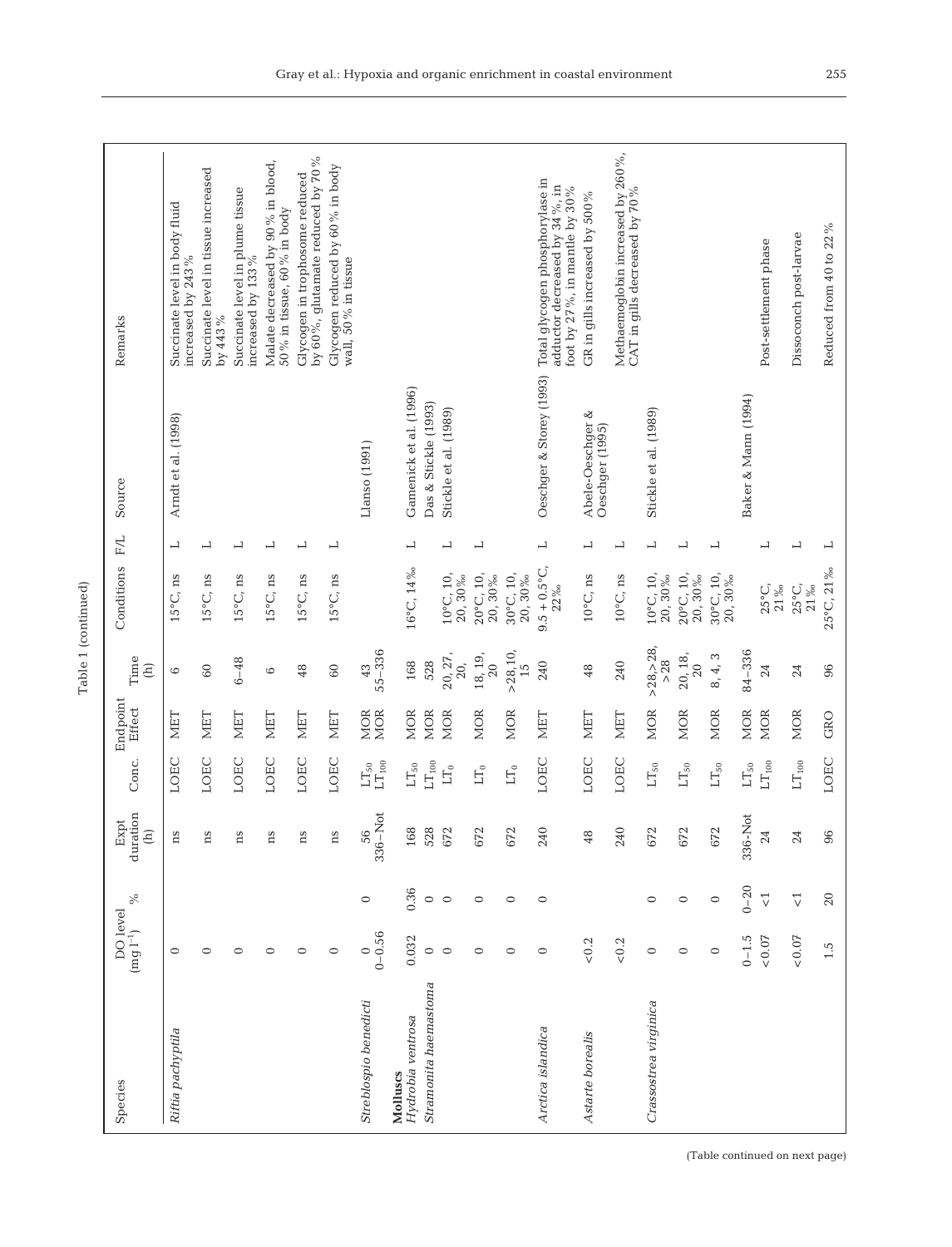| í |
|---|
| ۹ |
|   |

| Species                              | $\begin{array}{c} \text{DO level} \\ (\text{mg l}^{-1}) \end{array}_{o}$ | $\%$                      | duration<br>Expt<br>$\widehat{E}$ | Conc.                                                              | Endpoint<br>Effect       | Time<br>$\begin{array}{c} \widehat{E} \end{array}$ | Conditions             | F/L                                                  | Source                       | Remarks                                                                     |
|--------------------------------------|--------------------------------------------------------------------------|---------------------------|-----------------------------------|--------------------------------------------------------------------|--------------------------|----------------------------------------------------|------------------------|------------------------------------------------------|------------------------------|-----------------------------------------------------------------------------|
| Macoma balthica                      | $\circ$                                                                  | $\circ$                   | ns                                | $\mathop{\rm LT}\nolimits_{50}$                                    | <b>MOR</b>               | 432                                                |                        |                                                      | Henriksson (1990)            |                                                                             |
| Mytilus edulis                       | 0.61                                                                     | 6.7                       | > 96                              | $LT_{100}$                                                         | <b>MOR</b>               | 60                                                 | 10°C, 31%              | 凵                                                    | Wang & Widdows (1991)        |                                                                             |
|                                      | 0.61                                                                     | 6.7                       | 96                                |                                                                    | GRO                      | 96                                                 | 10°C, 31%              | 凵                                                    |                              | Fertilized eggs can develop to<br>gastrula stage only                       |
|                                      | 0.6                                                                      | 7.3                       | ns                                |                                                                    | GRO                      | ns                                                 | 15°C, 31%              | ᅴ                                                    |                              | Eye-spot development delayed<br>by $< 6d$                                   |
|                                      | 1.3                                                                      | 15.7                      | 60                                | $\mathbf{I}$                                                       | GRO                      | 60                                                 | 15°C, 31%              | 凵                                                    |                              | embryos to prodissoconch stage<br>Delayed development from                  |
|                                      | $1.\overline{3}$<br>$2.\overline{4}$                                     | $15.7$<br>29.1            | ns                                | L                                                                  | GRO                      | ns                                                 | 15°C, 31%<br>15°C, 31% | ⊣ ⊣                                                  |                              | ರ ರ<br>Eye-spot development delayed by 2                                    |
| Perna perna                          |                                                                          |                           | ns<br>720                         | $\mathop{\rm LT}\nolimits_{50}$<br>$\overline{\phantom{a}}$        | GRO<br><b>MOR</b>        | 156<br>ns                                          |                        |                                                      | Marshall & Mcquaid (1993)    | Eye-spot development delayed by 1                                           |
| Scarpharea inaequalis                | $\circ$                                                                  | $\circ$                   | ns                                | $_{\rm LC_{50}}$                                                   | MOR                      | 468                                                | 20°C, 36.4%            | 凵                                                    | de Zwaan et al. (1993)       | Tolerance experiments:                                                      |
| Venus gallina                        | $\circ$                                                                  | $\circ$ $\circ$           | ns                                | $LC_{50}$                                                          | <b>MOR</b>               | 125                                                | 20°C, 36.4%            | $\overline{\phantom{0}}$                             |                              | part of a metabolic study                                                   |
| Mytilus galloprovincialis            | $\circ$                                                                  |                           | ns                                | $LC_{50}$                                                          | <b>MOR</b>               | 360                                                | 20°C, 36.4%            | $\overline{\phantom{0}}$                             |                              |                                                                             |
| Crustaceans                          |                                                                          |                           |                                   |                                                                    |                          |                                                    |                        |                                                      |                              |                                                                             |
| Centropages hamatus<br>Acartia tonsa | 0.06<br>0.06                                                             |                           | 288<br>288                        | $\mathop{\rm LT}\nolimits_{50}$<br>$\mathop{\rm LT}\nolimits_{50}$ | <b>MOR</b><br><b>MOR</b> | 288<br>288                                         | ns<br>ns               |                                                      | Marcus & Lutz (1994)         |                                                                             |
| Labidoera aestiva                    | 0.06                                                                     |                           | 288                               | $\mathop{\rm LT}\nolimits_{50}$                                    | <b>MOR</b>               | 768                                                | ns                     |                                                      |                              |                                                                             |
| Cyprideis torosa                     | 0.032                                                                    | 0.36                      | 660                               | $\mathop{\rm LT}\nolimits_{50}$                                    | <b>MOR</b>               | 660                                                | 16°C, 14%              | 凵                                                    | Gamenick et al. (1996)       |                                                                             |
| Monoporeia affinis                   | $\overline{\phantom{a}}$                                                 | $33\,$                    | 24                                | LOEC                                                               | $\mathbb{R}\mathbb{A}$   | 20                                                 | 5°C, 6.5%              | 凵                                                    | Johansson (1997)             |                                                                             |
| Pontoporeia femorata                 | 0.5                                                                      | 4.2                       | 24                                | LOEC                                                               | $\mathbb{R}\mathbb{A}$   | 24                                                 | 5°C, 6.5%              | 凵                                                    |                              | 55% amphipods lying on the sediment                                         |
| Corophium volutator                  | 0.032                                                                    | 0.36                      | $\overline{a}$                    | $\mathop{\rm LT}\nolimits_{50}$                                    | <b>MOR</b>               | 4                                                  | 16°C, 14%              | $\overline{\phantom{0}}$                             | Gamenick et al. (1996)       |                                                                             |
| Idotea baltica                       | $\circ$                                                                  |                           | ns                                | $\mathop{\rm LT}\nolimits_{50}^{\mathstrut}$                       | <b>MOR</b>               | 1.5                                                | 15°C, 32%              | $\overline{\phantom{a}}$                             | Vetter et al. (1999)         | Mancas (stage before juvenile)                                              |
|                                      | $\circ$                                                                  | $\circ \circ \circ \circ$ | ns<br>$_{\rm ns}$                 | $\mathop{\rm LT}\nolimits_{50}$                                    | <b>MOR</b><br><b>MOR</b> | 1.9                                                | .5°C, 32%<br>15°C, 32‰ | $\overline{\phantom{a}}$<br>$\overline{\phantom{0}}$ |                              | Adult female<br>Juvenile                                                    |
|                                      | $\circ$                                                                  |                           | $_{\rm ns}$                       | $\mathop{\rm LT}\nolimits_{50}$                                    | <b>MOR</b>               | $3.\overline{8}$<br>6.2                            | 15°C, 32%              | $\overline{\phantom{0}}$                             |                              | Adult male                                                                  |
| Idotea emarginata                    | $\circ \circ \circ$                                                      | $\circ$                   | ns                                | $\mathop{\rm LT}\nolimits_{50}$                                    | <b>MOR</b>               | 1.9                                                | 15°C, 32%              | $\overline{\phantom{a}}$                             |                              | Mancas                                                                      |
|                                      |                                                                          | $\circ$<br>$\circ$        | ns<br>ns                          | $1130$<br>$1150$<br>$1150$                                         | <b>MOR</b><br><b>MOR</b> | $0.87$<br>$0.87$                                   | 15°C, 32%<br>15°C, 32% | $\begin{array}{c} \square \end{array}$               |                              | Adult female<br>Juvenile                                                    |
|                                      | $\circ$                                                                  | $\circ$                   | ns                                |                                                                    | <b>MOR</b>               |                                                    | 15°C, 32%              | $\overline{\phantom{0}}$                             |                              | Adult male                                                                  |
| Saduria entomon                      | 0.044                                                                    | 0.43                      | $\infty$                          | $LT_{50}$                                                          | REP                      | $\infty$                                           | $11^{\circ}$ C, $10\%$ | ᅴ                                                    | Hagerman (1996)<br>Vismann & | Normal respiration rate re-established<br>after 8h                          |
|                                      | 0.044                                                                    | 0.43                      | ${}^{\infty}$                     | LOEC                                                               | NET                      | ${}^{\circ}$                                       | $11^{\circ}$ C, $10\%$ | 凵                                                    |                              | Metabolism reduced by 70%, oxygen<br>debt was $0.57$ mg $O2$ I <sup>-</sup> |
|                                      | $\overline{a}$                                                           | 8.3                       | 24                                | LOEC                                                               | $\mathbb{R}\mathbb{A}$   | 24                                                 | 5°C, 6.5%              | 凵                                                    | Johansson (1997)             | Remained immobile on the sediment                                           |
| Crangon crangon                      | 0.044                                                                    | 0.57                      | 2.5                               | $\rm LT_{50}$                                                      | <b>MOR</b>               | 2.5                                                | 18°C, 30%              | $\overline{\phantom{a}}$                             | Hagerman &                   |                                                                             |
|                                      | 0.45<br>0.91                                                             | 5.79<br>11.71             | $30\,$<br>ns                      | $\mathop{\rm LT}\nolimits_{50}$                                    | <b>MOR</b><br>BE         | $30\,$<br>ns                                       | 18°C, 30%<br>18°C, 30% | $\overline{a}$                                       | Vismann (1995)               | Only very sporadic movement                                                 |
| Calocaris macandreae                 | 0.7                                                                      |                           | ns                                | $LT_{50}$                                                          | <b>MOR</b>               | 43                                                 | ns                     |                                                      | Anderson et al. (1994)       | occurred                                                                    |
|                                      |                                                                          |                           |                                   |                                                                    |                          |                                                    |                        |                                                      |                              |                                                                             |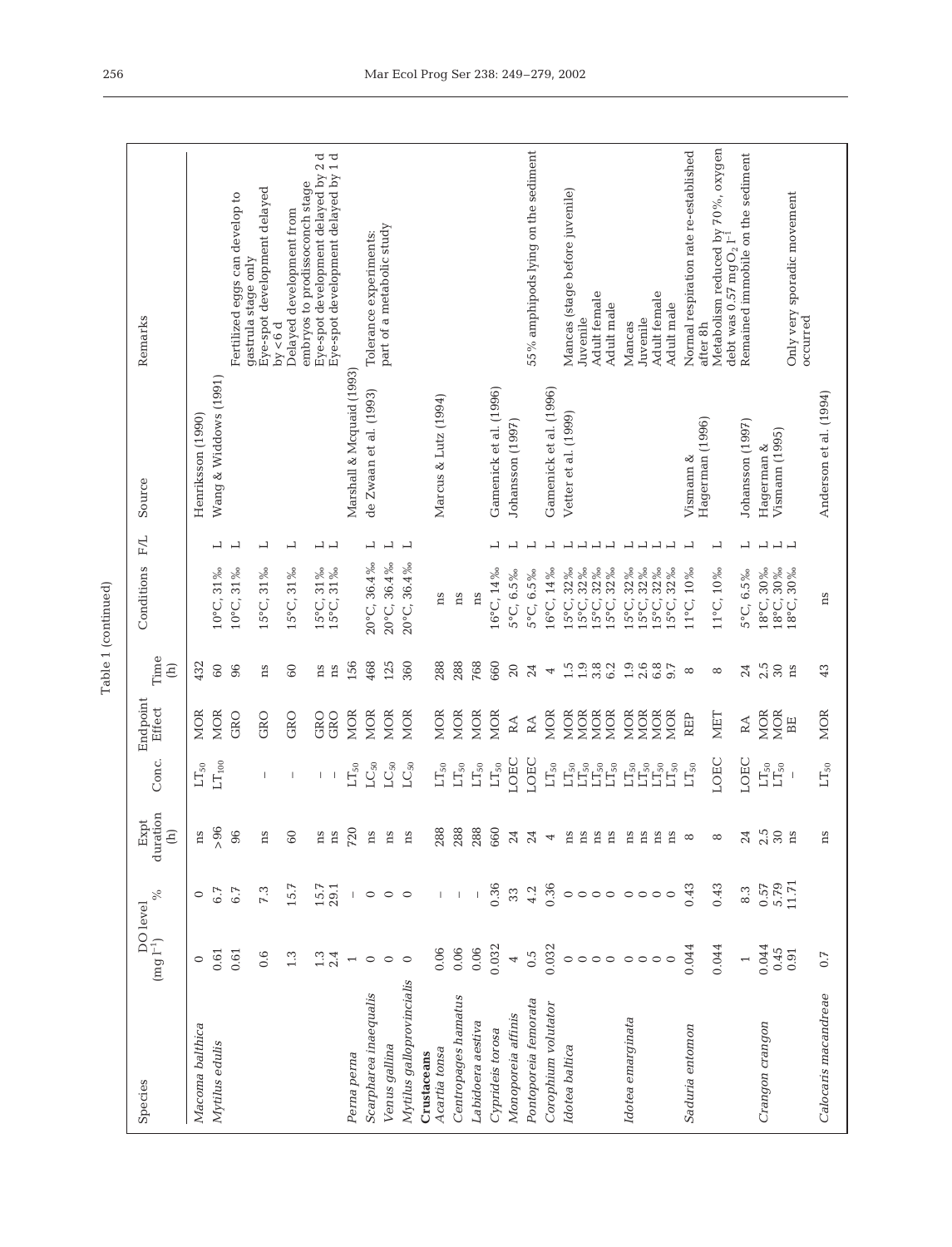| é |  |
|---|--|
| ۰ |  |
|   |  |

| Species                            |                                           | $\%$               | duration<br>Expt<br>$\widehat{E}$ | Conc.                                                               | Endpoint<br>Effect | Time<br>$\widehat{E}$                                   | Conditions                                                 | F/L                                                  | Source                                            | Remarks                                                                                                  |
|------------------------------------|-------------------------------------------|--------------------|-----------------------------------|---------------------------------------------------------------------|--------------------|---------------------------------------------------------|------------------------------------------------------------|------------------------------------------------------|---------------------------------------------------|----------------------------------------------------------------------------------------------------------|
| Penaeus setiferus                  | $\mathcal{C}$                             | 28.3               | $\circ$<br>144                    |                                                                     | <b>NIET</b>        | 1440                                                    | 28°C, 15%                                                  | ᅴ                                                    | Rosas et al. (1999)                               | Unfed, ammonia excretion reduced                                                                         |
|                                    | $\mathbf{c}$                              | 28.3               | $\circ$<br>144                    |                                                                     | NIET               | 1440                                                    | 28°C, 15‰                                                  | ᅴ                                                    |                                                   | Fed, ammonia excretion reduced<br>by 51.1%<br>by 76.9%                                                   |
|                                    | $\mathbf{\Omega}$                         | 28.3               | $\circ$<br>144                    |                                                                     | REP                | 1440                                                    | 28°C, 15%                                                  | ᅴ                                                    |                                                   | Unfed, oxgen uptake reduced<br>by 80.4%                                                                  |
|                                    | $\sim$ $\sim$                             | 28.3<br>31.7       | $\circ$<br>$\circ$<br>144<br>144  | $\mathbf{I}$ $\mathbf{I}$                                           | REP<br>REP         | 1440<br>1440                                            | 28°C, 15%<br>28°C, 35%                                     | ᆸᆸ                                                   |                                                   | Fed, oxygen uptake reduced by 50.3%<br>Unfed, oxygen uptake reduced<br>by 71.8%                          |
|                                    | S                                         | 42.4               | $\circ$<br>144                    | -1                                                                  | REP                | 1440                                                    | 28°C, 15%                                                  | ᅴ                                                    |                                                   | Unfed, oxygen uptake reduced<br>by 58.7%                                                                 |
|                                    | S                                         | 47.6               | $\circ$<br>144                    | $\mathbf{I}$                                                        | REP                | 1440                                                    | 28°C, 35‰                                                  | 凵                                                    |                                                   | Unfed, oxygen uptake reduced<br>by 47.2%                                                                 |
|                                    | က က                                       | $47.6$<br>$47.6$   | $\circ$<br>1440<br>144            | $1 - 1$                                                             | MET<br><b>REP</b>  | 1440<br>1440                                            | 28°C, 35%<br>28°C, 35%                                     | ᆜᆜ                                                   |                                                   | Fed, oxygen uptake reduced by 35.5%<br>Metabolic substrate changed from<br>proteins + lipids to proteins |
|                                    | $\circ$                                   | $\circ$            | 672                               | $LT_{50}$                                                           | <b>MOR</b>         | <1, <1,                                                 | 20°C, 20, 30%                                              | 凵                                                    | Stickle et al. (1989)                             | Critical level of DO: $3.4 + 0.48$ mg $l^{-1}$                                                           |
| Palaemon adspersus                 | 3.4                                       | 38.9               | $\rm ns$                          |                                                                     | REP                | ns                                                      | 24°C, 14%                                                  | L                                                    | Nielsen &                                         | Critical level of DO: $2.89+0.26$ mg $l^{-1}$                                                            |
| Palaemonetes varians               | 2.89                                      | 33                 | n s                               |                                                                     | <b>REP</b>         | ns                                                      | 24°C, 14%                                                  | 凵                                                    | Hagerman (1998)                                   |                                                                                                          |
| P. pugio                           | $\circ$                                   | $\circ$            | 672                               | $\mathop{\rm LT}\nolimits_{50}$                                     | MOR                | $\overline{a}$                                          | 30°C, 10‰                                                  | $\overline{\phantom{0}}$                             | Stickle et al. (1989)                             |                                                                                                          |
| Callinectes sapidus                | $\circ$<br>$\circ$                        | $\circ$<br>$\circ$ | 144<br>672                        | $\mathop{\rm LT}\nolimits_{100}$<br>$\mathop{\rm LT}\nolimits_{50}$ | MOR<br>MOR         | $<\!1,\,<\!1,$<br>144                                   | 24°C, 30‰<br>$20^{\circ}$ C, 10,                           | $\overline{\phantom{0}}$<br>$\overline{\phantom{0}}$ | Das & Stickle (1993)<br>Stickle et al. (1989)     |                                                                                                          |
|                                    | $\circ$                                   | $\circ$            | 672                               | $\mathop{\rm LT}\nolimits_{50}$                                     | MOR                | $<\!1, <\!1,$<br>$\overline{\vee}$<br>$\overline{\vee}$ | 30°C, 10,<br>20, 30%<br>20,30%                             | 凵                                                    |                                                   |                                                                                                          |
| C. similis                         | 2.22                                      | 32                 | 672                               | LOEC                                                                | FEED               | 672                                                     | 24°C, 30‰                                                  | 凵                                                    | Das & Stickle (1993)                              | Feeding reduced by 20%                                                                                   |
| Carcinus maenas                    | $\circ$                                   | $\circ$            | 12                                | LOEC                                                                | MET                | $\overline{2}$                                          | $10^{\circ}$ C, $30\%$                                     | 凵                                                    | Hill et al. (1991)                                | Metabolism reduced to <20%                                                                               |
| C. maenas                          | 0.04                                      | 0.4                | $\infty$                          | LOEC                                                                | MET                | $\infty$                                                | 11°C, 10%                                                  | ᅴ                                                    | Hagerman (1996)<br>Vismann &                      | Metabolism reduced by 30%                                                                                |
| Eurypanpopeus depressus 0          |                                           | $\circ$            | 672                               | $LT_{50}$                                                           | MOR                | $\overline{\phantom{0}}$                                | 30°C, 10‰                                                  | $\overline{\phantom{0}}$                             | Sickle et al. (1989)                              |                                                                                                          |
| Rhithropanopeus harrisii           | $\circ$                                   | $\circ$            | 672                               | $\mathop{\rm LT}\nolimits_{50}$                                     | MOR                | $\vec{\nabla}$                                          | 30°C, 10%                                                  | 凵                                                    |                                                   |                                                                                                          |
| Homarus gammarus                   | 0.88                                      |                    | ns                                | $\rm LT_{100}$                                                      | MOR                | 984                                                     |                                                            |                                                      | Rosenberg et al. (1991)                           |                                                                                                          |
| Nephrops norvegicus                | ${}_{< 2.8}$                              | $< 30$             | 504                               | LOEC                                                                | FEED               | 504                                                     | $32 - 34\%$<br>$8 - 10^{\circ}$ C,                         | 凵                                                    | Baden et al. (1990)                               | Mortalitiy reduced to 0%                                                                                 |
|                                    | $\begin{array}{c} 2.5 \\ 7.2 \end{array}$ | 30.5               | ns<br>ns                          |                                                                     | MET<br>ACT         | $\overline{1}$                                          | 15°C, 34%<br>ns                                            | ᆸᄔ                                                   | Eriksson & Baden (1997)<br>Eriksson et al. (1998) | Manganese concentration in gill<br>Activity reduced to 0%<br>increased over 20-fold                      |
| Amphiura filiformis<br>Echinoderms | $<\!0.1$                                  | < 1.1              | 168                               | $LT_{50}$                                                           | <b>MOR</b>         | 168                                                     | $8.5 + 1.5^{\circ}$ C,                                     | L                                                    | Vistisen & Vismann (1997)                         |                                                                                                          |
|                                    | 0.3                                       | 3.27               | 348                               | $\mathop{\rm LT}\nolimits_{50}$                                     | <b>MOR</b>         | 348                                                     | $29.5 + 1.4\%$<br>$8.5 + 1.5^{\circ}C$                     | 凵                                                    |                                                   |                                                                                                          |
|                                    | $0.\overline{5}$                          | 5.45               | 780                               | $\mathop{\rm LT}\nolimits_{50}$                                     | <b>MOR</b>         | 780                                                     | $29.5 + 1.4\%$<br>$8.5 + 1.5^{\circ}C$ ,<br>$29.5 + 1.4\%$ | ᅴ                                                    |                                                   |                                                                                                          |

Gray et al.: Hypoxia and organic enrichment in coastal environment 257

(Table continued on next page)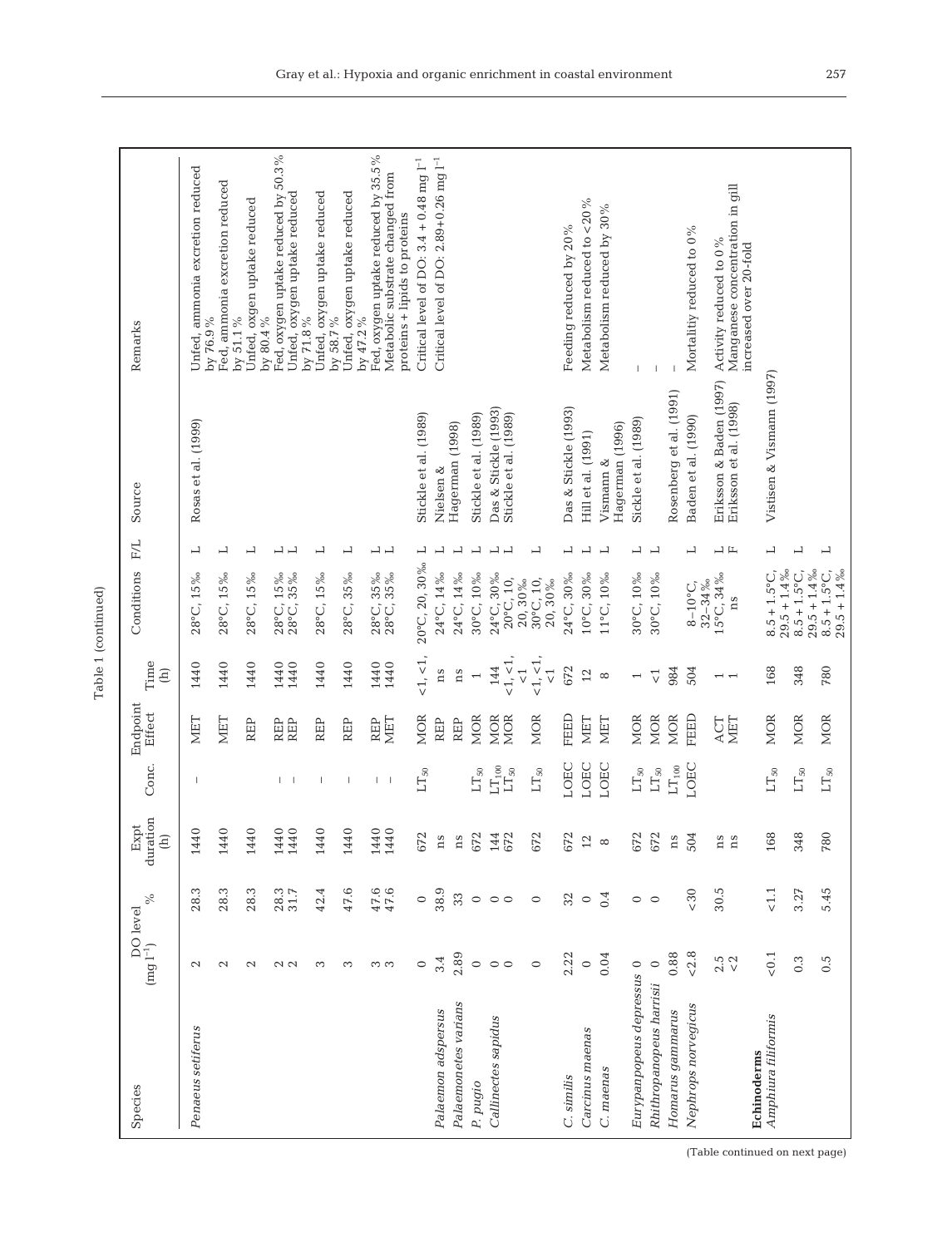| ۳ |
|---|
|   |

| Species                  | DO level<br>$\left(\text{mg}\; \mathbf{l}^{-1}\right)$ | $\%$                                        | duration<br>Expt<br>$\begin{array}{c} \square \end{array}$ | Conc.                           | Endpoint<br>Effect | Time<br>$\widehat{\Xi}$ | Conditions                                                 | F/L                      | Source                            | Remarks                                                                                                 |
|--------------------------|--------------------------------------------------------|---------------------------------------------|------------------------------------------------------------|---------------------------------|--------------------|-------------------------|------------------------------------------------------------|--------------------------|-----------------------------------|---------------------------------------------------------------------------------------------------------|
|                          | $0.1 - 1$                                              | $1.1 - 11$                                  | ns                                                         | LOEC                            | BE                 | $29.5 + 1.4\%$<br>ns    | $8.5 + 1.5^{\circ}C$                                       | ᅴ                        |                                   | All rose to the sediment surface and<br>lifted the disc into the water column                           |
|                          | 1.8                                                    | 20                                          | 144                                                        |                                 | GRO                | 1440                    | 10°C, 33‰                                                  | $\overline{\phantom{0}}$ | Nilsson & Skold (1996)            | 65%, Length reduced by 25% and<br>Arm regeneration rate slowed by<br>area by 36 $\%$                    |
|                          | $1.8 - 2.2$<br>2.7                                     | $20 - 24.4$<br>30                           | 1440<br>1488                                               |                                 | GRO<br>GRO         | 1440<br>1488            | 10°C, 33%<br>10°C, 34%                                     | $\overline{1}$           | Nilsson (1999)                    | Length reduced by 14 %, area by 21 %<br>Arm regeneration rate decreased<br>by 20%                       |
| Ophiura albida           | $< 0.1$                                                | $<\!1.1$                                    | 60                                                         | $LT_{50}$                       | <b>MOR</b>         | 60                      | $29.5 + 1.4\%$<br>$8.5 + 1.5^{\circ}$ C                    | L                        | $V$ ismann $(1997)$<br>Vistisen & | Quickly became inactive & moribund                                                                      |
|                          | $0.\overline{3}$                                       | 3.27                                        | 144                                                        | $\mathop{\rm LT}\nolimits_{50}$ | <b>MOR</b>         | 144                     | $29.5 + 1.4\%$<br>$8.5 + 1.5^{\circ}$ C,                   | ᆜ                        |                                   |                                                                                                         |
|                          | $0.\overline{5}$                                       | 5.45                                        | 336                                                        | $\mathop{\rm LT}\nolimits_{50}$ | <b>MOR</b>         | 336                     | $29.5 + 1.4\%$<br>$8.5 + 1.5^{\circ}$ C,                   | $\overline{\phantom{0}}$ |                                   |                                                                                                         |
|                          | $0.1 - 1.1$                                            | $1.1 - 11$                                  | ns                                                         | LOEC                            | BE                 | ns                      | $29.5 + 1.4\%$<br>$8.5 + 1.5^{\circ}C$ ,                   | $\overline{\phantom{0}}$ |                                   | Initially showed increased mobility<br>(escape response for 2 to 4 d);<br>lifted disc into water column |
| A. filifornis            | 1.8                                                    | 20                                          | 1440                                                       |                                 | GRO                | 1440                    | 10°C, 33%                                                  | $\overline{\phantom{0}}$ | Nilsson & Skold (1996)            | Arm regeneration rate slower to 65 %<br>length reduced by 25% area by 36%                               |
|                          | 2.7                                                    | $30\,$                                      | 144                                                        |                                 | GRO                | 1440                    | $10^{\circ}$ C, 33%                                        | 凵                        |                                   | Length reduced by 14%, area reduced<br>by 21%                                                           |
|                          | $1.8 - 2.2$                                            | $20 - 24.4$                                 | 1488                                                       |                                 | GRO                | 1488                    | 10°C, 34%                                                  | 凵                        | Nilsson (1999)                    | Arm regeneration rate decreased by<br>20%                                                               |
| Ophiura albida           | $< 0.1$                                                | $<1.1$                                      | 60                                                         | $LT_{50}$                       | <b>MOR</b>         | 60                      | $8.5 + 1.5^{\circ}$ C,                                     | 凵                        | $V$ ismann $(1997)$<br>Vistisen & | Quickly became inactive and<br>moribund                                                                 |
|                          | 0.3                                                    | 3.27                                        | 144                                                        | $LT_{50}$                       | <b>MOR</b>         | 144                     | $29.5 + 1.4\%$<br>$29.5 + 1.4\%$<br>$8.5 + 1.5^{\circ}C$ , | 凵                        |                                   |                                                                                                         |
|                          | 0.5                                                    | 5.45                                        | 336                                                        | $\mathop{\rm LT}\nolimits_{50}$ | <b>MOR</b>         | 336                     | $29.5 + 1.4\%$<br>$8.5 + 1.5^{\circ}$ C,                   | $\overline{\phantom{0}}$ |                                   |                                                                                                         |
|                          | $0.1 - 1.1$                                            | $1.1 - 11$                                  | ns                                                         | LOEC                            | BE                 | ns                      | $8.5 + 1.5^{\circ}C$ ,<br>$29.5 + 1.4\%$                   | ᅴ                        |                                   | Initially showed increased mobility<br>lifted discs into water column<br>(escape response for 2-4 d),   |
| Psammechinus miliaris    | $^{\circ}$                                             | 92.9                                        | 5                                                          |                                 | <b>REP</b>         | 5                       | $12^{\circ}$ C <sub>1</sub> 34%                            | 凵                        | Spicer (1995)                     | as oxygen declined from 8 to 1.8 mg $\mathring{\Gamma}^1$<br>Reproduction decreased progressively       |
| Anchoa mitchilli<br>Fish |                                                        | 13.5                                        | 24                                                         | LT <sub>100</sub>               | <b>MOR</b>         | 24                      | $24 - 26^{\circ}$ C,<br>$13 - 17\%$                        | 凵                        | Breitburg et al. (1994)           |                                                                                                         |
| Boleophthalmus boddaerti | $0.\overline{8}$<br>0.8                                | $\begin{array}{c} 10.8 \\ 10.8 \end{array}$ | $\circ$                                                    | LOEC<br>LOEC                    | <b>MET</b><br>REP  | 0.083<br>$\circ$        | 25°C, 15‰<br>25°C, 15%                                     | $\overline{1}$           | Chew & Ip (1992a)                 | ADP in muscle reduced by 36 %<br>Oxygen consumption reduced<br>by 58.3%                                 |
|                          | $\circ$                                                | $\circ$                                     | 0.67                                                       | LOEC                            | <b>NIET</b>        | 0.67                    | 25°C, 15%                                                  | $\overline{a}$           |                                   | In muscle, CrP reduced by 24 %, ATP<br>reduced by 27 %.                                                 |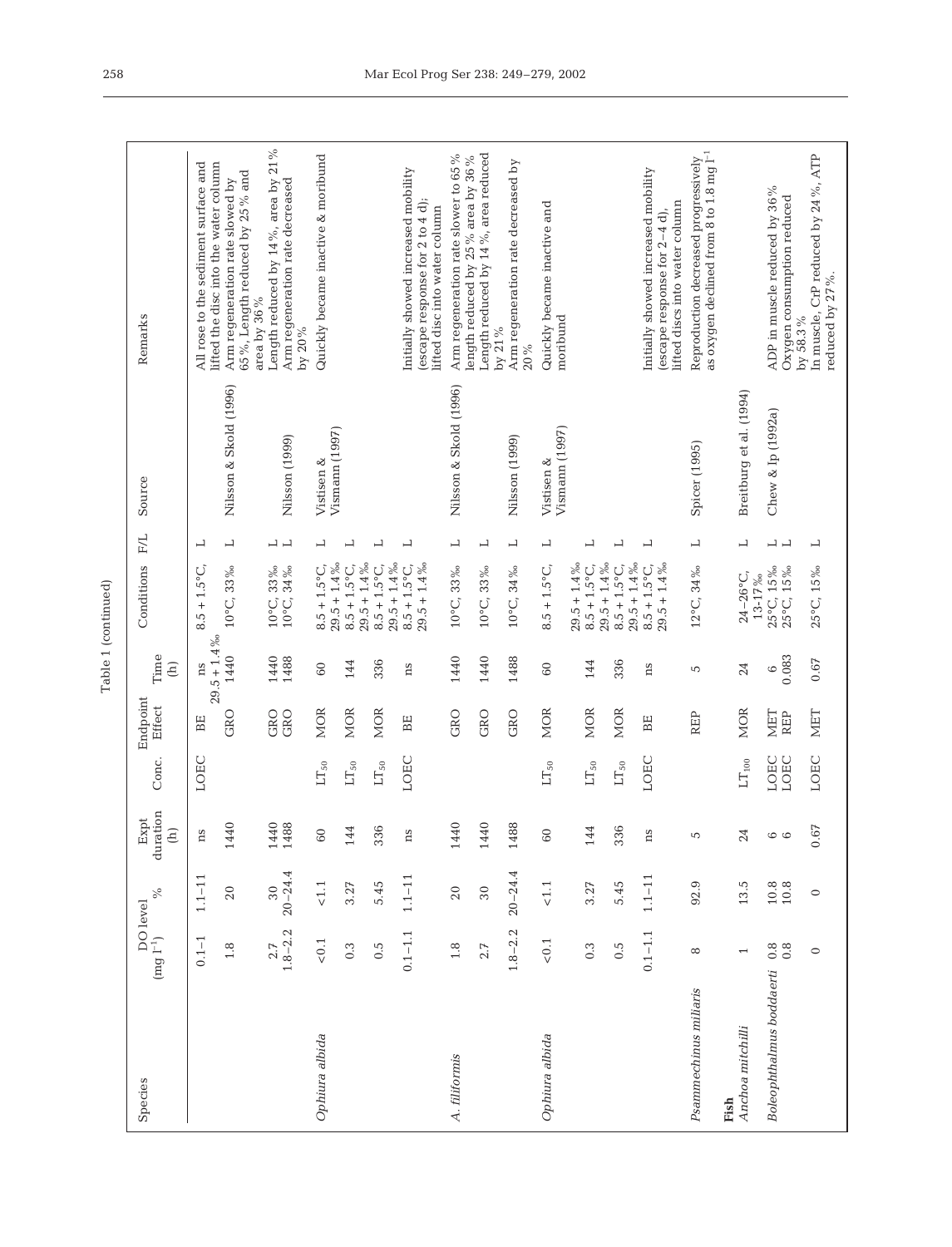| ł<br>۰<br>۰ |
|-------------|
|             |

| Species                        | $\rm (mg\ l^{-1})$                     | $\%$<br>DO level                         | duration<br>Expt<br>$\begin{array}{c}\n\end{array}$                | Conc.                                                                                             | Endpoint<br>Effect                      | Time<br>$\widehat{E}$                                            | F/L<br>Conditions                                                                                                                                                          | Source                                 | Remarks                                                                                                                     |
|--------------------------------|----------------------------------------|------------------------------------------|--------------------------------------------------------------------|---------------------------------------------------------------------------------------------------|-----------------------------------------|------------------------------------------------------------------|----------------------------------------------------------------------------------------------------------------------------------------------------------------------------|----------------------------------------|-----------------------------------------------------------------------------------------------------------------------------|
|                                | 1.12<br>$\circ$                        | 15.1<br>$\circ$                          | 0.36<br>$\overline{\phantom{0}}$<br>$\overline{\phantom{0}}$       | LOEC<br>LOEC<br>LOEC                                                                              | MET<br>NET<br>ACT                       | 0.36<br>$\overline{ }$<br>$\overline{\phantom{0}}$               | ᆜᆜᆜ<br>25°C, 15%<br>25°C, 15%<br>25°C, 15%                                                                                                                                 | Chew & Ip (1992b)<br>Low et al. (1993) | Lactate in the gills increased 12-fold<br>Glycogen decreased by 36%<br>Completely inert                                     |
| A. filiformis                  | 1.8                                    | 20                                       | 1440                                                               |                                                                                                   | GRO                                     | 1440                                                             | $\overline{\phantom{0}}$<br>10°C, 33%                                                                                                                                      | Nilsson & Skold (1996)                 | Arm regeneration rate slowed by 65%,<br>Length reduced by 25% and area<br>by 36%                                            |
| <b>B.</b> boddaerti            | 1.12                                   | 15.1                                     | 6                                                                  | LOEC                                                                                              | <b>NET</b>                              | 6                                                                | 凵<br>25°C, 15%                                                                                                                                                             | Low et al. (1993)                      | Total lactate produced increased<br>2-fold, lactate in blood 4-fold                                                         |
| Gadus morhua                   | $\overline{\zeta}$                     | $<$ 36.2-50.1                            | ns                                                                 | LOEC                                                                                              | ACT                                     | 7.5                                                              | 凵<br>5, 10, 15°C,<br>$19 - 21\%$                                                                                                                                           | Steffensen (1994)<br>Schurmann &       | Reduced swimming activity by 60%                                                                                            |
|                                | 4.19<br>4.19                           | 45                                       | 2016<br>2016                                                       | LOEC                                                                                              | FEED<br><b>MET</b>                      | 2016<br>2016                                                     | ᆜᆜ<br>$10^{\circ}$ C, $28\%$<br>$10^{\circ}$ C, 28%                                                                                                                        | Chabot & Dutil (1999)                  | Lactate decreased by 21.7%<br>Reduced feeding by 54.3%<br>K ion increased by 8.5%                                           |
|                                | 5.21<br>6.05<br>6.8                    | 56<br>65<br>$\mathcal{F}^2$              | 2016<br>2016<br>2016                                               | NOEC<br>NOEC<br>LOEC                                                                              | GRO<br>GRO<br>MET                       | 2016<br>2016<br>2016                                             | $\sqcup$<br>凵<br>10°C, 28‰<br>10°C, 28‰<br>$10^{\circ}$ C, 28%                                                                                                             |                                        | Liver glucose decreased by 26.2%<br>Reduction in length<br>Reduction in mass                                                |
| Gobiosoma bosc                 | $\overline{ }$                         | 13.5                                     | 24                                                                 | $\mathop{\rm LT}\nolimits_{100}$                                                                  | MOR                                     | 24                                                               | 凵<br>$24 - 26$ °C,<br>$13 - 17\%$                                                                                                                                          | Breitburg et al. (1994)                |                                                                                                                             |
|                                |                                        | 13.5                                     | 4                                                                  | LOEC                                                                                              | REP                                     | 4                                                                | 凵<br>$24 - 26^{\circ}C$ ,<br>$13 - 17\%$                                                                                                                                   |                                        | Reproduction increased by 200%                                                                                              |
| Solea solea                    | $\circ$                                | $\circ$                                  | 12                                                                 | LOEC                                                                                              | <b>NIET</b>                             | 12                                                               | $\overline{\phantom{0}}$<br>$20 - 24$ °C,<br>37%                                                                                                                           | Dalla Via et al. (1997)                | In muscle ATP decreased by 40%,<br>in liver glucose increased 8-fold                                                        |
|                                | 0.45<br>0.9                            | $\begin{array}{c} 6.5 \\ 13 \end{array}$ | $12 \overline{1}$                                                  | LOEC<br>LOEC                                                                                      | MET<br>MET                              | $12$                                                             | $\overline{\phantom{0}}$<br>20-24°C, 37%<br>20-24°C, 37%                                                                                                                   |                                        | In muscle lactate increased 3-fold,<br>Glycerol-3-P increased by 200%<br>glucose by 114 %                                   |
|                                | 0.9                                    | 13                                       | 12                                                                 | LOEC                                                                                              | MET                                     | 12                                                               | $\overline{\phantom{0}}$<br>$20 - 24$ °C, 37%                                                                                                                              | Dalla Via et al. (1994)                | Metabolism decreased by 27 %                                                                                                |
| Periophthalmus<br>chrysospilos | 0.75                                   |                                          | $\circ$                                                            | LOEC                                                                                              | ACT                                     | 2.04                                                             | L<br>ns                                                                                                                                                                    | Chew et al. (1990)                     | Completely inert                                                                                                            |
|                                | $0.\overline{8}$<br>$0.\overline{8}$   |                                          | 6<br>$\circ$                                                       | LOEC<br>LOEC                                                                                      | NET<br>REP                              | 6<br>$\circ$                                                     | 凵<br>$\overline{\phantom{0}}$<br>ns<br>ns                                                                                                                                  |                                        | Respiratory rate reduced by 70 %<br>Plasma lactate increased 5-fold                                                         |
| Periophthalmodon<br>schlosseri | $0.\overline{8}$                       | 10.8                                     | $\circ$                                                            | LOEC                                                                                              | MET                                     | $\circ$                                                          | 凵<br>25°C, 15%                                                                                                                                                             | Ip & Low (1990)                        | Lactate in gills increased by 98 %,<br>in blood by 80 %                                                                     |
|                                | $\circ$                                | $\circ$                                  |                                                                    | LOEC                                                                                              | MET                                     | 1                                                                |                                                                                                                                                                            | Low et al. (1993)                      | Lactate in the gills increased by 115%                                                                                      |
|                                | $1.12$<br>$1.12$                       | 15.1                                     | $\overline{a}$                                                     | LOEC<br>LOEC                                                                                      | MET<br>NET                              | $\overline{a}$                                                   | コココ<br>$25^{\circ}$ C, 15%<br>$25^{\circ}$ C, 15%<br>$25^{\circ}$ C, 15%                                                                                                   |                                        | 3.2-fold, lactate in blood by $124\,\%$ ,<br>Total lactate produced increased<br>Glycogen decreased by 36%<br>gills by 115% |
|                                | 0.4                                    | $&5.8 - 6.3$                             | $\circ$                                                            | LOEC                                                                                              | MET                                     | 3                                                                | $\sqcup$<br>$30^{\circ}$ C, $15 - 27\%$                                                                                                                                    | Ishimatsu et al. (1999)                | Heart rate increased by 29%                                                                                                 |
| Platichthys flesus             | $0.\overline{5}$<br>$\sim$ $\sim$<br>3 | 19.84<br>29.76<br>29.76<br>4.96<br>9.92  | 1.45<br>$2.48 + 0.13$<br>0.03<br>24<br>$30.58 +$<br>22<br>$0.38 +$ | $\begin{array}{l} \rm LT_{50} \\ \rm LT_{50} \\ \rm LT_{50} \\ \rm LOEC \end{array}$<br>$LT_{50}$ | <b>MOR</b><br><b>MOR</b><br>FEED<br>REP | $MOR$ 30.58 + 1.45<br>$0.38 + 0.03$<br>$2.48 + 0.13$<br>24<br>22 | $\begin{array}{c} \square \end{array}$<br>$\overline{\phantom{0}}$<br>$\overline{a}$<br>13°C, 5%<br>13°C, 5%<br>13°C, 5%<br>$13^{\circ}$ C, $5\%$<br>$13^{\circ}$ C, $5\%$ | Tallqvist et al. (1999)                | Predation efficiency reduced by 64 %<br>Ventilation rate increased by 26 %                                                  |
| Zoarces viviparus              | < 2.9<br>$\circ$                       | ${}_{<}35.4$<br>$\circ$                  | $_{\rm ns}$<br>$\overline{\phantom{0}}$                            | LT <sub>100</sub><br>LOEC                                                                         | <b>MOR</b><br>ACT                       | ns<br>$\overline{ }$                                             | $\overline{\phantom{0}}$<br>15°C, 34%                                                                                                                                      | Fischer et al. (1992)                  | Motionless                                                                                                                  |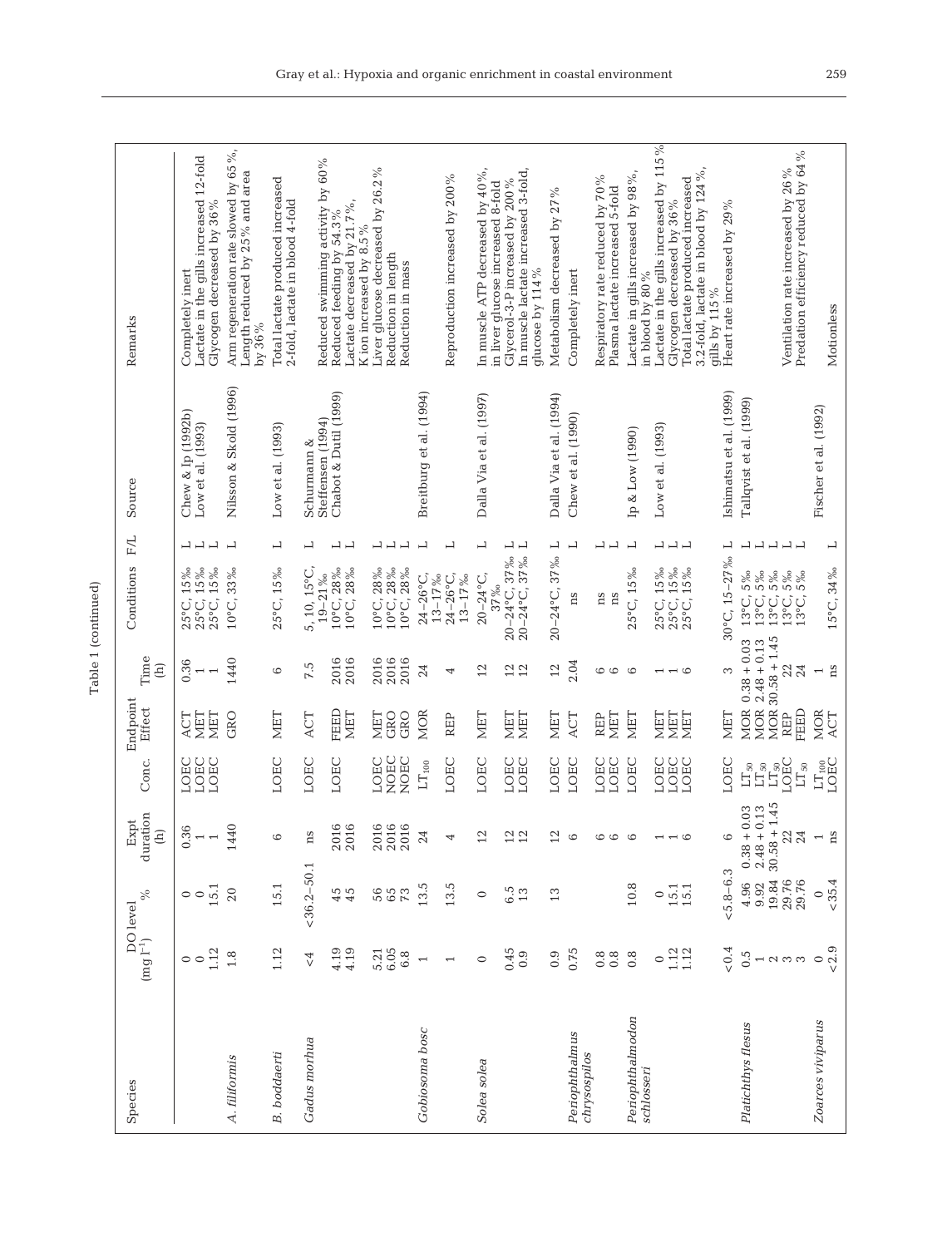experiment at a specific concentration and exposure time. For example there are many studies on mortality rates at 0 mg $O_2$  l<sup>-1</sup>. This concentration does lead to mortalities, but there may well be stronger effects at higher concentrations that have not been studied. Thus, in the present study more significance is given to non-lethal effects such as effects on growth, feeding and metabolic rates rather than mortality.

Diaz & Rosenberg (1995) defined hypoxia as beginning at 2.0 ml $O_2$   $l^{-1}$  and reaching the point of anoxia at 0.0 ml l<sup>-1</sup>. (At 20 psu, 1 ml O<sub>2</sub> l<sup>-1</sup> is equivalent to 1.4 mg  $1^{-1}$ , or 4.3%  $O_2$  and 14% saturation.) In general, prolonged exposure to 4 mg $O_2$  l $^{-1}$  causes acute mortality in many invertebrates and non-salmonid fish embryos; while 3  $mgO<sub>2</sub> l<sup>-1</sup>$  causes acute mortality in most nonsalmonid fishes (USEPA 1986, 1989). It is also generally accepted that larval fishes and crustaceans are more sensitive than the adults (Miller et al. 1995).

The literature data show that fishes are more sensitive to reduced oxygen concentrations than crustaceans, followed by annelids, and that bivalves are the most tolerant (Rosenberg et al. 1992, Nilsson & Rosenberg 1994, Reish 1970). There are few studies of growth reductions caused by reduced oxygen concentrations, but see Strzyewska (1978), Strzyewska & Popiel (1974) and Wrezinski (1983) for indirect evidence. Severe production impairment of early-life non-salmonid species occurred when oxygen falls below 4.5 mg  $l^{-1}$ (USEPA 1986). An oxygen concentration of 4.7 mg  $l^{-1}$ impairs larval growth (Miller et al. 1995), and adult fishes reduce food intake and growth when oxygen falls to 60–70% of saturation (Jobling 1993, Pichavant et al. 1999). The relatively active cod *Gadus morhua* shows reductions in growth at 6.5 mg  $O_2$   $l^{-1}$ , a high oxygen concentration. Whereas metabolic effects appear in *G. morhua* at concentrations of  $4.5 \text{ mgO}_2$   $l^{-1}$  mudskippers (*Boleophthalmus boddaerti*, *Periophthalmus chrysoplios*, *P. schlosseri)*, which inhabit burrows in fine muddy sediments in tropical and sub-tropical areas, show metabolic effects only at concentrations of around 1 mg $O_2$   $l^{-1}$ . The boreal *Solea solea*, a bottomliving flatfish shows levels of metabolic response similar to those of Mudskippers. Keckeis et al. (1996) showed that reduced oxygen (10% air saturation) increased mortality and decreased hatching success in nase *Chondrostoma nasus*. Most fishes show mortality at oxygen concentrations between 1 and 2 mgO<sub>2</sub>  $l^{-1}$ , but mudskippers are not affected until values fall to around 0.5 mg $O_2$  l<sup>-1</sup>. Thus the behavioural habits of a species are a good indication of its probable hypoxic tolerance level.

In crustaceans, the blue crab *Callinectes sapidus*, the Norway lobster *Nephrops norvegicus* and the shrimps *Penaeus setiferus* and *Palaemon adspersus* and *P. varians* show hypoxic effects on feeding at between 2 and  $3 \text{ mgO}_2$  l<sup>-1</sup>. A decrease in growth rates at oxygen concentrations below 3.5 mg $O_2$  l<sup>-1</sup> has been shown for the marine amphipod *Melitta longidactyla* (Y.Y.O. unpubl. data). Abundances are reduced and mortalities occur below  $1 \text{ mgO}_2 l^{-1}$  in the sediment-living isopod *Saduria entomon.* For *M. longidactyla* the 48 h  $LC_{50}$  value is  $1.6 \text{ mgO}_2$   $l^{-1}$ .

Reductions in growth occur in the ophiuroid echinoderm *Amphiura filiformis* between 2.7 and 1.8 mg $O_2$ 1–1 and in the bivalve molluscs *Crassostrea virginica* and *Mytilus edulis* between 1.5 and 0.6 mg $O_2$   $l^{-1}$  oxygen, whereas the opportunistic polychaete *Capitella capitata* shows growth reductions between 2.1 and 0.06 mg $O_2$  l<sup>-1</sup>, but can survive for >24 d at 2.1 mg $O_2$ l<sup>-1</sup> (Rosenberg 1972).

In tolerance experiments conducted without sediments, Dries & Theede (1974) found that at 17 psu, 10<sup>o</sup>C and <0.15 mlO<sub>2</sub>  $l^{-1}$  the bivalves *Astarte borealis*, *A. elliptica, A monatgui, Arctica islandica* and *Mytilus edulis* survived more than 1000 h, whereas the polychaetes *Nepthys ciliata* and *Nereis diversicolor* survived for ca. 200 h and the crustaceans *Carcinus maenas, Gammarus oceanicus, Idotea balthica* and *Crangon crangon* survived for less than 100 h. Similarly, Henriksson (1969) reported the ranking of anoxic tolerance from greatest to least as: bivalves *Macoma balthica* > *Cardium lamarkii* > polychaetes *N. diversicolor* > *Scoloplos armiger* > *Ampharete grubei* >*Terebellides stroemi*. De Zwaan et al. (1993) found that bivalves from the Medierranean were highly tolerant of anoxia, with *Scarpharea inaequalis* surviving 48 h of anoxia. Table 2 summarises these effects. Crustaceans show the least tolerance (Theede 1973, Dries & Theede 1974). Although growth and metabolic effects occur at concentrations above  $2 \text{ mgO}_2$   $l^{-1}$  below this value mortality will occur if the organisms cannot escape from hypoxic conditions. Whilst fishes and some crustaceans may be able to move away from the areas affected, most benthic organisms suffer mortality. This will occur first in crustaceans and echinoids followed

Table 2. Summary of effects of reduced oxygen concentrations on marine organisms

| Type of organism                     | Effect     | Conc. $(mq l^{-1})$ |
|--------------------------------------|------------|---------------------|
| Actively swimming fish               | Growth     | 6                   |
| Actively swimming fish               | Metabolism | 4.5                 |
| Bottom-living fish                   | Metabolism | 4                   |
| Most fishes                          | Mortality  | 2                   |
| Crabs, shrimps, lobsters,<br>isopods | Growth     | $2 - 3.5$           |
| Bottom-living isopods                | Mortality  | $1 - 1.6$           |
| Bivalve molluscs                     | Growth     | $1 - 1.5$           |
| Annelids                             | Growth     | $1 - 2$             |
| Mudskippers                          | Mortality  | 1                   |
|                                      |            |                     |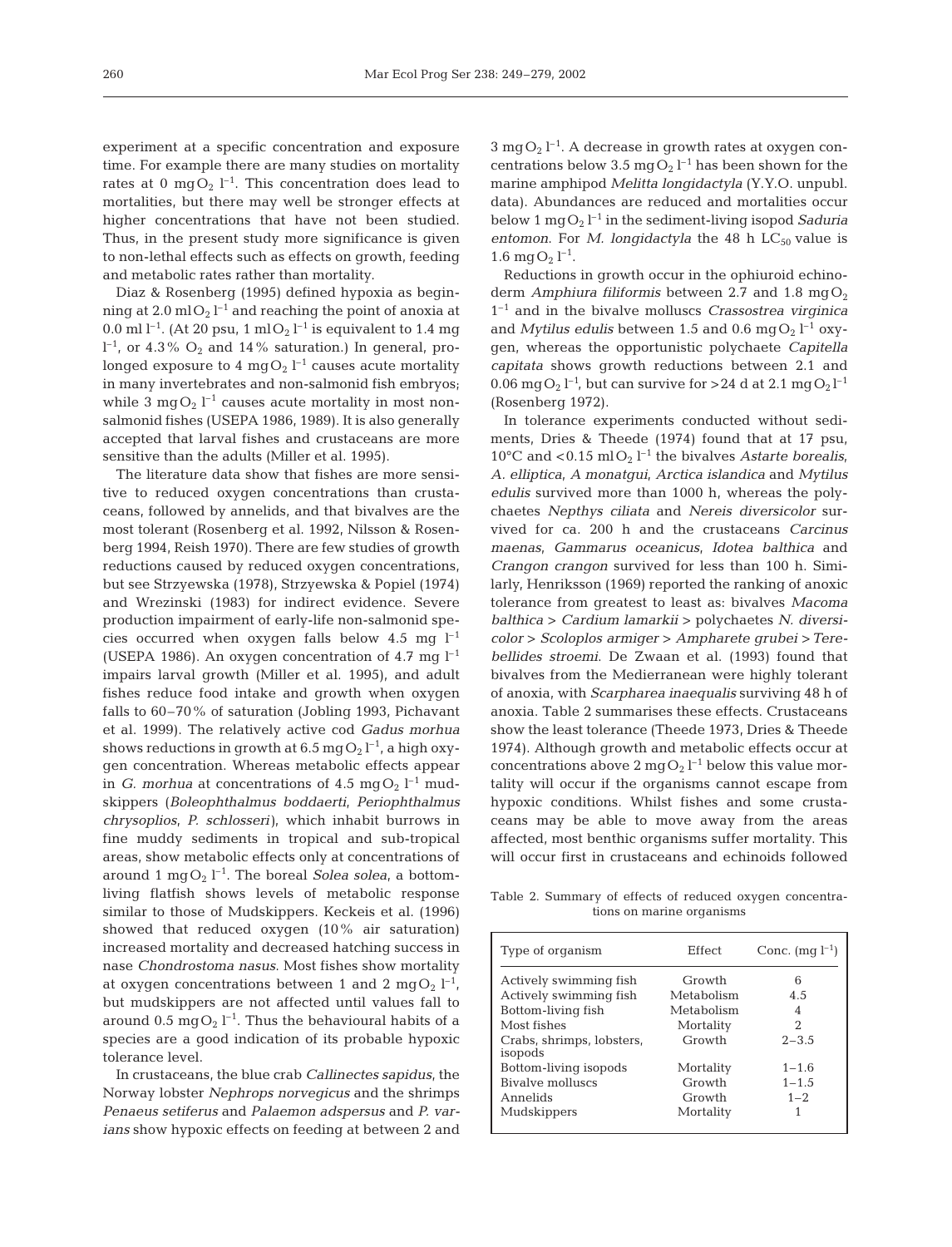by the more sensitive annelids and finally the bivalve molluscs.

The present review clearly reveals that the secondary effects of eutrophication on benthos and fishes are largely the result of reduced oxygen saturation caused by the decay and sedimentation of organic material. Some field studies illustrate that there are behavioural responses in addition to effects on growth and metabolism (Renaud 1986). The Kattegat has undergone regular seasonal hypoxic events for many decades (Jørgensen & Richardson 1996, Richardson & Heilmann 1995). During these events, biomass reductions in benthic assemblages were recorded at stations that were subject to lowered oxygen concentrations (Pearson et al. 1985). Pihl (1989), Pihl et al. (1992, 1994) and Baden et al. (1990) reported changes in the behaviour of benthic species, whereby fishes such as cod and whiting left the area at oxygen saturation levels below 25%, whereas dabs and flounders were more resistant, leaving the area only when oxygen saturation dropped below 15%. In hypoxic water, some fish species moved to the surface and ventilated their gills in the top oxygenated layer (Val et al. 1998). One of the more unusual aspects of hypoxic events is increased catches of fishes. Fishes migrate away from areas with low oxygen saturation and concentrated in shallower areas where catches increase (Hildén et al. 1982, Pihl 1989, Hagström et al. 1989, Baden et al. 1990, Hansson & Rudstam 1990). Dyer et al. (1983) caught much higher numbers of benthic animals in trawls off the Danish coast in an area of low bottom-water oxygen concentrations; however, when low oxygen concentrations persisted, the catches of fishes were reduced. The decapod *Nephrops norvegicus* left its burrow and appeared on the sediment surface at oxygen saturation below 15%. Of the organisms commonly found in sand–mud bottoms, the bivalve *Abra* sp*.* and the burrowing urchins *Echinocardium* spp*.* are particularly sensitive to reduced oxygen concentration (Baden et al. 1990). In the Gullmarfjord, Sweden, Josefson & Widbom (1988) found that at oxygen concentrations below 1.4 mg  $l^{-1}$  all the macrofauna was eliminated, but that no meiofaunal taxa showed significant declines in abundance. (See also Gowen & Bradbury 1987, Hargrave 1994 and Hevia et al. 1996, who examined the effects of direct organic matter input from fish farms on the benthos.) Levin & Gage (1998) found that depth and organic matter, rather than oxygen concentration, limited faunal richness and biomass.

A consequence of these behavioural changes is that predator-prey dynamics can also be altered. Although there are few studies on the effects of hypoxia on predator-prey relationships, Sandberg (1994) showed that the predatory isopod *Saduria entomon* was inhibited in its predatory activities on the Baltic Sea benthos

by low hypoxia. In laboratory experiments Taylor & Eggleston (2000) showed, that the blue crab *Callinectes sapidus* altered its predatory behaviour in response to hypoxia. Low oxygen concentrations inhibited the crab from foraging, but increased prey (the clam *Mya arenaria*) vulnerability by altering the siphon extension and depth distribution within the sediment (see also Breitburg et al. 1994, Nestlerode & Diaz 1998).

Under conditions of extreme amounts of nutrient input, mass growth occurs in opportunistic algae such as *Ulva* sp*.* in the Lagoon of Venice (Sfriso et al. 1987, 1988) and *Cladophora* sp. in Laholm Bay, Sweden (Baden et al. 1990). These species form huge mats and smother the sediment, which becomes anaerobic as a consequence. Large phytoplankton blooms resulting from excess nutrient addition may be toxic, the socalled 'red tides'. Examples of such toxic blooms are too numerous to mention but see Smayda (1990) for recent references.

#### Areas where hypoxia has been recorded

In their review Diaz & Rosenberg (1995) provide a comprehensive list of areas where hypoxia has occurred. Here we take a slightly different approach and classify the types of hypoxia and areas in which hypoxia/anoxia have been recorded (see Table 3). Upwelling areas are not included since although such areas do experience hypoxic events (e.g. the coast of Peru, Walvis Bay, South Africa and the Horn of South Arabia) these are not usually driven by anthropogenic activities, but man-induced climate change may influence these systems. Additional anoxic events not recorded in the Diaz & Rosenberg (1995) review are: in coastal waters in New South Wales (Rainer & Fitzhardinghe 1981), Northern Adriatic (Degobbis et al. 1979), Tokyo Bay (Tsuji et al. 1973), Mobile Bay (May 1973), Bay of Vilaine (Rossignol-Stick 1985) and Chesapeake Bay Seliger et al. (1985). Additional references to the New York Bight incident are found in Falkowski et al. (1980).

Table 3 shows that hypoxia occurs most commonly as a seasonal phenomenon in many areas, notably fjords, estuaries, coastal embayments, and occurs on the shelf adjacent to the Mississippi River and the anoxic basin in the central Black Sea. Hydrographic and climatic forcing processes drive these seasonal events. For example exchange of the deep (often anoxic) water in the inner Oslofjord is driven primarily by northerly winds, which move less-saline surface waters out of the fjord to be replaced by more-saline deep water from the Skagerrak. This water sinks when it flows over the 2 major sills and the anoxic water, which is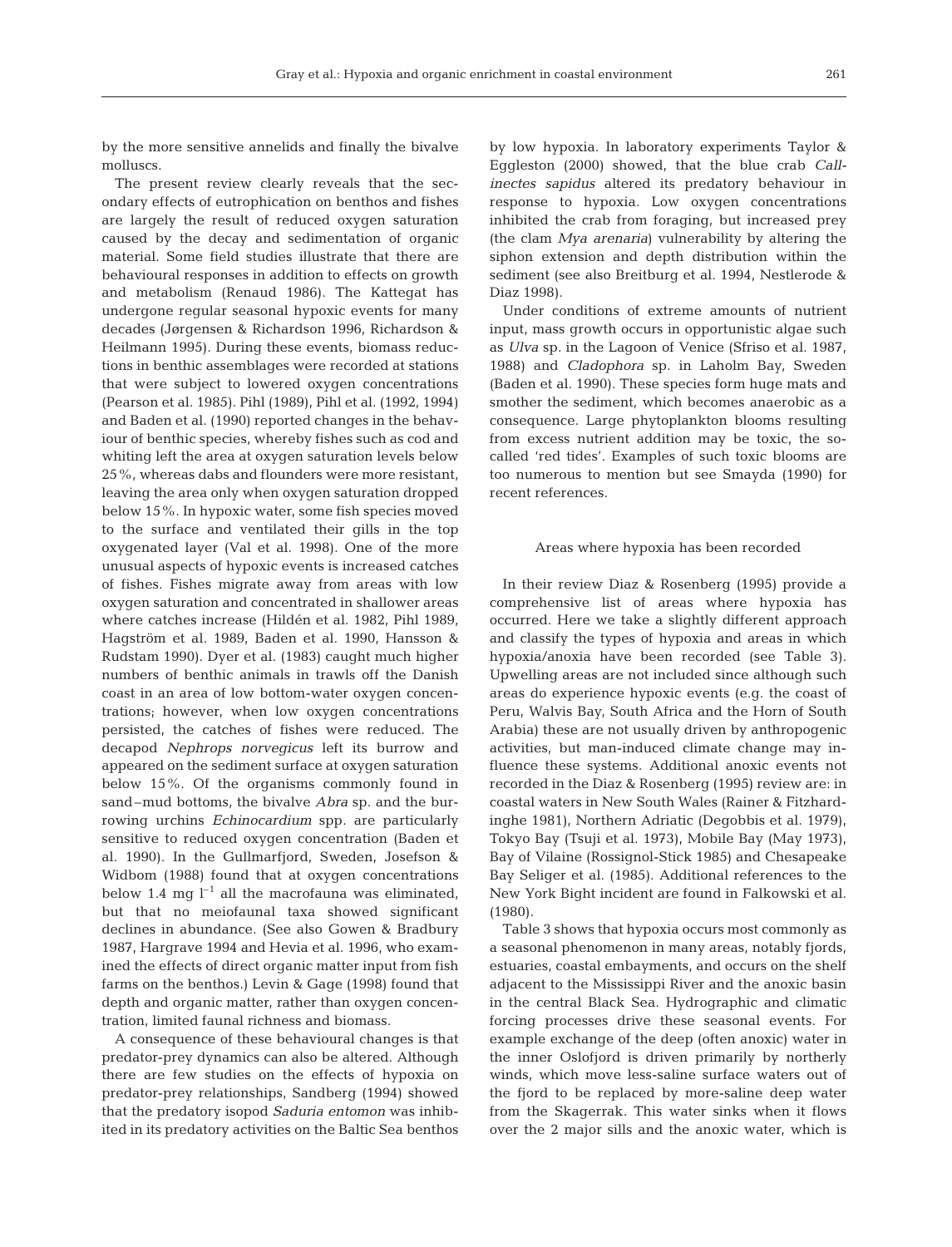| Fjords                           | Estuaries                      | Bays                                                                                                                                                                                                                            | Shelf                          | Enclosed seas                    |
|----------------------------------|--------------------------------|---------------------------------------------------------------------------------------------------------------------------------------------------------------------------------------------------------------------------------|--------------------------------|----------------------------------|
| Saanich Inlet.<br>Canada (1)     | Port Hacking,<br>Australia (1) | Chesapeake Bay (1)                                                                                                                                                                                                              | Lousiana shelf $(1)$           | Seto Inland Sea,<br>Japan $(1)$  |
| Inner Oslofjord,<br>Norway $(1)$ | Pamlico River, USA (1)         | Tome Cove, Japan (1)                                                                                                                                                                                                            | Black Sea shelf (1)            | Bornholm Basin,<br>Baltic Sea(1) |
| Gullmarsfjord,<br>Sweden (1)     | $46\%$ of US estuaries (1)     | Laholm Bay, Sweden (1)                                                                                                                                                                                                          | Texas Shelf (3)                | Kattegat, Denmark (1)            |
| Swedish west (1)<br>coast fjords | Rappahannock R<br>USA(2)       | Kiel Bay, Germany (1)                                                                                                                                                                                                           | German Bight (3)               | Northern Adriatic (3)            |
| Limfjord,<br>Denmark (1)         | York River, USA (2)            | Hillsborourgh Bay,<br>Florida (1)                                                                                                                                                                                               | New York Bight (3)             | Central Black Sea (4)            |
| Lough Ine,<br>Ireland $(1)$      |                                | Gulf of Trieste, Adriatic (1)                                                                                                                                                                                                   | Danish-German<br>$\cos(t)$ (3) | Central Baltic Sea (4)           |
| Sullom Voe.<br>Scotland (1)      |                                | Elefsis Bay, Aeqean Sea (1)                                                                                                                                                                                                     | New South Wales (3)            | Central Caspian Sea (4)          |
| Byfjord,<br>Sweden (4)           |                                | Aarhus Bay, Denmark (1)                                                                                                                                                                                                         |                                |                                  |
| Idefjord,<br>Sweden-Norway (4)   |                                | Tolo Harbour, Hong Kong (1)<br>Bay of Vilaine, France (3)<br>$Somm(1)$ Bay, France $(3)$<br>German Bight, North Sea (3)<br>Mobile Bay, USA (3)<br>Tokyo Bay, Japan (3)<br>Fosa da Cariaco, Venezuela (4)<br>Gulf of Finland (4) |                                |                                  |

Table 3. Marine areas subjected to hypoxia. 1: seasonal; 2: periodic; 3: irregular; 4: permanent

less saline, is lifted and disperses and moves out of the fjord. Whilst such events are natural and have occurred over long periods of time, there is no doubt that their extent in time and space has increased in recent years with the addition of nutrients and/or organic matter from anthropogenic sources. The inner Oslofjord, Norway (Mirza & Gray 1983, Paasche & Erga 1988), Swedish fjords and coasts (Söderström 1971, Rosenberg 1977, Svane & Gröndal 1988, Diaz & Rosenberg 1995), the Kattegat (Jørgensen 1980, Andersson & Rydberg 1988, Rydberg et al. 1990, Steffensen 1990), the Baltic Sea (Wulff et al. 1986, 1990, Rosenberg et al. 1990), Dutch and German coastal waters (Bennekom et al. 1975, Cadée 1984, Beukema & Cadée 1986, Reise et al. 1989), the German Bight (Rachor 1990), Kiel Bay (Rumohr 1986), Black Sea (Zaitsev 1992) and Chesapeake Bay (Cooper & Brush 1991) are good examples. There are only 2 examples of periodic, but non-seasonal hypoxia, both from rivers entering Chesapeake Bay. These events last from days to weeks and occur irregularly throughout a year. In the York River, tidal mixing controls the periodicity, whereas in the Rapahannock River a combination of tidal mixing and proximity to the hypoxic waters of Chesapeake Bay (Kuo & Neilson 1987) plays the key role.

Irregular events are also usually driven by unusual hydrographic and/or climatic factors. For example the New York Bight event in 1981 has been particularly well studied. Whilst this event was initially attributed to increased anthropogenic carbon input (mainly sewage) simulation models showed that the event was most probably the result of unusual climatic conditions. These were: a warm winter with large terrestrial runoff; a low frequency of spring storm events resulting in a deep spring thermocline; persistent southerly summer winds; a large autochthonous carbon load of the dinoflagellate *Ceratium triops*; and low grazing pressure (Walsh 1988 gives a full account of this event). A simulation study (Stoddard & Walsh 1986) showed that the anoxic event would have occurred without any allochthonous input of organic carbon from anthropogenic sources. What is clear from that study is that climatic conditions were extremely important in triggering the event. The anoxic event off the Danish-German coasts in September 1981 (Dyer et al. 1983) was also probably caused by unusual hydrographic conditions.

The areas with permanent anoxia (Idefjord, Byfjord, Fosa da Cariaco, Gulf of Finland and the central areas of the Baltic, Black and Caspian Seas) are all areas with extremely limited water exchange so that replenishment of the oxygen in the deep basins is not possible. However, in all these areas there is little doubt that conditions have worsened during this century as a result of anthropogenic inputs of nutrients.

A common factor concerning all the examples shown in Table 3 is that hypoxia and anoxia occur in areas that have poor water exchange. Yet these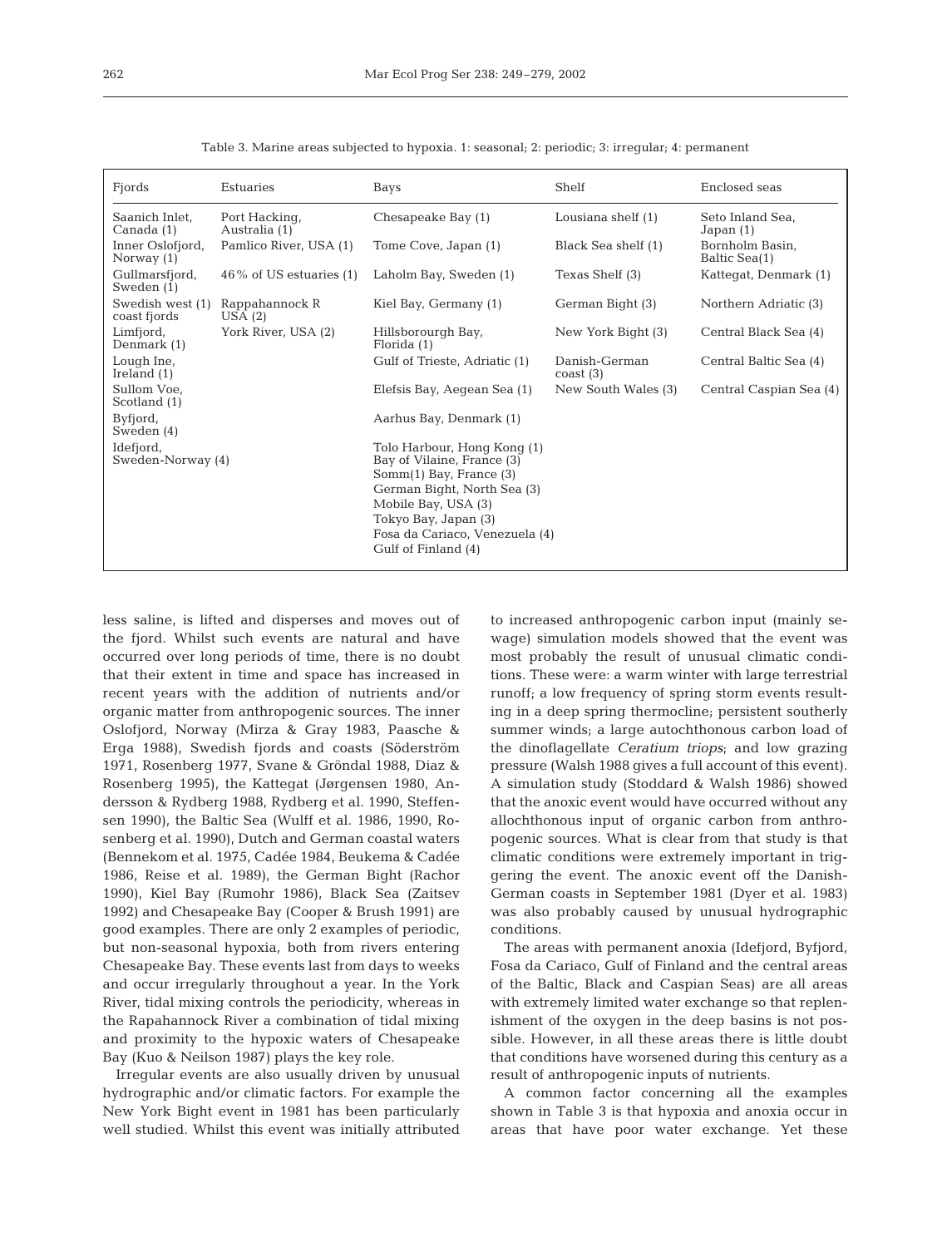marine coastal environments encompass a wide variety of systems: from stratified and non-stratified estuaries, fjords with and without sills, areas with temporary and permanent frontal systems, gyres which entrain nutrients and production, areas that are constantly mixed and areas that are periodically stratified. No simple model will encompass all these forms of variability, and it is probable that each area will have to be considered per se. Waves, tides and currents are also of great significance to the large areas of intertidal and shallow subtidal zones in the marine environment. Physical factors such as wave action can limit biomass despite a rich supply of nutrients. Hypoxia in freshwater lakes has been controlled using a simple relationship established by Vollenweider (1976). If one knows the phosphorus input and output, the area and the average depth of the lake, and its mean phosphorus concentration, one can predict by how much nutrient input needs to be reduced to restore the lake to oxic conditions. Vollenweider's model has been applied successfully to many lakes. However, no simple relationship of the Vollenweider type (Vollenweider 1975, 1976) is likely to apply to coastal marine areas subjected to high nutrient loadings. Vollenweider (1992) acknowledged this by commenting on coastal eutrophication that '…difficulties rest not only with the assessment of load and nutrient budgets, but with the interpretation of such figures…their trophodynamic significance…unless further morphometric, hydrological and other parameters of the system are also taken into consideration.'

Examination of the areas where eutrophication effects have been observed reveals that hypoxia is the critical factor affecting marine life and where anoxic events occur these are most often associated with unusual climatic conditions. Likewise, high organic matter content in the sediment will not lead to negative effects if the material is difficult to breakdown (high C:N ratios) and does not enhance aerobic microbial activity and lead to hypoxia. However, where the material is of high quality  $(C:N < 10)$  and oxygen is present, microbial action will lead to mineralisation of the organic matter and lowering of the oxygen concentration and may lead to hypoxia. Thus it is important that coastal zone managers realise that discharges of nutrients either directly as sewage or indirectly from agricultural and forestry runoff will lead to problems in areas that are stagnant or that have limited water exchange.

#### **Ammonia**

Ammonia is acutely toxic to fishes and marine organisms at low concentrations, and unionized ammonia is considered the major toxic form in the aquatic environment. In the environment, ammonia is in equilibrium with ammonium. The threshold concentration of total ammonia  $([NH_3] + [NH_4^+])$  resulting in unacceptable biological effects promulgated by the USEPA (1989) was 3.48 mg N  $l^{-1}$  at pH 6.5 and 0.25 mg N  $l^{-1}$  at pH 9.0. The updated criteria (USEPA 1989) sets the acutechronic ratio at (14.4 mg N  $l^{-1}$ , pH 8) and (1.27 mg N  $l^{-1}$ , pH 11.3). Most of our knowledge on ammonia toxicity in the aquatic environment is based on freshwater animals, and there is a paucity of data on marine animals (Handy & Poxton 1993).

Table 4 shows the effects of unionized ammonia on marine organisms. Here the mortality studies were aimed at determining the  $LC_{50}$  values. For the flounder *Paralichthys orbignyanus*, adults showed effects at between 50 and 66 mg  $NH<sub>3</sub> l<sup>-1</sup>$  whereas 1 d old larvae were affected at concentrations of only  $0.27 \text{ mg NH}_3 \text{ l}^{-1}$ and 23 d old larvae at  $1.02 \text{ mgNH}_3 \, \text{L}^{-1}$  (Kim et al. 1997). Penaeid shrimps varied in their  $LC_{50}$  response, from 11.5 mg NH<sub>3</sub>  $l^{-1}$  in *P. penicillatus* to ca. 50 mg NH<sub>3</sub>  $l^{-1}$ in *P. chinensis*. The burrowing amphipod *Ampelisca abdita* had a  $LC_{50}$  of ca. 50 mg  $NH_3$   $l^{-1}$ .

The  $LC_{50}$  responses to unionised ammonia are remarkably uniform across species with the minnow *Cyprinodon variegatus,* the turbot *Scophthalmus maximus* and the lobster *Homarus americanus* being most sensitive at 2.1 to 3.8 mg  $NH_3$   $l^{-1}$ , whereas nearly all other species studied ranging from mysids, shrimps, bivalves and fish (seabass, seabream, inland silverside, planehead pipefish, winter flounder) were affected at concentrations of  $<$  2 mg NH<sub>3</sub> l<sup>-1</sup>.

#### **Hydrogen sulphide**

There are considerable data on the effects of hydrogen sulphide  $(H_2S)$  on freshwater fish species, but relatively little on marine species (Tables 5 & 6). Again there appears to be a marked difference between mortality effects in active fishes (e.g. pike *Esox lucius*) with a range of 16 to 76  $\mu$ gH<sub>2</sub>S l<sup>-1</sup> (geometric mean 35) and those in benthic species (e.g. lake whitefish *Coregonus clupeaformis)*, with a range of 2 to 13 (geometric mean 4.14) µgH2S l–1. Crayfish (*Cambarus diogenes* and *Pro* $cambarus$  *clarki*) were far more tolerant with  $LC_{50}$  values of 146 and 115  $\mu$ g H<sub>2</sub>S l<sup>-1</sup> respectively.

Of the marine species for which there are data the shrimp *Palaemon pugio* had an LC<sub>50</sub> of 114 and marine bottom-living foraminiferans an  $LC_{50}$  between 200 and  $400 \mu g H_2 S$  l<sup>-1</sup>.

The polychaete *Capitella capitata*, which occurs in high numbers in organically highly rich sediments, has a requirement for hydrogen sulphide as a settlement clue (Cuomo 1985) and thus newly settled larvae are found in hydrogen sulphide-rich sediments.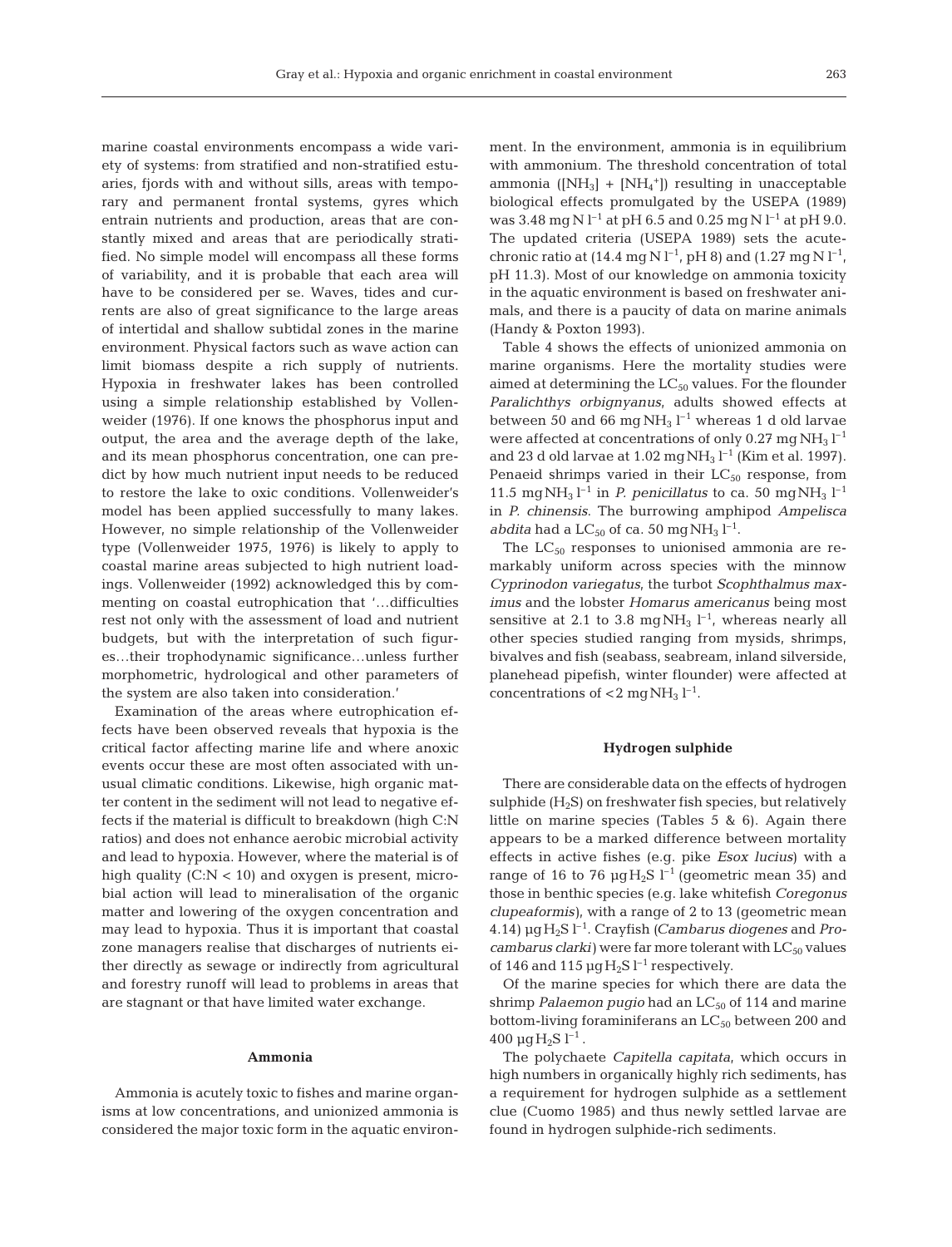| Species                        | $LC_{50}$ conc.<br>$(mq NH3 l-1)$ | Expt<br>duration (h) | Temp.<br>$(^{\circ}C)$ | Salinity<br>$(\%0)$ | pH          | Source                                                 |
|--------------------------------|-----------------------------------|----------------------|------------------------|---------------------|-------------|--------------------------------------------------------|
| <b>Crustaceans</b>             |                                   |                      |                        |                     |             |                                                        |
| Eucalamus elongatus            | 0.87                              | $24 - 48$            | 20.3                   | 34                  | 8           | <b>USEPA</b> (1989)                                    |
| E. pileatus                    | 0.79                              | $24 - 48$            | 20.5                   | 34                  | $8.2\,$     |                                                        |
| Latreutes fucorum              | 0.77                              | $24 - 48$            | 23.4                   | 28                  | 8.07        |                                                        |
| Metapenaeus ensis              | $0.87 - 1.76$                     | $48 - 96$            | 25                     | 25                  | 7.7         | Nan & Chen (1991)                                      |
| Mysidopsis bahia               | 0.50                              | 96                   | 25                     | 31                  | 7           | Miller et al. (1990)                                   |
|                                | 1.70                              | 96                   | 25                     | 31                  | 8           |                                                        |
|                                | 2.87                              | 96                   | 25                     | 31                  | 9           |                                                        |
|                                | 0.048                             | 672                  | 25                     | 31                  | ns          |                                                        |
|                                | 0.163                             | 672                  | 25                     | 31                  | ns          |                                                        |
|                                | 0.331                             | 672                  | 25                     | 31                  | ns          |                                                        |
|                                | 1.02                              | $24 - 48$            | 23.2                   | 21.4                | $6.8 - 9.2$ | <b>USEPA</b> (1989)                                    |
| Palamonetes pugio              | 1.65                              | $24 - 48$            | 19.9                   | 19.2                | 8           |                                                        |
| Homarus americanus             | 2.21                              | $24 - 48$            | 21.9                   | 33.4                | 8.1         |                                                        |
| Penaeus chinensis              | $1.53 - 2.10$                     | $48 - 96$            | 26                     | 33                  | 7.94        | Chen et al. (1990)                                     |
|                                | 3.88                              | 24                   | 25                     | 30                  | 8.12        | Chen & Lin (1992)                                      |
| <b>Molluscs</b>                |                                   |                      |                        |                     |             |                                                        |
| Crassostrea virginica          | 19.10                             | $24 - 48$            | 20                     | 27                  | $7.7 - 8.0$ | <b>USEPA (1989)</b>                                    |
| Mercenaria mercenaria          | 5.36                              | $24 - 48$            | 20                     | 27                  | $7.7 - 8.2$ |                                                        |
| Placopecten magellanicus       | 1.80                              | 96                   | $\overline{4}$         | ns                  | ns          | Abraham et al. (1996)                                  |
|                                | 1.00                              | 96                   | 10                     | ns                  | ns          |                                                        |
| <b>Fishes</b>                  |                                   |                      |                        |                     |             |                                                        |
| Cyprinodon variegatus          | 2.10                              | 96                   | 13                     | $30 - 32.5$         | 8.05        | Miller et al. (1990)                                   |
|                                | 2.80                              | 96                   | 25                     | $30 - 32.5$         | 7.25        |                                                        |
|                                | 3.51                              | 96                   | 32.5                   | $30 - 32.5$         | 7.75        |                                                        |
| Dicentrarchus labrax           | 1.70                              | 96                   | 17.5                   | 34                  | 8.15        | Person et al. (1995)                                   |
| Menidia beryllina              | 0.98                              | 96                   | 18                     | $30 - 32.5$         | 8           | Miller et al. (1990)                                   |
|                                | 1.77                              | 96                   | 25                     | $30 - 32.5$         | $\, 8$      |                                                        |
|                                | 1.70                              | 96                   | 32.5                   | $30 - 32.5$         | $\, 8$      |                                                        |
|                                | $0.93 - 0.97$                     | 96                   | 25                     | $30 - 32.5$         | 7           |                                                        |
|                                | 0.75                              | 96                   | 25                     | $30 - 32.5$         | 9           |                                                        |
|                                | 0.074                             | 672                  | $23.5 - 25$            | $30 - 33$           | ns          |                                                        |
|                                | 0.38                              | 672                  | $23.5 - 25$            | $30 - 33$           | $\rm ns$    |                                                        |
| Monocanthus hispidus           | 0.83                              | $24 - 48$            | 23.4                   | 28                  | 8.07        | <b>USEPA</b> (1989)                                    |
| Pseudopleuronectes amercicanus | 0.49                              | $24 - 48$            | 7.5                    | 31                  | $\, 8$      |                                                        |
| Sciaenops ocellatus            | 0.55                              | $24 - 48$            | 25.5                   | 29                  | 8.1         |                                                        |
| Scophthalmus maximus           | 2.96                              | $24 - 48$            | 17.9                   | 34.3                | 8.15        |                                                        |
|                                | 2.55                              | 96                   | 17.5                   | 34                  | 8.15        | Person et al. (1995)                                   |
| Sparus aurata                  | 1.93<br>2.55                      | $24 - 48$<br>96      | 27<br>17.5             | 40.5<br>34          | 8.1<br>8.15 | Wajsbrot et al. 1991)<br>Person le Ruyet et al. (1995) |

Table 4. Effects of unionised ammonia (as  $LC_{50}$  values) on marine organisms under various environmental conditions. ns: not specified

Once anaerobic conditions ensue and  $H_2S$  is present, mass mortalities of nearly all organisms occur (Stachowitsch 1984). In the innermost Oslofjord (Bunnenfjord) at dephts greater than 50 m,  $H_2S$  is found in the water column and no macrobenthic fauna exists (J.S.G. unpubl.). Such conditions occur naturally under the thermocline in upwelling areas off Peru, where mats of the bacterium *Thioplaca* sp. can attain wet weight biomass of 2 kg m–2 (Rosenberg et al. 1983, Tarazona et al. 1986).

#### **Interactions among factors**

The data on reduced oxygen concentrations, ammonia and hydrogen sulphide show that there are some general responses. In general, the sensitivity of major marine taxa is: fish > echinoderms and crustaceans > annelids > molluscs. However, within each taxon there is considerable variability, dependent on the habits of the species considered. Actively swimming fishes are more sensitive than bottom-living fishes, which in turn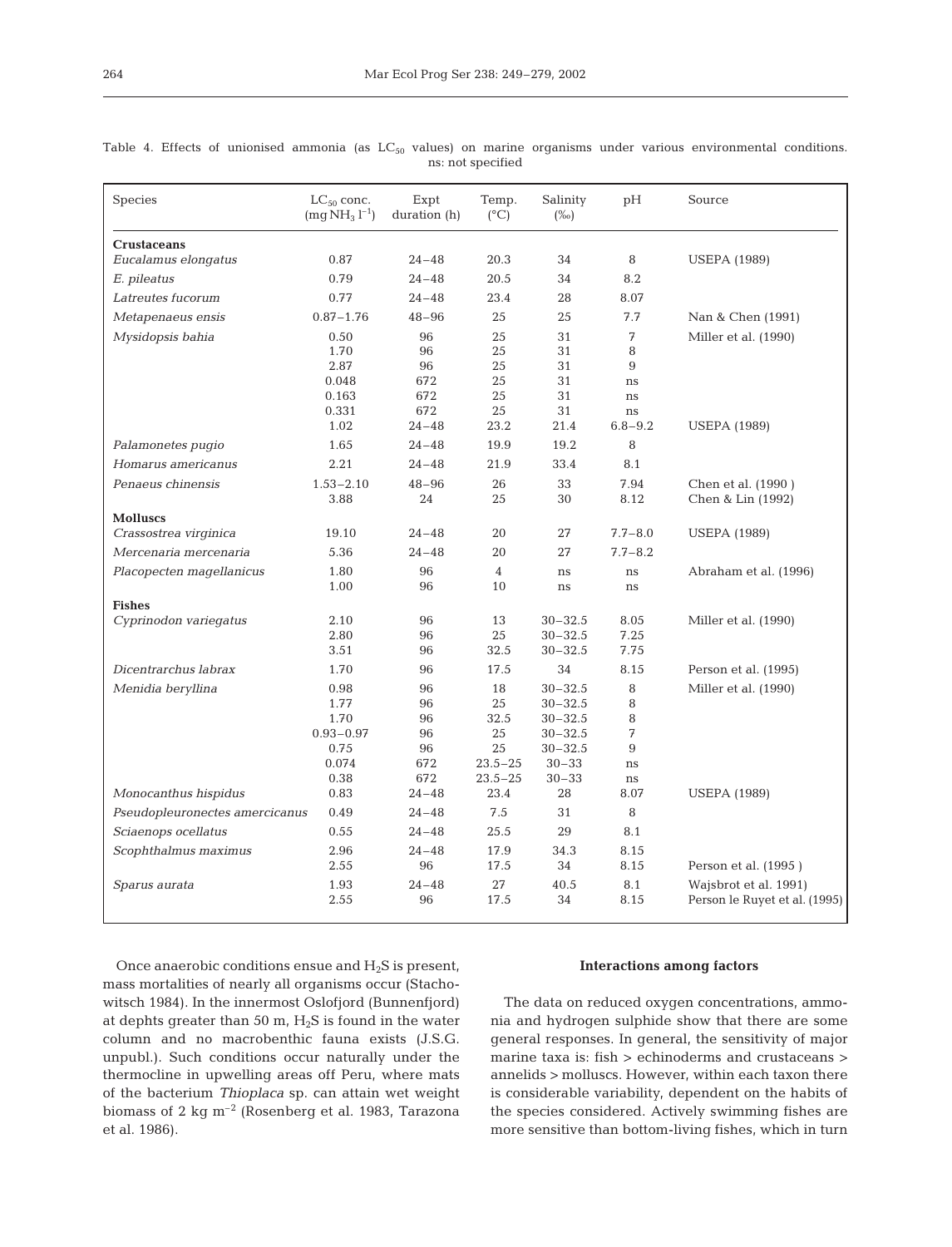| Species                                                                        | $LC_{50}$ conc.<br>$(\mu g l^{-1})$ duration (h)                                      | Expt                                               | Source                                                                                                          | <b>Species</b>                        | $LC_{50}$ conc.<br>$(\mu g \; l^{-1})$                  | Expt<br>duration (h)                                     | Source                                                                                                               |
|--------------------------------------------------------------------------------|---------------------------------------------------------------------------------------|----------------------------------------------------|-----------------------------------------------------------------------------------------------------------------|---------------------------------------|---------------------------------------------------------|----------------------------------------------------------|----------------------------------------------------------------------------------------------------------------------|
| <b>Crustaceans</b><br>Asellus militaris<br>Cambarus diogenes<br>Geometric mean | 1070.00<br>105.00<br>205.00<br>146.71                                                 | 96<br>96<br>96                                     | Mance et al. (1988)                                                                                             | Geometric mean<br>Oncorhynchus mykiss | 11<br>63<br>34.8<br>26                                  | 96<br>96<br>48                                           | Fung & Bewick (1980)                                                                                                 |
| Crangonyx                                                                      | 840.00                                                                                | 96                                                 |                                                                                                                 |                                       | 12<br>43                                                | 48<br>48                                                 |                                                                                                                      |
| richmondensis lauren<br>Gammarus<br>pseudolimnaeus                             | 21.00<br>59.00<br>32.00                                                               | 96<br>96<br>96                                     |                                                                                                                 |                                       | 52<br>24<br>25<br>55                                    | 48<br>48<br>48<br>72                                     | Smith & Oseid (1972)                                                                                                 |
| Geometric mean<br>Procambarus clarki                                           | 34.10<br>370.00<br>121.00<br>271.00<br>75.00<br>147.00<br>58.00<br>34.00              | 96<br>96<br>96<br>96<br>96<br>96<br>96<br>96       |                                                                                                                 |                                       | 80<br>25<br>55<br>43<br>21<br>20<br>47<br>7             | 72<br>72<br>72<br>72<br>72<br>72<br>72<br>72             | Fung & Bewick (1980)<br>Smith & Oseid (1970)<br>Fung & Bewick (1980)<br>Smith & Oseid (1972)<br>Fung & Bewick (1980) |
| Geometric mean                                                                 | 114.86                                                                                |                                                    |                                                                                                                 |                                       | 23<br>12                                                | 72<br>72                                                 |                                                                                                                      |
| Baetis vagans<br>Ephemera simulans<br>Hexagenia limbata<br>Palaemonetes pugio  | 20.00<br>316.00<br>111.00<br>114.00                                                   | 96<br>96<br>96<br>96                               | Mance et al. (1988)                                                                                             |                                       | 20<br>49<br>13                                          | 72<br>96<br>96                                           | Smith & Oseid (1970)                                                                                                 |
| Fish<br>Coregonus<br>clupeaformis                                              | 2.00<br>5.00<br>2.00<br>3.00<br>5.00<br>3.00                                          | 48<br>48<br>72<br>72<br>72<br>96                   | Fung & Bewick (1980)                                                                                            |                                       | 23<br>7<br>43<br>47<br>19<br>17<br>49<br>12             | 96<br>96<br>96<br>96<br>96<br>96<br>96<br>96             | Fung & Bewick (1980)<br>Smith & Oseid (1974)<br>Fung & Bewick (1980)                                                 |
|                                                                                | 12.00<br>2.00<br>4.00<br>12.00                                                        | 96<br>96<br>96<br>96                               |                                                                                                                 | Geometric mean                        | 49<br>25<br>49<br>26.8                                  | 96<br>96<br>96                                           | Smith & Oseid (1972)<br>Fung & Bewick (1980)<br>Smith & Oseid (1970)                                                 |
| Geometric mean<br>Esox lucius                                                  | 4.15<br>46.00<br>16.00<br>47.00<br>76.00<br>26.00<br>37.00<br>37.00<br>34.00<br>26.00 | 48<br>48<br>48<br>48<br>96<br>96<br>96<br>96<br>96 | Mance et al. (1988)<br>Smith & Oseid (1974)<br>Mance et al. (1988)<br>Smith & Oseid 1972<br>Mance et al. (1988) | Perca flavescens                      | 10<br>64<br>31<br>10<br>10<br>39<br>15<br>36<br>8<br>10 | 48<br>48<br>48<br>48<br>72<br>72<br>72<br>96<br>96<br>96 | Fung & Bewick (1980)                                                                                                 |
| Geometric mean<br>Ictalurus punctatus                                          | 35.19<br>1400.00                                                                      | 96                                                 | Mance et al. (1988)                                                                                             | Geometric mean<br>Pimephales promelas | 17.9                                                    |                                                          |                                                                                                                      |
| Lepomis<br>macrochirus                                                         | 32.00<br>30.00<br>9.00<br>19.00<br>16.00<br>44.80<br>8.00                             | 72<br>72<br>72<br>72<br>72<br>96<br>96<br>96       | Smith & Oseid (1974)<br>Mance et al. (1988)<br>Smith & Oseid (1974)<br>Mance et al. (1988)                      | Geometric mean                        | 14<br>26<br>49<br>7<br>10<br>53<br>546<br>32.6          | 96<br>96<br>96<br>96<br>96<br>96<br>96                   | Mance et al. (1988)                                                                                                  |
|                                                                                | 13.10<br>30.00<br>28.00                                                               | 96<br>48                                           |                                                                                                                 | Salmo trutta                          | 7.0                                                     | 96                                                       | Reynolds &<br><b>Haines</b> (1980)                                                                                   |
| Geometric mean                                                                 | 32.00<br>47.80<br>22.39                                                               | 48<br>48                                           |                                                                                                                 | Salvelinus fontinalis                 | 17<br>54<br>17                                          | 96<br>96<br>96                                           | Mance et al. (1988)<br>Smith & Oseid (1974)                                                                          |
| Micropterus<br>salmoides                                                       | 81<br>30<br>76<br>11                                                                  | 48<br>48<br>48<br>48                               | Fung & Bewick (1980)                                                                                            | Geometric mean                        | 22<br>25<br>31<br>25.4                                  | 96<br>96<br>96                                           | Mance et al. (1988)<br>Smith & Oseid (1974)                                                                          |
|                                                                                | 65<br>59<br>11<br>30                                                                  | 72<br>72<br>72<br>72                               |                                                                                                                 | Stizostedion vitreum                  | 7<br>52<br>52<br>20                                     | 96<br>96<br>96<br>96                                     | Smith & Oseid (1974)                                                                                                 |
|                                                                                | 59<br>30                                                                              | 96<br>96                                           |                                                                                                                 | Geometric mean                        | 18<br>23.3                                              | 96                                                       | Mance et al. (1988)                                                                                                  |

| Table 5. Effects of hydrogen sulphide (as $LC_{50}$ values) on freshwater organisms |  |
|-------------------------------------------------------------------------------------|--|
|-------------------------------------------------------------------------------------|--|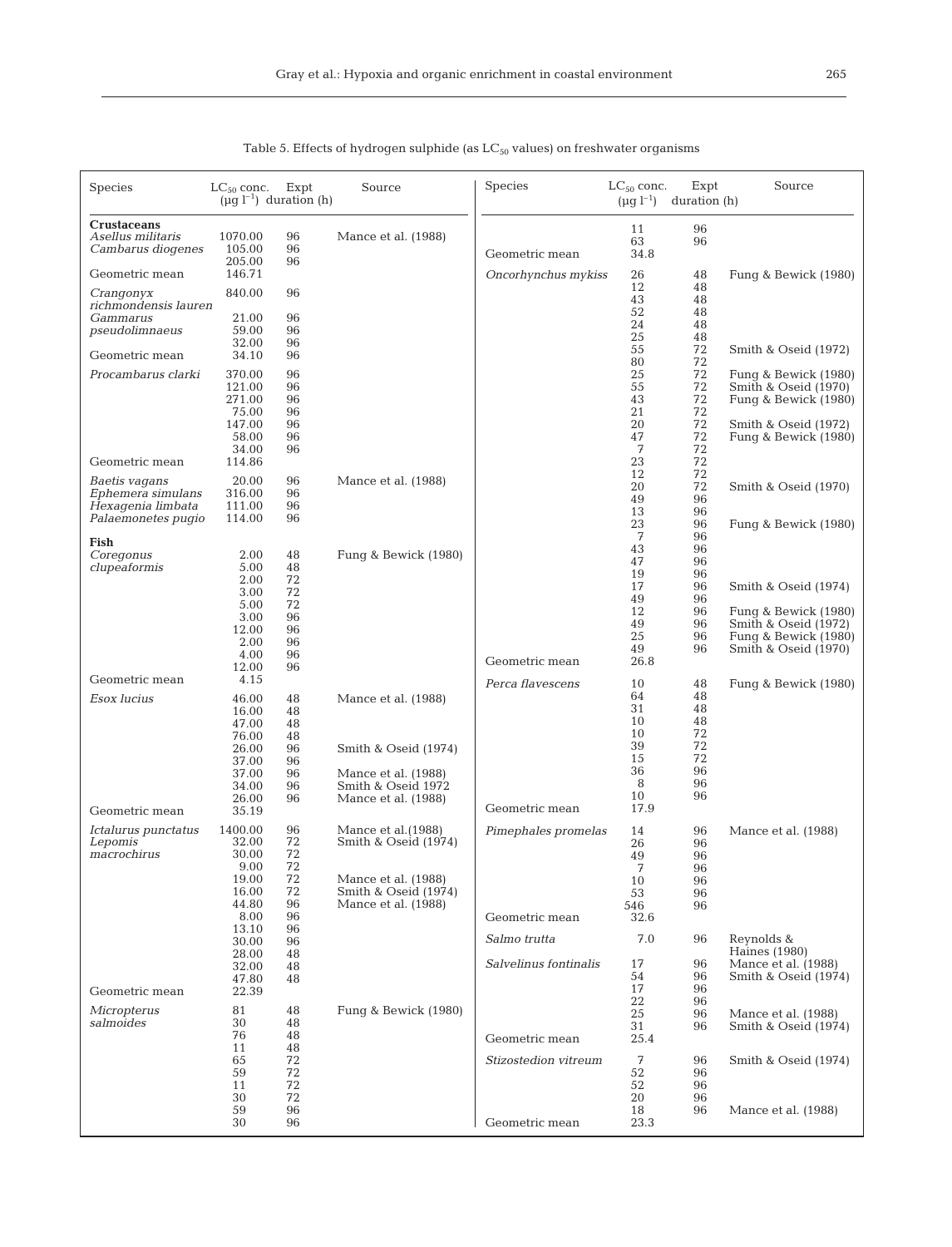| 1<br>3<br>į                   |
|-------------------------------|
| ₹<br>֠<br>ı                   |
|                               |
| 7                             |
|                               |
| l<br>į<br>i                   |
| ۱                             |
| $\ddot{\phantom{a}}$<br>ł     |
| I                             |
| i                             |
|                               |
| j                             |
| ł                             |
| i<br>ļ                        |
| $\overline{a}$                |
| ţ                             |
|                               |
|                               |
|                               |
| Ě                             |
|                               |
| ł                             |
| ļ                             |
| ı<br>7                        |
|                               |
| J<br>۱                        |
| j<br>ï                        |
|                               |
|                               |
| j<br>5                        |
|                               |
|                               |
| rld.                          |
| į                             |
| j                             |
| ı                             |
|                               |
| ۱                             |
| l                             |
| į<br>í                        |
| į                             |
| į                             |
| ī                             |
| ŗ<br>Ì.                       |
| $\overline{\phantom{a}}$<br>1 |
| $\overline{\epsilon}$<br>ì    |
| Ē                             |

| Species                                                  | DO level<br>$(mg 1^{-1})$                                                                                                      | $H_2S$ level<br>$(\mu g \,\, l^{-1})$                                                                            | duration<br>Expt<br>$\begin{array}{c}\n\text{ }\\[-2.0mm] \text{ }\end{array}$ | Conc.                                                                                                                 | Endpoint<br>Effect                                               | Time<br>$\widehat{E}$                      | Conditions                                            | Hq                  | Source                                              | Remarks                                                                                                                                                                         |
|----------------------------------------------------------|--------------------------------------------------------------------------------------------------------------------------------|------------------------------------------------------------------------------------------------------------------|--------------------------------------------------------------------------------|-----------------------------------------------------------------------------------------------------------------------|------------------------------------------------------------------|--------------------------------------------|-------------------------------------------------------|---------------------|-----------------------------------------------------|---------------------------------------------------------------------------------------------------------------------------------------------------------------------------------|
| Arenicola marina<br>Annelids                             | ${}_{<0.2}$                                                                                                                    | $\circ$                                                                                                          | 5                                                                              | LOEC                                                                                                                  | MET                                                              | 5                                          | $10^{\circ}$ C                                        |                     | Abele-Oeschger &<br>Oeschger (1995)                 | Haemoglobin autooxidation increased<br>by 165%, methaemoglobin by 160%;<br>CAT in chloragogen decreased                                                                         |
|                                                          | ${}_{<0.2}$                                                                                                                    | 200 µM                                                                                                           | 5                                                                              | LOEC                                                                                                                  | MET                                                              | 5                                          | $10^{\circ}$ C                                        |                     |                                                     | Haemoglobin autoxidation increased<br>by 165%, methaemoglobin by 90%,<br>hydrogen peroxide by 70%. CAT<br>by 40 %, GR in chloragogen by 50 %<br>in chloragogen decreased by 70% |
| Hediste diversicolor                                     | $1~\mathrm{\mu mol}^{-1}$<br>$\upmu\text{mol}^{-1}$<br>$\upmu\text{mol}^{-1}$<br>$\upmu\text{mol}^{-1}$                        | $980 \mu$ mol <sup>-1</sup><br>$1 \ \mathrm{mmol^{-1}}$<br>$\circ$                                               |                                                                                | $\mathop{\rm LT}\nolimits_{50}$<br>$\mathop{\rm LT}\nolimits_{50}$<br>$\mathop{\rm LT}\nolimits_{50}$<br>$LT_{50}$    | NORT<br><b>MORT</b><br>NORT<br>NORT                              | 105<br>$72$<br>$\overline{14}$<br>$\rm 60$ | 16°C, 14%<br>16°C, 14%<br>16°C, 14%                   | 7.8<br>$7.8$<br>7.8 | Gamenick et al. (1996)                              | Postlarval stage<br>Juvenile<br>Juvenile                                                                                                                                        |
| Heterochaeta costata<br>Paranais litoralis               | $\upmu\text{mol}^{-1}$<br>$\upmu\text{mol}^{-1}$<br>$\upmu\text{mol}^{-1}$<br>$\upmu\text{mol}^{-1}$<br>$\upmu\text{mol}^{-1}$ | $1.96 \text{ mmol}^{-1}$<br>$270$ $\mu$ mol <sup>-1</sup><br>$550 \mu \mathrm{mol}^{-1}$<br>$\circ$<br>$\subset$ | 69521228874                                                                    | NOEC<br>NOEC<br>$\mathop{\rm LT}\nolimits_{50}$<br>$\mathop{\rm LT}\nolimits_{50}$<br>$\mathop{\rm LT}\nolimits_{50}$ | NORT<br><b>MORT</b><br><b>MORT</b><br><b>MORT</b><br><b>MORT</b> | 360<br>$10$<br>72<br>48<br>54              | 16°C, 14%<br>16°C, 14%<br>16°C, 14‰<br>16°C, 14%      | 7.8<br>$7.8$        |                                                     | Postlarval stage                                                                                                                                                                |
| Tubificoides benedii<br>Hydrobia ventrosa<br>Crustaceans | $\upmu\text{mol}^{-1}$<br>$1~\mathrm{\mu mol^{-1}}$<br>$\upmu\text{mol}^{-1}$<br>0.05                                          | $570\ \mathrm{mmol^{-1}}$<br>$50 \mu$ mol <sup>-1</sup><br>$200~\mathrm{pM}$<br>$\mathbf{C}$                     | $24 \n968$                                                                     | LOEC<br>$\mathop{\rm LT}\nolimits_{50}$<br>$\mathop{\rm LT}\nolimits_{50}$<br>$\mathop{\rm LT}\nolimits_{50}$         | NORT<br>NORT<br>NORT<br><b>MET</b>                               | 168<br>12<br>75<br>$\overline{r}$          | 16°C, 14%                                             | 7.8                 | Gamenick et al. (1996)<br>Dubilier et al. (1997)    | Succinate increased 3-fold                                                                                                                                                      |
| Saduria entomon<br>Cyprideis torosa                      | $1 \ \mathrm{µmol^{-1}}$<br>$1 \mu$ mol <sup>-1</sup><br>0.044                                                                 | $1.8\;\mathrm{mm}\,\mathrm{ol}^{-1}$<br>$\circ$<br>$\circ$                                                       | 660<br>528<br>$\infty$                                                         | LOEC<br>$\mathop{\rm LT}\nolimits_{50}$<br>$\mathop{\rm LT}\nolimits_{50}$                                            | <b>MORT</b><br><b>MORT</b><br><b>REP</b>                         | 660<br>528<br>${}^{\circ}$                 | 16°C, 14%<br>$11^{\circ}$ C, $10\%$                   | 7.8                 | Vismann & Hagerman (1996)<br>Gamenick et al. (1996) | Normal respiration rate re-established                                                                                                                                          |
|                                                          | 0.308<br>0.04                                                                                                                  | $41 \mu M$<br>$\circ$                                                                                            | ${}^{\circ}$<br>${}^{\circ}$                                                   | LOEC<br>LOEC                                                                                                          | <b>NIET</b><br><b>REP</b>                                        | $^{\circ}$<br>${}^{\circ}$                 | 11°C, 10%<br>11°C, 10%                                |                     |                                                     | Normal respiration rate re-established<br>after 28 h recovery<br>after 8 h recovery                                                                                             |
|                                                          | 0.308                                                                                                                          | $41~\mathrm{\upmu M}$                                                                                            | ${}^{\circ}$                                                                   | LOEC                                                                                                                  | <b>NET</b>                                                       | ${}^{\circ}$                               | 11°C, 10%                                             |                     |                                                     | Metabolism reduced by 70%, oxygen<br>debt was 0.57 mg $\rm O_2$ g $^{-1}$<br>Metabolism reduced by 38 %, oxygen<br>debt was 2.74 mg O <sub>2</sub> g <sup>-1</sup>              |
| Corophium volutator<br>Crangon crangon                   | $1 \text{ mmol}^{-1}$<br>$1 \ \mathrm{µmol^{-1}}$<br>0.044<br>0.45                                                             | $90 \mu$ mol <sup>-1</sup><br>$\circ$<br>$\circ$                                                                 | $2.5\,$ ns<br>42                                                               | NOEC<br>$\mathop{\rm LT}\nolimits_{50}$<br>$\mathop{\rm LT}\nolimits_{50}$<br>$\mathop{\rm LT}\nolimits_{50}$         | NORT<br><b>MORT</b><br>NORT<br><b>MORT</b>                       | 2.5<br>$30\,$<br>42                        | 16°C, 14%<br>18°C, 30‰                                | 7.8                 | Hagerman & Vismann (1995)<br>Gamenick et al. (1996) |                                                                                                                                                                                 |
| Molluscs                                                 | 0.45<br>0.91<br>1.82                                                                                                           | Nu <sub>5</sub><br>$\circ$<br>$\circ$                                                                            | $1.33$<br>$1.33$                                                               | LOEC<br>LOEC<br>ns                                                                                                    | MET<br>MET<br>BE                                                 | 1.33<br>1.33<br>ns                         | 18°C, 30‰<br>18°C, 30‰<br>18°C, 30%                   |                     |                                                     | occurred, activity decreased as oxygen<br>Lactate increased by 16-25-fold<br>Lactate increased by 4.6-7-fold<br>Only very sporadic movements<br>decreased                       |
| Arctica islandica                                        | $\circ$<br>$\circ$                                                                                                             | $200 \mu M$<br>$\circ$                                                                                           | 240<br>240                                                                     | LOEC<br>LOEC                                                                                                          | MET<br>MET                                                       | 240<br>240                                 | $9.5 + 0.5$ °C,<br>$9.5 + 0.5^{\circ}C$<br>22%<br>22% | 7.6<br>7.6          | Oeschger & Storey (1993)                            | Total glycogen phosphorylase in adductor<br>tor decreased by 30.3%, in foot by 15.9%<br>Total glycogen phosphorylase in adduc-<br>tor decreased by 34 %, in foot by 27 %        |

 $\ddot{\phantom{a}}$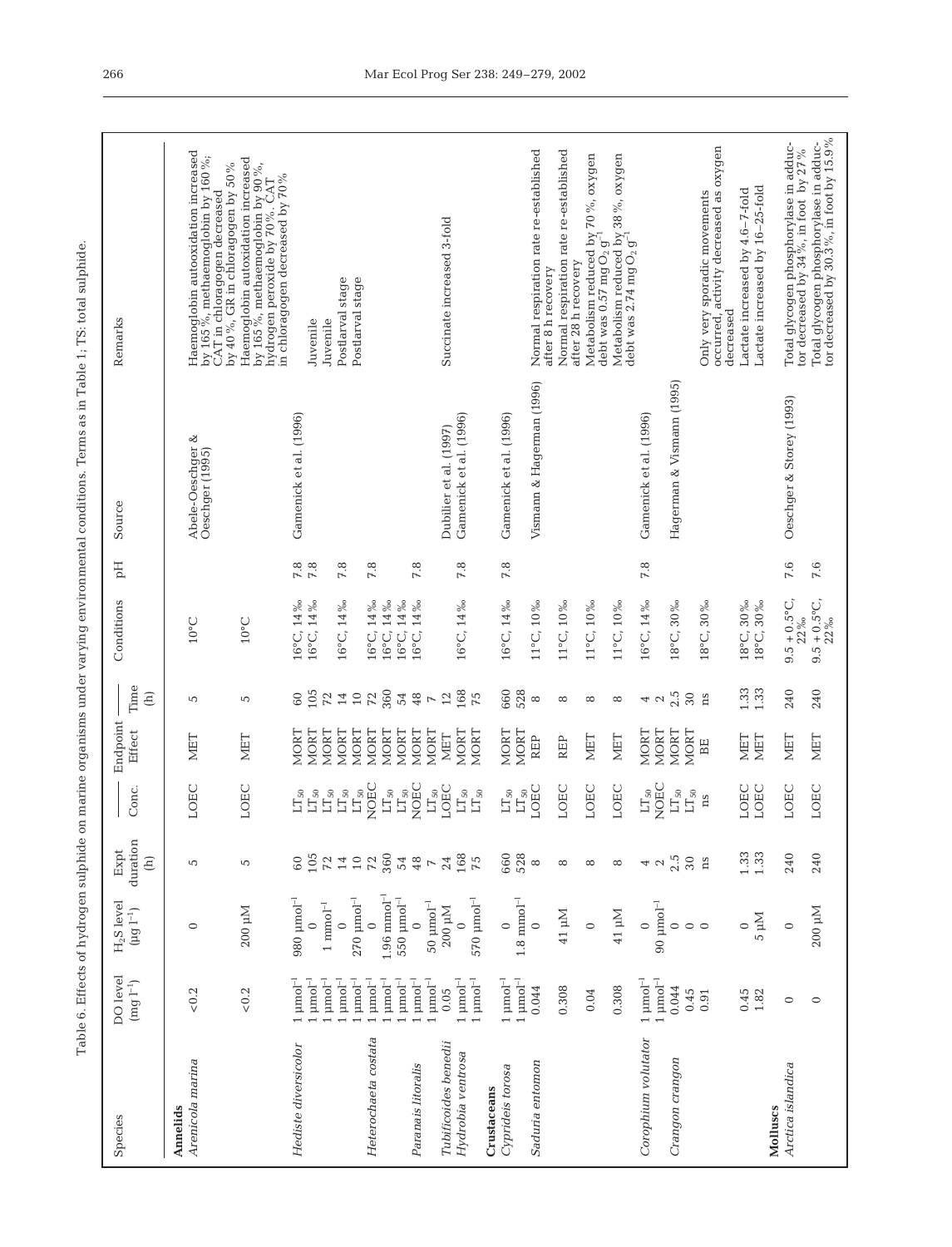| Remarks                                                | GR in gills increased by 500 $\%$   | Hydrogen peroxide increased by 200 % | Methaemoglobin increased by 260%.<br>CAT in gills decreased by 70% | SOD increased by 50% and GR<br>increased by 860%<br>CAT in gills decreased by 40 % |                                         |                                        |                                        | survived at surface for several days<br>All rose to sediment surface, lifted<br>disc into the water column, and |                                                    | 93% came to sediment surface within<br>2 to 5 d, quickly became inactive and<br>changed from pale red to white | 84% came to sediment surface within<br>and changed from pale red to white<br>2 to 5 d, quickly became inactive | 51% came to sediment surface within<br>and changed from pale red to white<br>2 to 5 d, quickly became inactive | Quickly became inactive<br>and moribund |                                        |                                        | came to rest with disc raised into water<br>Initially showed increased mobility<br>(escape response) for 2 to 4 d, then<br>column |                                          | Initially lifted disc into water column,<br>then became paralysed | Became paralysed                         | Became paralysed                         |
|--------------------------------------------------------|-------------------------------------|--------------------------------------|--------------------------------------------------------------------|------------------------------------------------------------------------------------|-----------------------------------------|----------------------------------------|----------------------------------------|-----------------------------------------------------------------------------------------------------------------|----------------------------------------------------|----------------------------------------------------------------------------------------------------------------|----------------------------------------------------------------------------------------------------------------|----------------------------------------------------------------------------------------------------------------|-----------------------------------------|----------------------------------------|----------------------------------------|-----------------------------------------------------------------------------------------------------------------------------------|------------------------------------------|-------------------------------------------------------------------|------------------------------------------|------------------------------------------|
| Source                                                 | Abele-Oeschger &<br>Oeschger (1995) |                                      |                                                                    |                                                                                    | Vistisen & Vismann (1997)               |                                        |                                        |                                                                                                                 |                                                    |                                                                                                                |                                                                                                                |                                                                                                                |                                         |                                        |                                        |                                                                                                                                   |                                          |                                                                   |                                          |                                          |
| $_{\rm pd}$                                            |                                     |                                      |                                                                    |                                                                                    | 168                                     | 348                                    | 780                                    | ns                                                                                                              | 180                                                | 129.6                                                                                                          | 74.4                                                                                                           | 40.8                                                                                                           | $\overline{60}$                         | 144                                    | 336                                    | ns                                                                                                                                | $^{60}$                                  | 43.2                                                              | $18\,$                                   | $\infty$                                 |
| Conditions                                             | $10^{\circ}$ C                      | $10^{\circ}$ C                       | $10^{\circ}$ C                                                     | $10^{\circ}$ C                                                                     | $29.5 + 1.4\%$<br>$8.5 + 1.5^{\circ}$ C | $29.5 + 1.4\%$<br>$8.5 + 1.5^{\circ}C$ | $29.5 + 1.4\%$<br>$8.5 + 1.5^{\circ}C$ | $29.5 + 1.4\%$<br>$8.5 + 1.5^{\circ}C$ ,                                                                        | $\frac{8.5 + 1.5^{\circ}\text{C}}{29.5 + 1.4\,\%}$ | $8.5 + 1.5^{\circ}C$ ,<br>$29.5 + 1.4\%$                                                                       | $8.5 + 1.5^{\circ}$ C,<br>$29.5 + 1.4\%$                                                                       | $29.5 + 1.4\%$<br>$8.5 + 1.5^{\circ}C$                                                                         | $29.5 + 1.4\%$<br>$8.5 + 1.5^{\circ}C$  | $29.5 + 1.4\%$<br>$8.5 + 1.5^{\circ}C$ | $29.5 + 1.4\%$<br>$8.5 + 1.5^{\circ}C$ | $8.5 + 1.5^{\circ}C$<br>$29.5 + 1.4\%$                                                                                            | $29.5 + 1.4\%$<br>$8.5 + 1.5^{\circ}$ C, | $29.5 + 1.4\%$<br>$8.5 + 1.5^{\circ}C$ ,                          | $29.5 + 1.4\%$<br>$8.5 + 1.5^{\circ}$ C, | $29.5 + 1.4\%$<br>$8.5 + 1.5^{\circ}C$ , |
| Time<br>$\widehat{E}$                                  | 48                                  | 48                                   | 240                                                                | 240                                                                                |                                         |                                        |                                        |                                                                                                                 |                                                    |                                                                                                                |                                                                                                                |                                                                                                                |                                         |                                        |                                        |                                                                                                                                   |                                          |                                                                   |                                          |                                          |
| Endpoint<br>Effect                                     | MET                                 | MET                                  | MET                                                                | <b>NET</b>                                                                         | <b>MORT</b>                             | NORT                                   | NORT                                   | BE                                                                                                              | NORT                                               | NORT                                                                                                           | NORT                                                                                                           | ВE                                                                                                             | NORT                                    | <b>MORT</b>                            | <b>MORT</b>                            | BE                                                                                                                                | NORT                                     | NORT                                                              | <b>MORT</b>                              | BE                                       |
| Conc.                                                  | LOEC                                | LOEC                                 | LOEC                                                               | LOEC                                                                               | $\mathop{\rm LT}\nolimits_{50}$         | $\mathop{\rm LT}\nolimits_{50}$        | $LT_{50}$                              | LOEC                                                                                                            | $\mathop{\rm LT}\nolimits_{50}$                    | $LT_{50}$                                                                                                      | $LT_{50}$                                                                                                      | LOEC                                                                                                           | $LT_{50}$                               | $\mathop{\rm LT}\nolimits_{50}$        | $LT_{50}$                              | LOEC                                                                                                                              | $\mathop{\rm LT}\nolimits_{50}$          | $LT_{50}$                                                         | $LT_{50}$                                | LOEC                                     |
| duration<br>Expt<br>$\widehat{E}$                      | 48                                  | 48                                   | 240                                                                | 240                                                                                | 168                                     | 348                                    | 780                                    | ns                                                                                                              | 180                                                | 129.6                                                                                                          | 74.4                                                                                                           | 40.8                                                                                                           | $\rm 60$                                | 144                                    | 336                                    | ns                                                                                                                                | $60\,$                                   | 43.2                                                              | $18$                                     | ${}^{\circ}$                             |
| $H_2S$ level<br>$(\mu g \,\, l^{-1})$                  | $\circ$                             | 200 µM                               | $\circ$                                                            | 200 µM                                                                             | $\circ$                                 | $\circ$                                | $\circ$                                | $\circ$                                                                                                         | $\circ$                                            | $2 \mu M$                                                                                                      | $20 \mu M$                                                                                                     | $^{200}$ $\rm \upmu M$ (TS)                                                                                    | $\circ$                                 | $\circ$                                | $\circ$                                | $\circ$                                                                                                                           | $\circ$                                  | $2~\mathrm{\upmu M}$                                              | $20~\mathrm{µM}$                         | $^{200}$ $\rm \upmu M$ $\rm \upbeta)$    |
| DO level<br>$\left(\text{mg}\, \mathbf{l}^{-1}\right)$ | ${}_{<0.2}$                         | $< 0.2$                              | $< 0.2$                                                            | $< 0.2$                                                                            | $< 0.1$                                 | 0.3                                    | $0.\overline{5}$                       | $0.1 - 1$                                                                                                       | $< 0.1$                                            | $< 0.1$                                                                                                        | $< 0.1$                                                                                                        | $< 0.1$                                                                                                        | $<\!0.1$                                | 0.3                                    | $0.\overline{5}$                       | $0.1 - 1$                                                                                                                         | $< 0.1$                                  | $< 0.1$                                                           | $<\!0.1$                                 | $< 0.1$                                  |
| Species                                                | Astarte borealis                    |                                      |                                                                    |                                                                                    | Amphiura filiformis<br>Echinoderms      |                                        |                                        |                                                                                                                 |                                                    |                                                                                                                |                                                                                                                |                                                                                                                | Ophiura albida                          |                                        |                                        |                                                                                                                                   |                                          |                                                                   |                                          |                                          |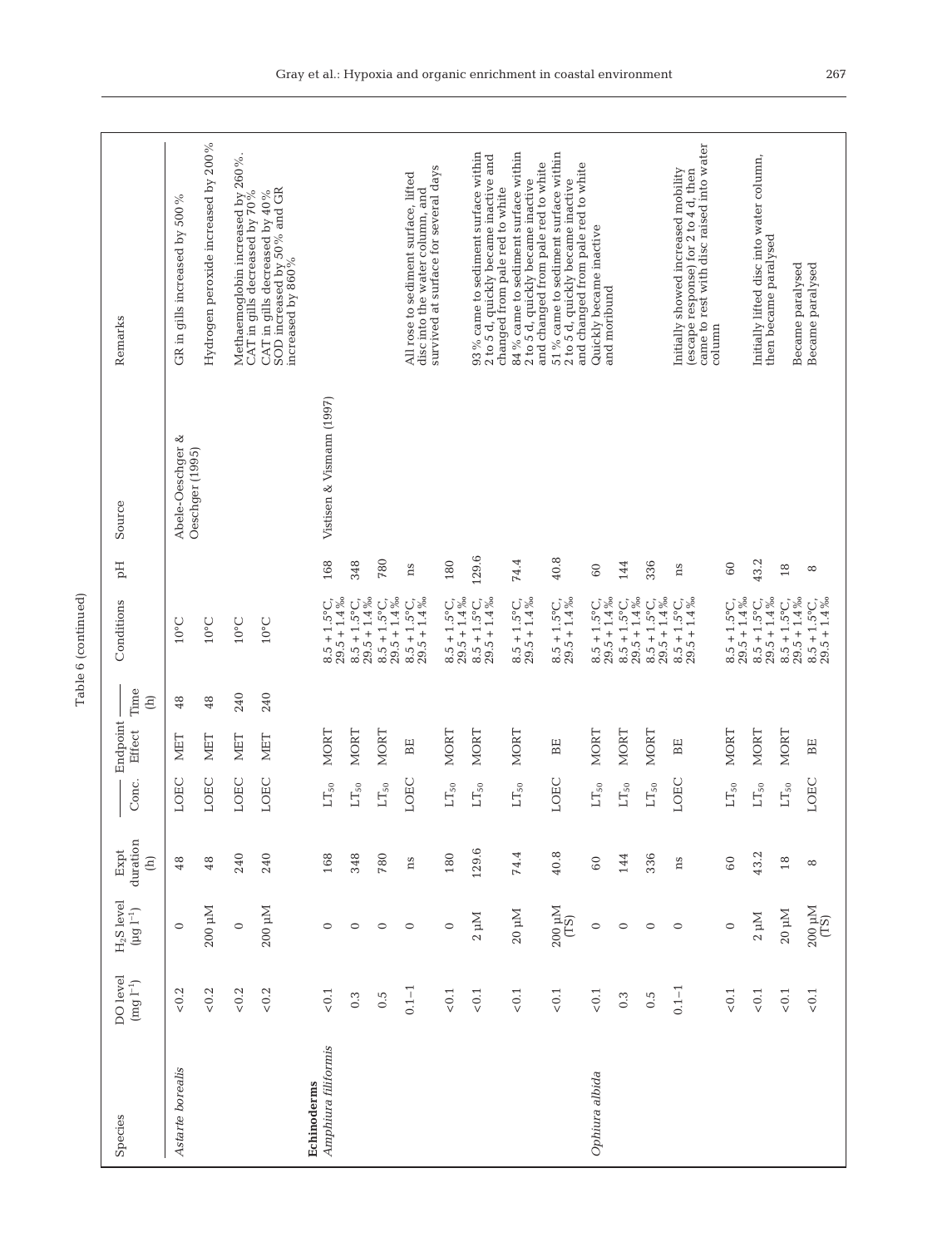are more sensitive than burrowing species such as mudskippers. Similar trends occur within the other taxa, with species that inhabit sediments being the most tolerant to low oxygen and high ammonia and hydrogen sulphide concentrations.

Interactions between hypoxia, ammonia and hydrogen sulphide are poorly known. Reduced oxygen levels increase ammonia toxicity in the marine fish *Sparus auratus* and the prawn *Penaeus semisulcatus* (Wajsbrot et al. 1990, 1991). Ammonia toxicity to the prawn was doubled when dissolved oxygen decreased from 55 to 27% saturation (Wajsbrot et al. 1990). Thurston et al. (1983), however, found no correlation between oxygen level and ammonia toxicity to fathead minnows *Pimephales promelas*. Hiroki (1978) demonstrated that hypoxic tolerance in 3 species of marine gastropods (*Littorina ziczac, Neritina vorginea* and *Olivella verreuxii*) decreased in the presence of  $H_2S$ . Similarly, Kang et al. (1993) showed that  $H_2S$  decreased the hypoxic tolerance of the crab *Portunus trituberculatus*. The ispopod *Saduria entomon* is able to synthesize haemocyanin to enhance oxygen uptake during hypoxia (1.8 to 2.9 mg $O_2$  l<sup>-1</sup>), but haemocyanin synthesis is inhibited when the isopod is exposed to hypoxia in the presence of  $H_2S$  (150 µM l<sup>-1</sup>) (Hagerman & Visman 1993). Magaud et al. (1997) found that mortality of the rainbow trout *Oncorhynchus mykiss* exposed simultaneously to  $0.5 \text{ mgNH}_3$   $l^{-1}$  un-ionized ammonia and hypoxia (1.7 mg $O_2$   $l^{-1}$ ) was significantly higher than that of trout *Salmo trutta* exposed to ammonia or hypoxia alone, suggesting a synergistic effect.

Yet to what extent do interactions among oxygen, hydrogen sulphide and ammonia affect the fauna? Hydrogen sulphide is readily oxidised in the presence of oxygen. Only in sulphide-rich coastal sediments or salt marshes overlaid by shallow water can sulphide escape to the atmosphere (Fenchel & Blackburn 1979). In marine sediments sulphate reduction is the dominant microbiological process, and results in ammonia accumulation within anoxic sediments and a concentration gradient towards the sediment surface. If the water above the sediment surface is anoxic then ammonia can be released, otherwise the ammonia is rapidly oxidised. Thus it is only under extremely poor conditions with almost no oxygen that high amounts of ammonia and hydrogen sulphide occur in bottom waters. From these considerations it is clear that hypoxia is the main contributor to faunal changes. Field studies showed that in southeastern USA all species tested (fishes and shrimp) could detect and avoid 1 mg  $l^{-1}$  oxygen (Wannamaker & Rice 2000). The final extreme stages of eutrophication occur when the concentration drops below 0.5 mg  $l^{-1}$  and hydrogen sulphide and ammonia are released into the water. In an interesting study of deep-sea fauna, Levin & Gage (1998) found that depth and organic matter rather than oxygen concentration limited faunal richness and biomass.

From the foregoing it is clear that the effects that are produced are not caused by a single factor but are the interaction of a number of different factors. It is not just 'organic enrichment' that leads to the effects, but the interaction of sedimenting organic matter with reduced oxygen concentrations, and the presence of hydrogen sulphide and possibly ammonia.

#### **The role of modelling**

Visser & Kamp-Nielsen (1996) state that empirical modeling of coastal eutrophication is rare, largely due to the fact that coastal systems have complex dynamics. Walsh (1988) pointed out that the major advance in plankton modeling in the 1970s was the development of models that took into account physical variables such as the spatial resolution of velocity fields and turbulence. These models produce predictions of the spatio-temporal distribution of primary production.

Walsh (1975) made an early attempt to model the phytoplankton-nutrient-oxygen system. Using a 2 layered system model he then analysed the causes of the 1976 anoxic event in the New York Bight (Walsh 1988). As state variables the model included dissolved nitrogen (ammonium and nitrate), dissolved silicon, and dissolved and particulate organic carbon (DOC and POC) phytoplankton (nanoplankton and *Ceratium tripos*) and zooplankton (copepods and chaetognaths) above and below the pycnocline. The sources of ammonium included microbial remineralization of organic nitrogen and macrobenthic regeneration of ammonium, waste inputs and zooplankton excretion. Urea is also important (Lomstein et al. 1989). Sources of POC included photosynthetic excretion and waste discharges. Loss terms of nitrogen included nitrification and nutrient uptake by the 2 groups of phytoplankton. Sinks of DOC and POC included consumption by bacterial decomposition and settling POC. The forcing functions were water temperature, solar radiation and photoperiod, pycnocline depth, seasonal stratification, advection and eddy dispersion both horizontally and vertically. The model was able to produce spatial predictions of oxygen concentrations, which gave reasonable approximations of the 1976 event. Walsh was further able to simulate the effects of a 10-fold increase in carbon and nitrogen loading. This led to anoxia below the pycnocline. Further he was able to show that an increase of 50 to 100  $qC \text{ m}^{-2}$  would induce an anoxia event.

Gowen et al. (1988, 1994) using a similar modelling approach to that of Vollenweider (1968, 1976) applied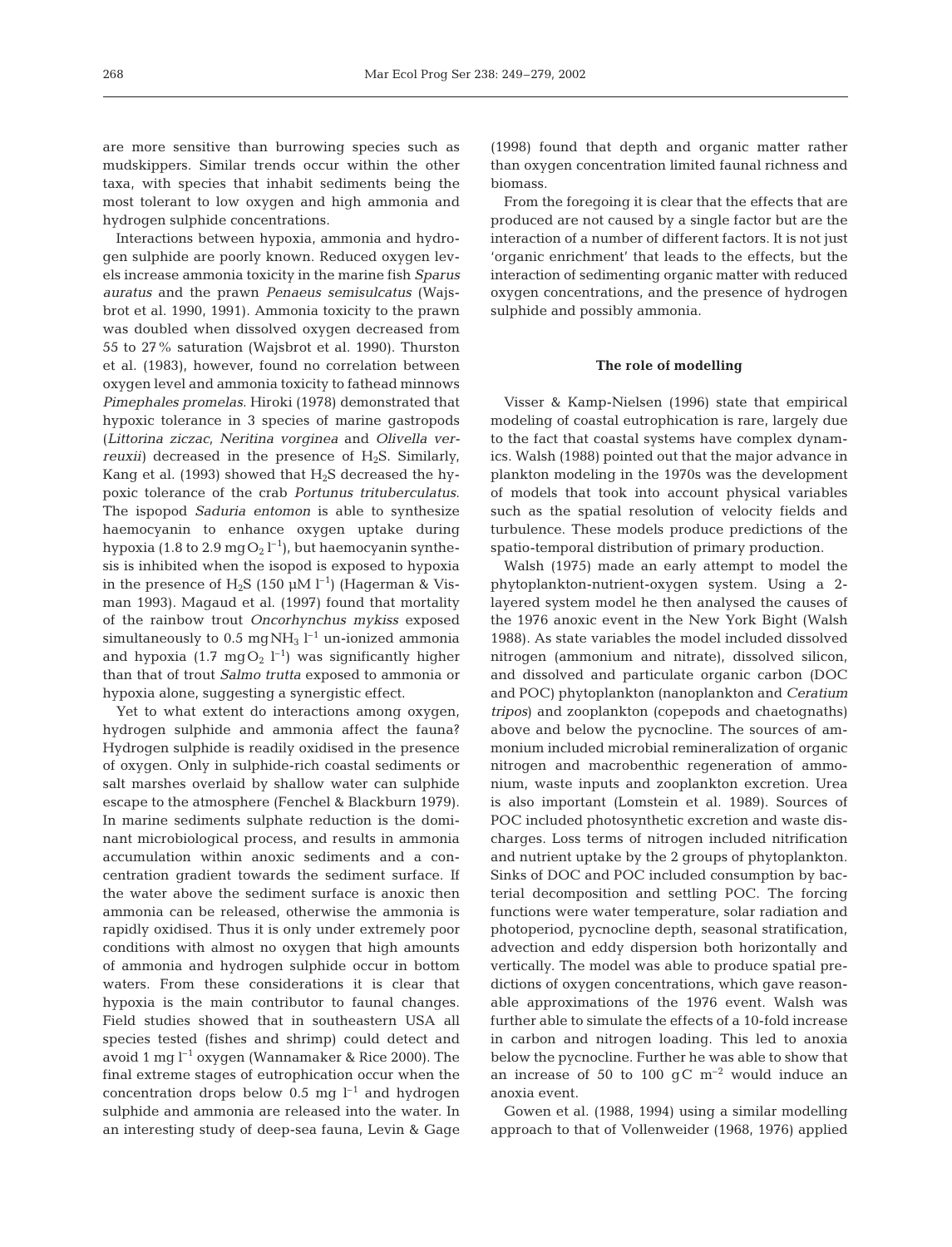to fjords (specifically 21 Scottish sea lochs) were able to estimate the yield of chlorophyll from nitrate. However, this was not an ecosystem model. Such models have been developed by Tett et al. (1986), Aksnes & Lie (1990) and Ross et al. (1993, 1994). Ross et al.'s model is discussed in some detail by Visser & Kamp-Nielsen (1996). The model showed that the key nutrient loading came not from riverine inputs but from the open sea and internal cycling was relatively unimportant. However, the size of the spring bloom was controlled entirely by grazing so that nutrients were never limiting for phytoplankton growth. Silvert (1994) and Doering et al. (1989) have modelled effects of organic enrichment on benthos. (See also GESAMP [1991] for an overview of general models for coastal systems.)

In reviewing the different types of models appropriate for managing coastal eutrophication, Visser & Kamp-Nielsen (1996) stated that 'fully interactive physical and biological models of such *coastal* systems are as yet not forthcoming'. Thus we are not at the stage where we have predictive models for coastal eutrophication. This is mainly because most marine systems are unbounded (Visser & Kamp-Nielsen 1996) and describing the sources and cycling of nutrients and how turbulence and mixing control production, sedimentation and oxygen concentrations is a major challenge (Mann 1982, Platt et al. 1989) and a fact acknowledged by Vollenweider (1992). Visser & Kamp-Nielsen (1996) concluded by giving the sound advice that in the development of coastal eutrophication models managers should carefully define the questions being posed of scientists, establish adequate monitoring programs, and apply risk assessments to establish model validation criteria *a priori*.

## **Pearson-Rosenberg (P-R) model of organic enrichment**

As mentioned in the 'Introduction' the P-R model is one of the most cited marine papers (over 400 citations in the Institute for Scientific Information's list 2000). The P-R model predicts the numbers of species, the total abundance of all species, and the biomass of all species along a gradient of increasing organic enrichment of the sediment. Fig. 2 shows the model. The model suggests that the total biomass of organisms initially inceases gradually as organic matter load increases above background levels, and then rises sharply to a maximum. The biomass then falls, and often shows a secondary peak near to, but lower than, that of maximal abundance. The maximum number of species coincides with the biomass peak. Abundance on the other hand rises slowly at first but then increases rapidly to a maximum (the 'peak of opportunists'), before falling sharply as oxygen concentration drops.

Pearson & Rosenberg (1978) pointed out that there are considerable difficulties in comparing biomass between studies and between areas, and thus that the suggested double peak needs to be studied in more detail. In fact, due to the difficulties of defining the biomass of, for example, an echinoderm or a bivalve (compared that of a polychaete), biomass is not often measured (but see Cedrwall & Elmgren 1980). Pearson & Rosenberg (1978) suggested that the secondary peak in biomass occurs when there are large amounts of organic matter but oxygen concentrations have not yet started to decrease. They documented the generality of the model by showing stylised figures (but with no quantitative axes) compiled from data from Sweden (Rosenberg 1976), Scotland (Pearson & Stanley 1979), Canada, France and Germany (Anger 1975).

Most papers that cite the model claim that their data 'agree' with the model. But what does 'agreement' mean? At the most extreme ends of the scale an area with low organic matter input has fairly high species numbers, low abundance and moderate biomass, whereas an area with high organic matter has low or no oxygen content in the overlying water and almost no species and low biomass and abundance. Between these extremes abundance, species number and biomass are usually higher. Thus almost any gradient of disturbance will show a similar pattern, in accord with the intermediate disturbance hypothesis (Connell & Slatyer 1977). In most cases where the P-R model is cited there are usually no tests as to whether or not the double peak of biomass, the slight increase in species



Increasing Organic Input (towards r.h.side)

Fig. 2. The Pearson-Rosenberg model showing Species (S), Abundance (A) and Biomass (B) – SAB curves of the effects of organic enrichment on sediment-living organisms. In the original model Pearson and Rosenberg have on the ordinate a point source of organic enrichment and a decreasing gradient from the source. We prefer an increasing gradient from the origon and so have reversed the ordinate scale to one of

increasing organic enrichment from left to right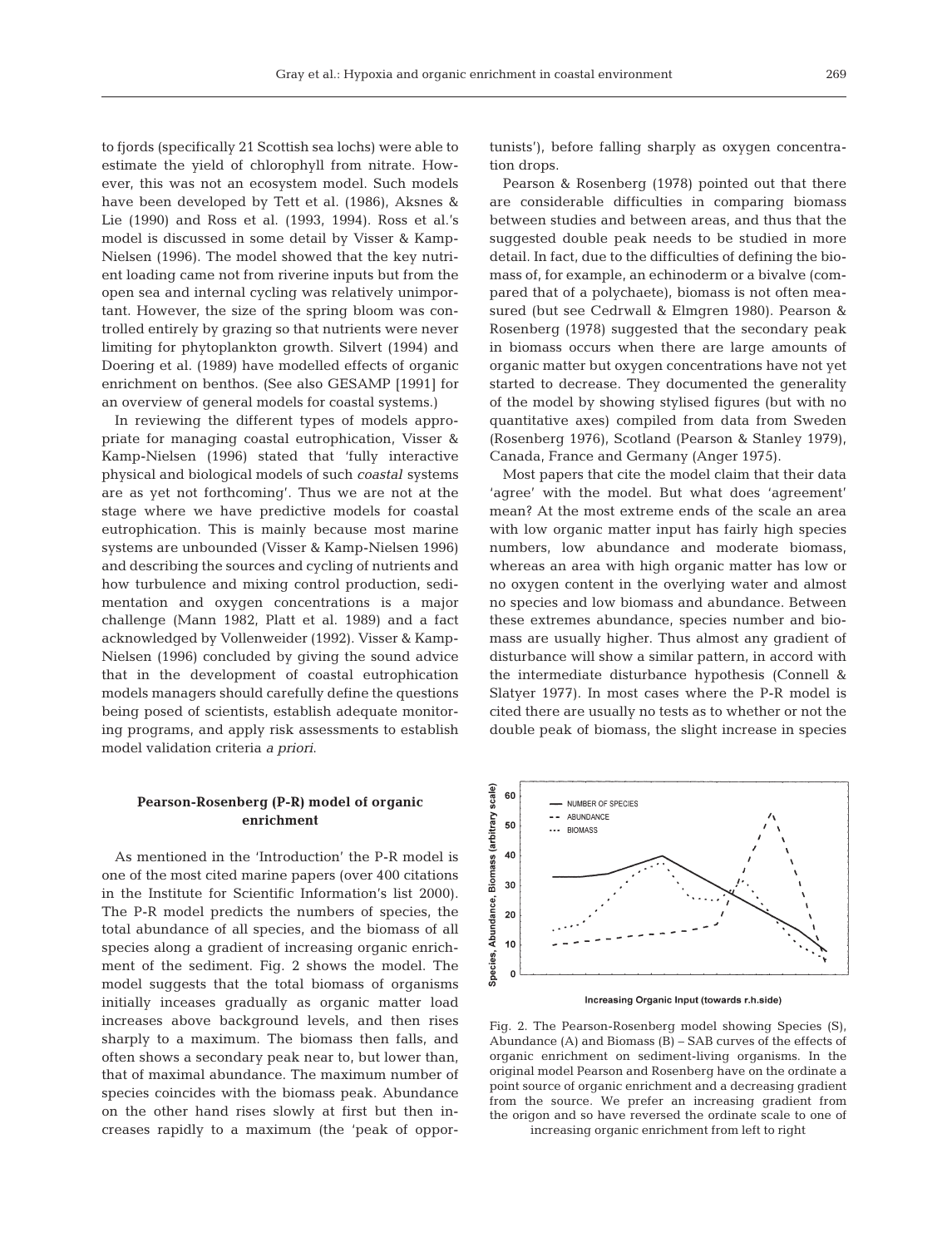number with slight enrichment, and the 'peak of opportunists' at late stages of enrichment occurs.

In fact there are remarkable few actual tests of the model compared with studies claiming that their data fit the model. The P-R model is highly descriptive and describes the stages of change as 'organic enrichment' increases. But what is meant by 'organic enrichment'? How much organic input/deposition is required to elicit biological changes? Does this refer to organic enrichment in the sediment or is it the general process of organic enrichment that occurs in the water-column? Or are the effects that are observed in fact due to other factors such as hypoxia?

In a limited test of the P-R model, Weston (1990) examined the benthic fauna under and at distances up to 450 m from a fish farm and did not find the 'peak of opportunists', predicted by the model. Heip's (1995) review likewise questions the generality of the response of opportunist species to organic enrichment and urges caution, as data on food quality and quantity and requirements is often lacking for most species. In a more extensive study, Maurer et al. (1993) tested the P-R model in an open-shelf environment off the coast of California and found that the fast long-shore currents from mixed and semi-diurnal tides and storms led to high flushing rates of organic material. Thus, although input rates of organic matter were high, the characteristic P-R model did not hold for the benthic assemblages if dispersion was good and POM did not settle on the bottom.

The P-R model was developed from studies in fjords (Saltkällefjord, Sweden, Loch Creran, Scotland), the Fraser River Estuary, Canada, and enclosed embayments off Marseille and Kiel Bay (Pearson & Rosenberg 1978). All these areas are characterised by limited water exchanges in their bottom waters and with predominantly silt-clay sediments, typical of sedimentation basins. Maurer et al. (1993) concluded that the model accurately predicts effects only in semienclosed waters with reduced flushing rates and net increase in sedimentation compared with open shelf areas. From the results presented by Maurer et al. (1993) and in the present analysis, it is obvious that high amounts of organic material can be produced in the water column, but if the dispersive characteristics lead to a lack of accumulation of organic matter in the sediment, then one cannot expect effects on the sediment-living fauna. Thus 'increased organic input' is probably only a very indirect measure of the effects on the benthic fauna.

The analysis presented here shows that organic enrichment and hypoxia lead to a wide range of changes in the water column and in sediments. Increased turbidity can cause changes in depth distributions of algae and lead to changes in species composition (Ramus et al. 1976a,b). The process of sedimentation itself may lead to direct effects on the benthos. The intermediate disturbance hypothesis predicts that any disturbance of a system will initially lead to an increase in the number of species. If the disturbance persists or increases, then the species number falls. Sedimentation alone may lead to an increase, whether this is accompanied by an increase in organic matter loading to the sediment or not. The P-R model does not separate disturbance from organic enrichment. Pearson & Rosenberg (1978) suggested that there is a secondary peak of increased biomass, where there are large amounts of organic matter but where oxygen concentrations have not started to fall. Whether such a peak occurs or not has rarely been tested. Following the initial 'disturbance effect', if organic enrichment proceeds then reduced oxygen concentrations (between 4 and 2 mg  $l^{-1}$  can cause changes in trophodynamics, which in turn alter the species composition and the abundance of benthic organisms. We suggest that the main effects are caused by hypoxia in the water column rather than effects of organic matter on the benthos. When oxygen falls to below 0.5  $\text{mgO}_2$   $\text{l}^{-1}$ sediments often become anoxic with the redox-discontinuity layer near the surface. Ammonia and hydrogen sulphide can be released from the sediments, and would add to the effects of hypoxia and lead to catastrophic effects on the fauna in the water column and sediment. Thus, the P-R model does not properly reflect the causes of the changes observed, and therefore cannot be used as a predictive tool.

#### **Detecting effects of hypoxia and organic enrichment**

Gray's (1992) review presents a series of steps that indicate the progress of eutrophication. Here we combine data on physico-chemical variables, such as C:N ratios of POM, and oxygen concentrations, to derive a general scheme for coastal zone managers to evaluate the presence of or state of eutrophication in a given area. In this approach we include the P-R model (Pearson & Rosenberg 1978) for benthic assemblages, as the model is perhaps best used in the context of assessing the stages of eutrophication rather than as a predictive tool.

The assessment process begins with observations that may indicate eutrophication. These are discoloured water, changed species composition in the phytoplankton (McCormick & Quinn 1975, Kimor 1992) and zooplankton (Regner 1991), bottom-living algae, seagrasses or salt marshes covered in epiphytes (Patriquin & Knowles 1972, McRoy & Goering 1974, Valiela et al. 1978, Valiela 1984), or tidal flats with large patches of *Ulva*, *Enteromorpha* or *Cladophora*. Discoloured water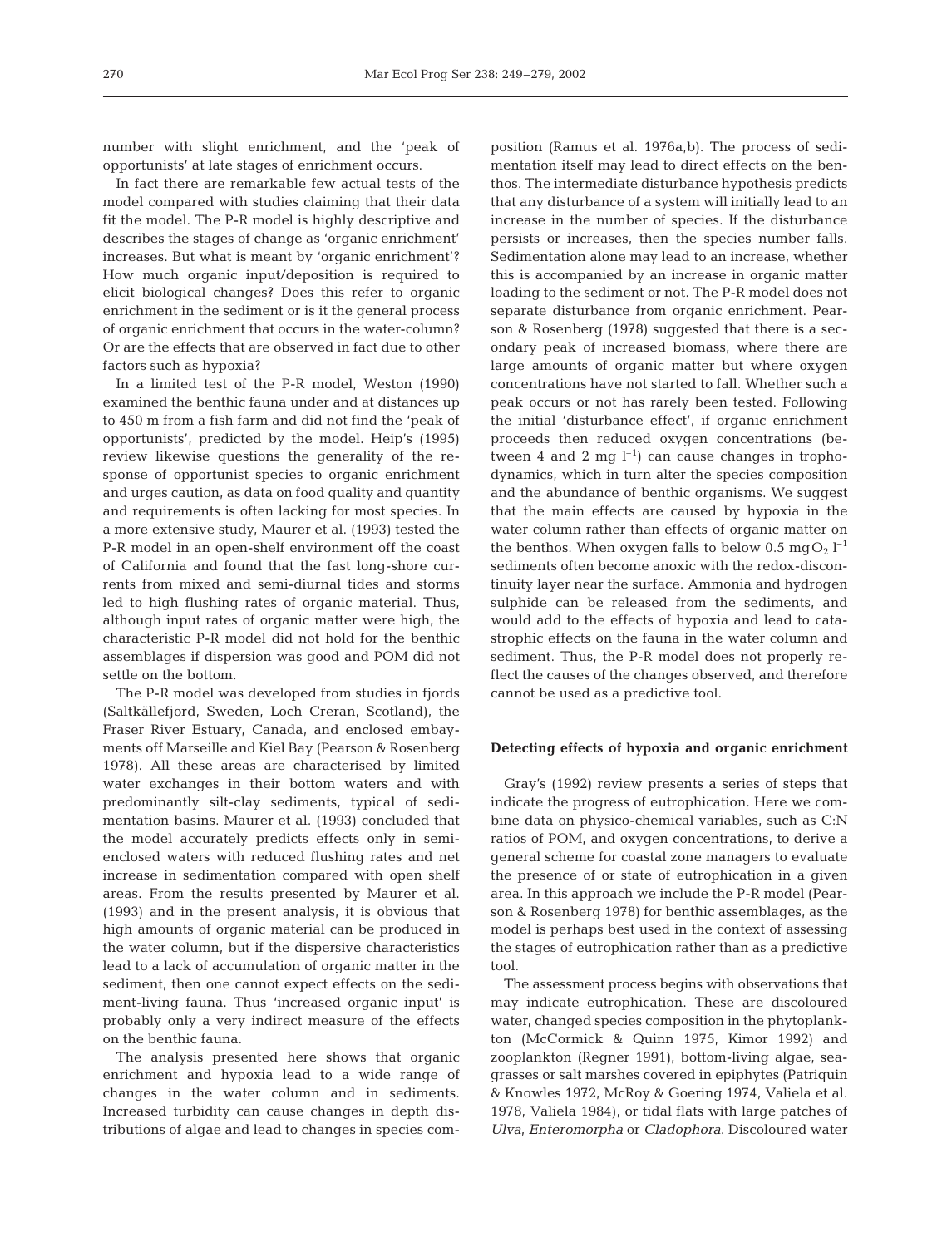from algal blooms may be a perfectly natural phenomenon so at this stage eutrophication is just 1 possible hypothesis for the observation. Often, however, early signs of eutrophication are changes in fish-catches during bottom trawling e.g. suddenly increased catches resulting from hypoxia in the bottom water-masses (Aneer 1985). Another often extremely sensitive sign is changes in species composition and/or biomass of the benthic fauna. Benthic assemblages are so sensitive because often up to 50 or more species of macrofauna (retained on a 1 mm pore-diameter sieve) occur per  $1 \text{ m}^2$  seabed. Some of these species will respond to changes in food supply, and/or sedimentation rates and/or lowered oxygen concentrations. Changes in the benthos may arise from factors other than eutrophication, such as altered fishing intensity or methods, and further evidence is needed before eutrophication can be confirmed. Fig. 3 shows the assessment scheme.

Following the detection of unusual events the oxygen content of the bottom water should be investigated. If this is above 4 mg  $l^{-1}$ , it is unlikely that eutrophication effects will be observed in the area. Further monitoring is recommended to ensure that the concentration remains above 4. If it falls below 4 then assessment of the degree of eutrophication and its spatial extent should be made. Here 2 strategies are recommended, a rapid assessment or a more detailed study, with the use of multivariate statistics (see below). The rapid assessment builds on the P-R model and its modification using Sediment Profiling Imaging (SPI) cameras (Rhoads & Germano 1982, 1986, Rumohr & Schomann 1992, Nilsson & Rosenberg 2000).

Pearson & Rosenberg (1998) suggested 4 major stages of change in response to organic enrichment of the benthos: normal, transitory, polluted and grossly polluted, along a gradient of organic enrichment (or, as we have argued, more probably a gradient of hypoxia). In reality there is a smooth transition from one stage to the next and classification into 4 stages is simply a convenient abstraction of the data. These stages can be used to assess the state of eutrophication in benthic systems, and are based on the species composition determined from grab samples and species identifications: (1) Normal: characterised by the presence of large, deep-burrowing species such as decapods and echinoids, with a deep redox-potential discontinuity (RPD) layer. (2) Transitory: characterised by the presence of smaller organisms usually deposit-feeding bivalves, which replace the large deep-burrowing species. The RPD level is shallower than in (1). (3) Polluted: characterised by a very shallow RPD layer and dominance of small tube-building polychaetes; indicates severe eutrophication. (4) Grossly Polluted: characterised by sulphide patches at the sediment surface and no macrofauna, only nematodes survive. It should

be noted that the latter are marked changes, so in the RPD layer values in the range of –100 to –150 mV indicate long term, heavy organic pollution (Pearson & Stanley 1979).

Nilsson & Rosenberg (2000) have recently quantified 4 stages in a 'Benthic Habitat Quality (BHQ) index' classifying the normal conditions as Stage 3, transitory as Stage 2, polluted as Stage 1 and grossly polluted as Stage 0. They used a series of observations made with an SPI camera system. From our experience, it is quite possible to make similar observations using transparent core samples of the sediment. The scheme in our Fig. 3 is based on Nilsson & Rosenberg's BHQ index, but we have not calculated the index, as its utility has not been tested in many areas. In both a rapid and a full assessment, it is important that samples are taken over a large area including undisturbed control sediments and their assemblages. A pilot study is recommended to give a rough overview, followed by more detailed sampling to assess the extent and degree of eutrophication, if any.

We believe that a full assessment is preferable, rather than classification into subjective classes (even the P-R model shows a continuum of change). In a fullassessment approach samples should be taken with a grab or multicorer covering the area where eutrophication is suspected. Data should be collected on both fauna and sediment properties (grain size variables, redox measurements, C:N at 1 cm intervals down to 10 cm, observations on tubes and tube size). Multivariate statistical methods should then be applied to both fauna and sediments separately, since such methods have been shown to be highly sensitive (Gray et al. 1990). The PRIMER package (Clarke & Warwick 1994) and the CANOCO package (ter Braak 1987) have been widely used with data from such surveys and both have the advantage over other methods that they can relate sediment properties to fauna. Both these packages are able to integrate the physico-chemical measurements with the biological measurements to provide a correlative explanation for possible causes of changes observed in the funa. Multivariate techniques have been shown to be highly sensitive in detecting the changes in species composition that are the earliest signs of eutrophication (Gray et al. 1990).

The emphasis here is on the detection of the earliest signs of eutrophication so that action may be taken to mitigate more severe effects. One reviewer of this paper suggested that 'as unpolluted control coasts are rarely available nearby, the only way is to analyse long-term or historical data sets'. We reject this suggestion on 2 accounts. Firstly, the scheme does not rely on there being pristine conditions, as few coastal environments anywhere in the world can today be called prisitine. It is based on observations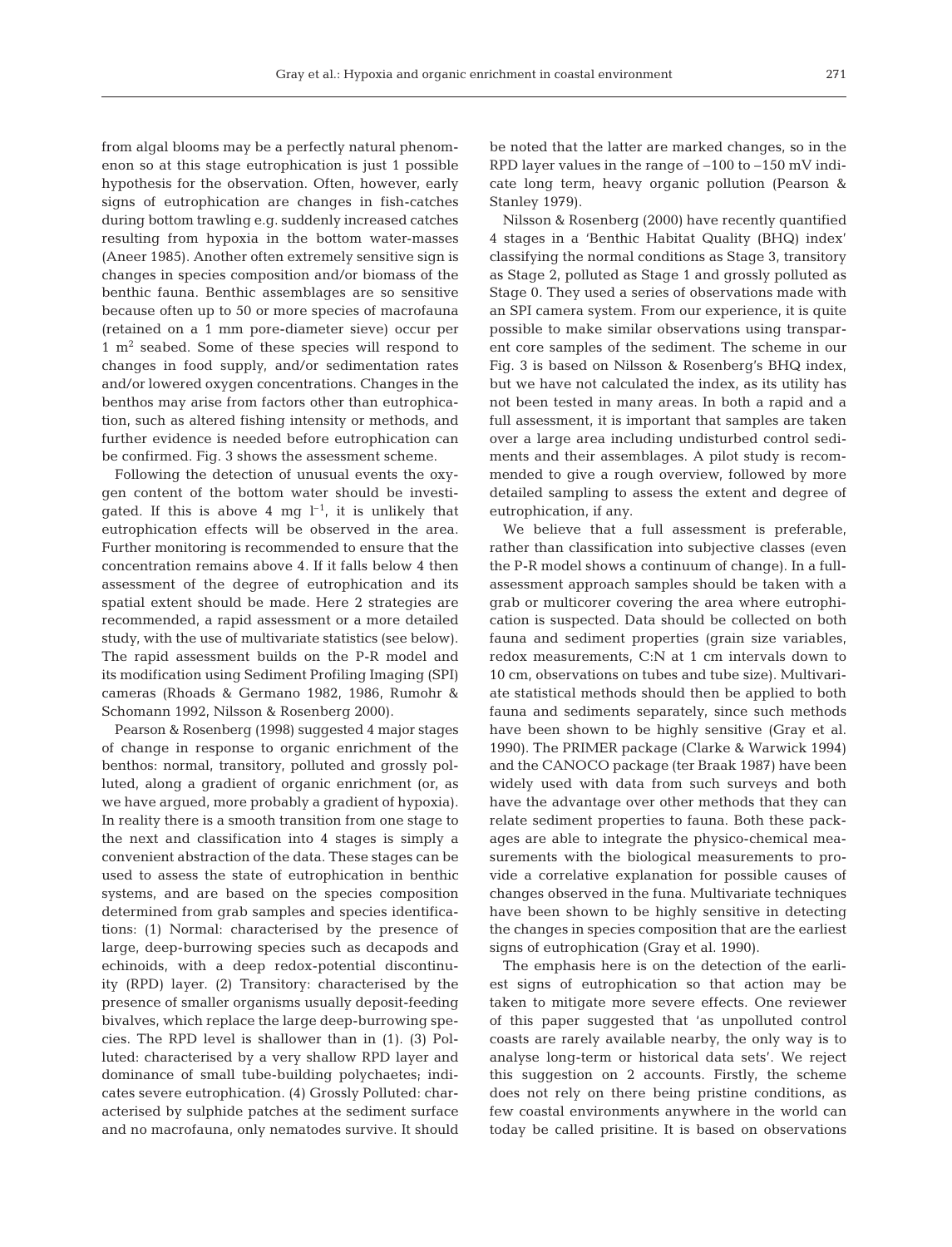

Fig. 3. Assessment scheme for suspected eutrophication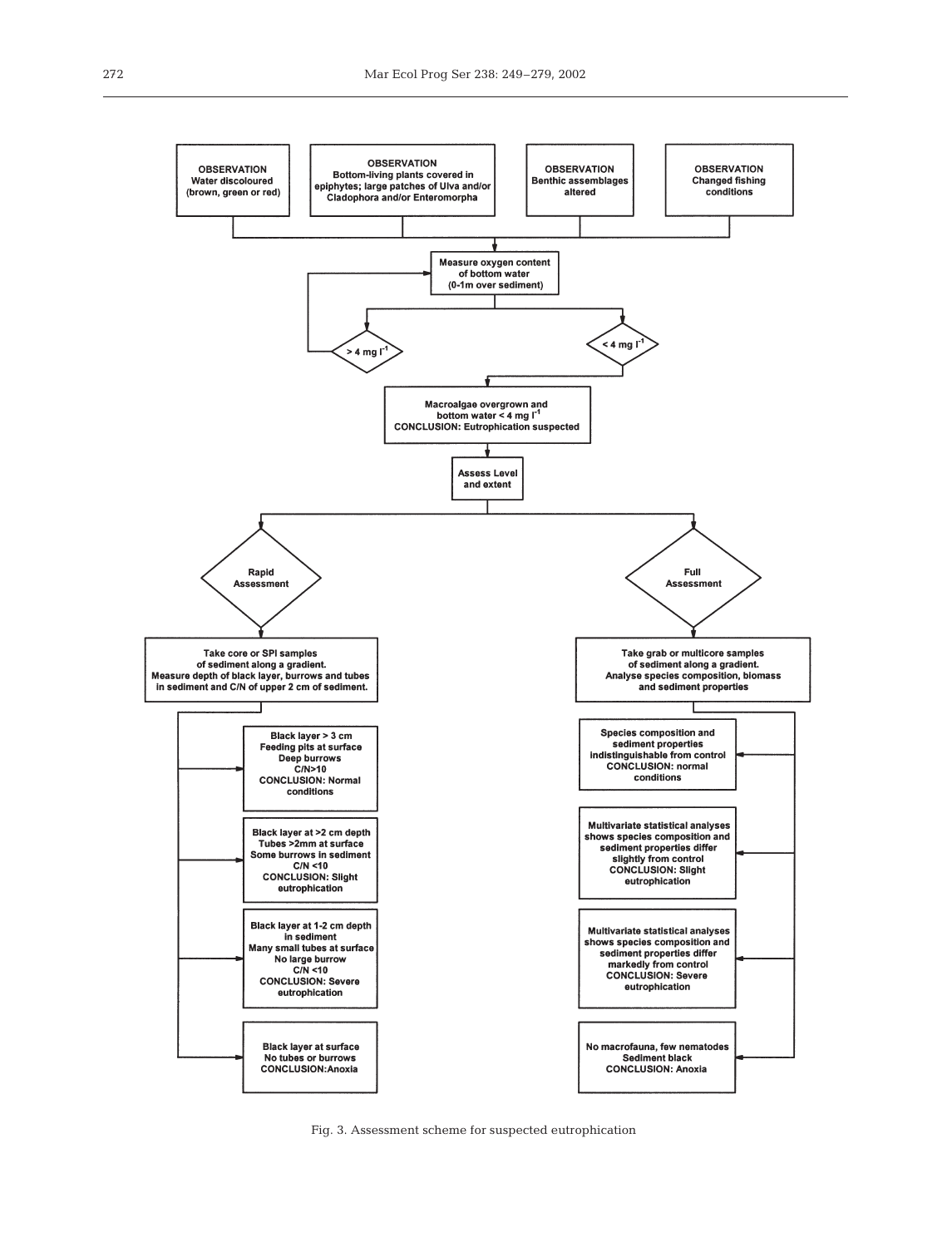of changes occurring along gradients in systems that are being monitored. In areas with natural periodic anoxia, managers may be interested in monitoring the development of anoxia and the extent of the effects, and the proposed scheme will provide a basis for monitoring of areas covered by such effects. Secondly, analyzing historical data is fraught with the enormous problem of detecting the eutrophication signal from the noise of natural change. It is now well known that marine systems respond to large-scale oceanographic signals such as the North Atlantic Oscillation or ENSO, whose time span varies over many years if not decades. Testing for effects against such signals is not cost-effective, as it may take a decade to detect that an unwanted effect has occurred. It is far better, and statistically more sound, to monitor multiple sites along a gradient (or gradients) of a suspected effect.

Should eutrophication be diagnosed, then the managers of the coastal zone are faced with problems of remedial action. This will involve analysis of historical data for the area, preparations of mass balance budgets for nitrogen and phosphorus, analyses of climatic conditions over the period of the event, assessment of hydrographic conditions, and development of realistic dynamical models that take into account the key physical, chemical and biological processes covered in this review. Cloern (2001) discussed these aspects in some detail. From such analyses it should be possible to devise cost-effective treatments to mitigate and hopefully remediate the system. In this context managers of coastal zones should read Richardson's (1996) analyses of the time perspective over which remedial action is likely to have an effect. For the Kattegat, a statistically significant detectable improvement in oxygen conditions, given the variability present in the system, will take 18 yr. Eutrophication is a problem of global significance which, once it has occurred, is extremely difficult to reverse.

#### LITERATURE CITED

- Abele-Oeschger D, Oeschger R (1995) Hypoxia-induced autoxidation of haemoglobin in the benthic invertebrates *Arenicola marina* (Polychaeta) and *Astarte borealis* (Bivalvia) and the possible effects of sulphide. J Exp Mar Biol Ecol 187:63–80
- Abraham A, Couturier C, Parsons JA (1996) Toxicity of unionized ammonia to juvenile giant scallops, *Placopecten magellanicus*. Bull Aquac Assoc Can 96-103:68–70
- Aksnes DL, Lie U (1990) A coupled physical biological pelagic model of a shallow sill fjord. Estuar Coast Shelf Sci 31: 459–486
- Anderson SJ, Taylor AC, Atkinson RJA (1994) Anaerobic metabolism during anoxia in the burrowing shrimp *Calocaris macandreae* Bell (Crustacea: Thalassinidea). Comp Biochem Physiol Part A 108:515–522
- Andersson L, Rydberg L (1988) Trends in nutrient and oxygen conditions within the Kattegat: effects of local nutrient supply. Estuar Coast Shelf Sci 26:559–579
- Aneer G (1985) Some speculations about the Baltic herring (*Clupea harengus membras*) in connection with the eutrophication of the Baltic Sea. Can J Fish Aquat Sci 42 (Suppl 1):83–90
- Anger K (1975) On the influence of sewage pollution on inshore benthic communities in the South of Kiel Bay. Helgol Wiss Meeresunters 27:408–438
- Ansell AD (1974) Sedimentation of organic detritus in Loch Etive and Creran, Argyll, Scotland. Mar Biol 27:263–273
- Arndt C, Schiedek D, Felbeck H (1998) Metabolic responses of the hydrothermal vent tube worm *Riftia pachyptila* to severe hypoxia. Mar Ecol Prog Ser 174:151–158
- Aubert M (1990) Mediators of microbiological origin and eutrophication phenomena. Mar Pollut Bull 21:24–29
- Baden SP, Loo LO, Pihl L, Rosenberg R (1990) Effects of eutrophication on benthic communities including fish: Swedish west coast. Ambio 19:113–122
- Baker MS, Mann R, (1992) Effects of hypoxia and anoxia on larval settlement, juvenile growth and juvenile survival of the oyster *Crassostrea virginica*. Biol Bull 182:256–269
- Baker MS, Mann R (1994) Description of metamorphic phases in the oyster *Crassostrea virginica* and effects of hypoxia on metamorphosis. Mar Ecol Prog Ser 104:91–99
- Bennekom AJ van, Gieskes WWC, Tijssen SB (1975) Eutrophication of Dutch coastal waters. Proc R Soc Lond Ser B Biol Sci 189:359–437
- Beukema JJ, Cadée GC (1986) Zoobenthos responses to eutrophication of the Dutch Wadden Sea. Ophelia 26: 55–64
- Borum J (1996) Shallow waters and land/sea boundaries. In: Jørgensen BB, Richardson K (eds) Eutrophication in coastal marine ecosystems. American Geophysical Union, Washington, DC, p 179–203
- Borum J, Sand-Jensen K (1996) Is total primary production in shallow coastal marine waters stimulated by nitrogen loading? Oikos 76:406–410
- Breitburg DL, Steinburg N, DuBeau S, Cooksey C, Houde ED (1994) Effects of low dissolved oxygen on predation on estuarine fish larvae. Mar Ecol Prog Ser 104:235–246
- Cadée GC (1984) Has input of organic matter into the western part of the Dutch Wadden Sea increased during the last decades. Neth Inst Sea Res Publ 10:71–82
- Cadée GC, Hegeman J (1974) Primary production of phytoplankton in the Dutch Wadden Sea. Neth J Sea Res 8: 240–259
- Carpenter EJ, Capone DG (eds) (1983) Nitrogen in the marine environment. Academic Press, New York
- Chabot D, Dutil J (1999) Reduced growth of Atlantic cod in non-lethal hypoxic conditions. J Fish Biol 55:472–491
- Chapman ARO, Craigie JS (1977) Seasonal growth in *Laminaria longicruris*: relations with dissolved inorganic nutrients and internal reserves of nitrogen. Mar Biol 40:197–205
- Chen JC, Lin JN (1992) Effects of ammonia on growth *Penaeus penicillatus* juveniles. Comp Biochem Physiol Part C 101:443–447
- Chen JC, Ting YY, Lin JN, Lin MN (1990) Lethal effects of ammonia and nitrate on *Penaeus chinensis* juveniles. Mar Biol 107:427–431
- Chew SF, Ip YK (1992a) Biochemical adaptations of the mudskipper *Boleophthalmus boddaerti* to a lack of oxygen. Mar Biol 112:567–571
- Chew SF, Ip YK (1992b) Tolerance of the mudskipper, *Boleophthalmus boddaerti*, to a lack of oxygen. Zool Sci 9:227–230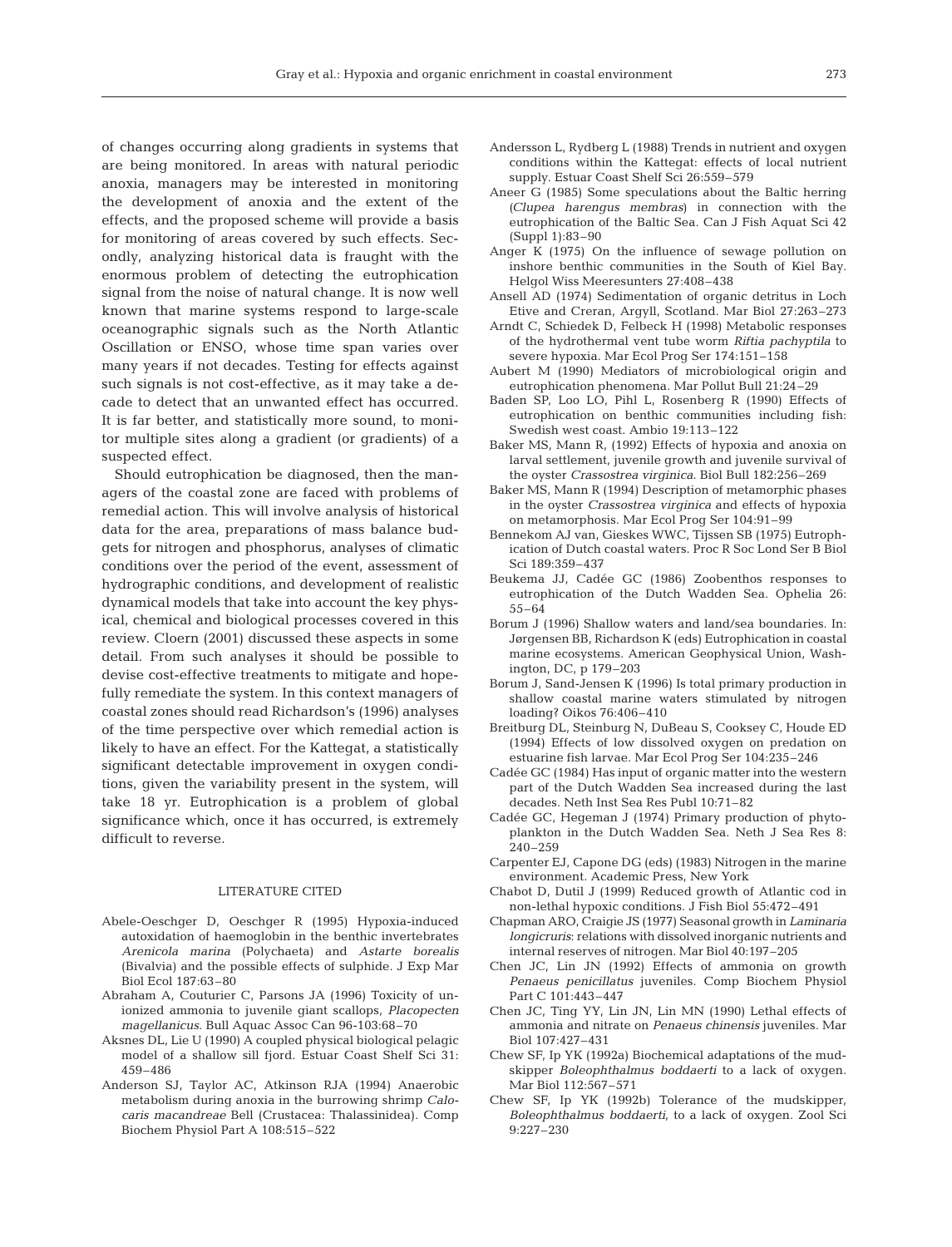- Chew SF, Lim ALL, Low WP, Lee CGL, Chan KM, Ip YK (1990) Can the mudskipper, *Periophthalmus chrysospilos*, tolerate acute environmental hypoxic exposure? Fish Physiol Biochem 8:221–227
- Christensen H, Kanneworff E (1985) Sedimenting phytoplankton as major food source for suspension and deposit feeders in the Øresund. Ophelia 24:223–244
- Clarke KR, Warwick RM (1994) Change in marine communities: an approach to statistical analyses and interpretation. Plymouth Marine Laboratory, Plymouth
- Cloern JE (1982) Does the benthos control phytoplankton biomass in South San Francisco Bay? Mar Ecol Prog Ser 9:191–202
- Cloern JE (2001) Our evolving conceptual model of the coastal eutrophication problem. Mar Ecol Prog Ser 210: 223–253
- Connell JH, Slatyer RA (1977) Mechanisms of succession in natural communities and their role in community stability and organisation. Am Nat 111:119–144
- Cooper SR, Brush GS (1991) Long-term history of Chespeake Bay anoxia. Science 254:992–996
- Cuomo MC (1985) Sulphide as a larval settlement cue for *Capitella* sp. I. Biogeochemistry 1:169–181
- Dagg MJ, Turner JT (1982) The impact of copepod grazing on the phytoplankton of George's Bank and the New York Bight. Can J Fish Aquat Sci 39:979–990
- Dalla Via J, Van den Thillart G, Cattani O, Zwaan A de (1994) Influence of long-tem hypoxia exposure on the energy metabolism of *Solea solea*. II. Intermediary metabolism in blood, liver and muscle. Mar Ecol Prog Ser 111:17–27
- Dalla Via J, Van den Thillart G, Cattani O, Cortesi P (1997) Environmental versus functional hypoxia/anoxia in sole *Solea solea*: the lactate paradox revisited. Mar Ecol Prog Ser 154:79–90
- Das T, Stickle WB (1993) Sensitivity of crabs *Callinectes sapidus* and *C. similis* and the gastropod *Stramonita haemostoma* to hypoxia and anoxia. Mar Ecol Prog Ser 98:263–274
- Das T, Stickle WB (1994) Detection and avoidance of hypoxic water by juvenile *Callinectes sapidus* and *C. similis*. Mar Biol 120:593–560
- Degobbis D, Smodlaka L, Pojed L, Skrivanic L, Precali R (1979) Increased eutrophication of the northern Adriatic Sea. Mar Pollut Bull 10:298–301
- de Zwaan A, Cortesi P, van den Thillart G, Brooks S and 5 others (1992) Energy metaobolism of bivalves at reduced oxygen tensions. In: Vollenweider RA, Marchetti R, Viviani R (eds) Marine coastal eutrophication. Elsevier Science, Amsterdam, p 1029–1039
- Diaz RJ, Rosenberg R (1995) Marine benthic hypoxia: a review of its ecological effects and the behavioural responses of benthic macrofauna. Oceanogr Mar Biol Annu Rev 33: 245–303
- Doering PH, Oviatt CA, Beatty LL, Banzon VF, Rice R, Kelly SP, Sullivan BK, Frithsen JB (1989) Structure and function in a model coastal ecosystem; silicon, the benthos and eutrophication. Mar Ecol Prog Ser 52:287–299
- Dries RR, Theede H (1974) Sauerstoffmangelresistenz mariner Bodenvertebraten aus der westlichen Ostsee. Mar Biol 25:327–333
- Dubilier N, Windoffer R, Grieshaber MK, Giere O (1997) Ultrastructure and anaerobic metabolism of mitochrondria in the marine oligochaete *Tubificoides benedii*: effects of hypoxia and sulfide. Mar Biol 127:637–645
- Dugdale RC, Goering JJ (1967) Uptake of new and regenerated forms of nitrogen in primary productivity. Limnol Oceanogr 12:196–206
- Dyer MF, Pope JG, Fry PD, Law RJ, Portmann JE (1983) Changes in fish and benthos catches off the Danish coast in September 1981. J Mar Biol Assoc UK 63:767–775
- Dymond J, Fischer K, Clauson M, Cobler R, Gardner W, Richardson MJ, Berger W, Soutar A, Dunbar R (1981) A sediment trap inter-comparison study in the Santa Barbara Basin. Earth Planet Sci Lett 53:409–418
- Eriksson SP, Baden SP (1997) Behaviour and tolerance to hypoxia in juvenile Norway lobster (*Nephrops norvegicus*) of different ages. Mar Biol 128:49–54
- Eriksson SP, Weeks JM (1994) Effects of copper and hypoxia on two populations of the benthic amphipod *Corophium volutator* (Pallas). Aquat Toxicol 29:73–81
- Eriksson SP, Baden SP, Baden S, Pihl L, Stromberg JO, Svane I, Rosenberg R, Tiselius P (1998) Manganese in the haemolymph and tissues of the Norway lobster, *Nephrops norvegicus* (L.), along the Swedish west coast, 1993–1995. Hydrobiol 375/376:255–264
- Falkowski PG, Hopkins TS, Walsh JJ (1980) An analysis of factors affecting oxygen depletion in the New York Bight. J Mar Res 38:479–506
- Fenchel T, Blackburn TH (1979) Bacteria and mineral cycling. Academic Press, London
- Fischer P, Rademacher K, Kils U (1992) In situ investigations on the respiration and behaviour of the eelpout *Zoarces viviparus* under short-term hypoxia. Mar Ecol Prog Ser 88: 181–184
- Forbes TL, Lopez GR (1990) The effect of food concentration, body size, and environmental oxygen tension on the growth of the deposit-feeding polychaete, *Capitella* species 1. Limnol Oceanogr 35:1535–1544
- Fung K, Bewick PH (1980) Short-term toxicity of aqueous hydrogen sulfide to representative fish species of Lake Huron. In: Eaton JG, Parrish PR Hendricks AC (eds). Aquatic Toxicology and Hazard Assessment. STP 707. ASTM, Philadelphia, PA, p 377–396
- Gamenick I, Jahn A, Vopel K, Giere O (1996) Hypoxia and sulphide as structuring factor in a macrozoobenthic community on the Baltic Sea shore: Colonisation studies and tolerance experiments. Mar Ecol Prog Ser 144:73–85
- GESAMP(IMO/FAO/UNESCO/WMO/IAEA/UN/UNEP) Joint Group of Experts on the Scientific Aspects of Marine environmental Protection (1990) The state of the marine environment. United Nations Environment Programme. UNEP Regional Seas Rep Stud 115:1–111
- GESAMP (1991) Coastal modelling. GESAMP Rep Stud 43: 1–192
- GESAMP (2001) A sea of troubles. GESAMP Rep Stud 70:  $1 - 35$
- Gowen RJ, Bradbury N (1987) The ecological impacts of salmonid farming in coastal waters: a review. Oceanogr Mar Biol Annu Rev 24:563–575
- Gowen RJ, Brown JR, Bradbury NB, McClusky DS (1988) Investigations into benthic enrichment, hypernutrification and eutrophication associated with mariculture in Scottish coastal waters (1984–1988). Report to the Highlands and Islands Development Board, Crown Estate Commissioners, Nature Conservancy Council, Countryside Commission for Scotland, Scottish Salmon Growers Association, Perth 1– 289
- Gowen RJ, Smyth D, Silvert W (1994) Modelling the spatial distribution and loading of organic fish farm waste to the seabed. Can Tech Rep Fish Aquat Sci:19–30
- Graf G, Bengtsson W, Diesner W, Schulz R, Theede H (1982) Benthic response to sedimentation of a spring phytoplankton bloom: process and budget. Mar Biol 67:201–208
- Graneli E, Wallström K, Larsson U, Graneli W, Elmgren R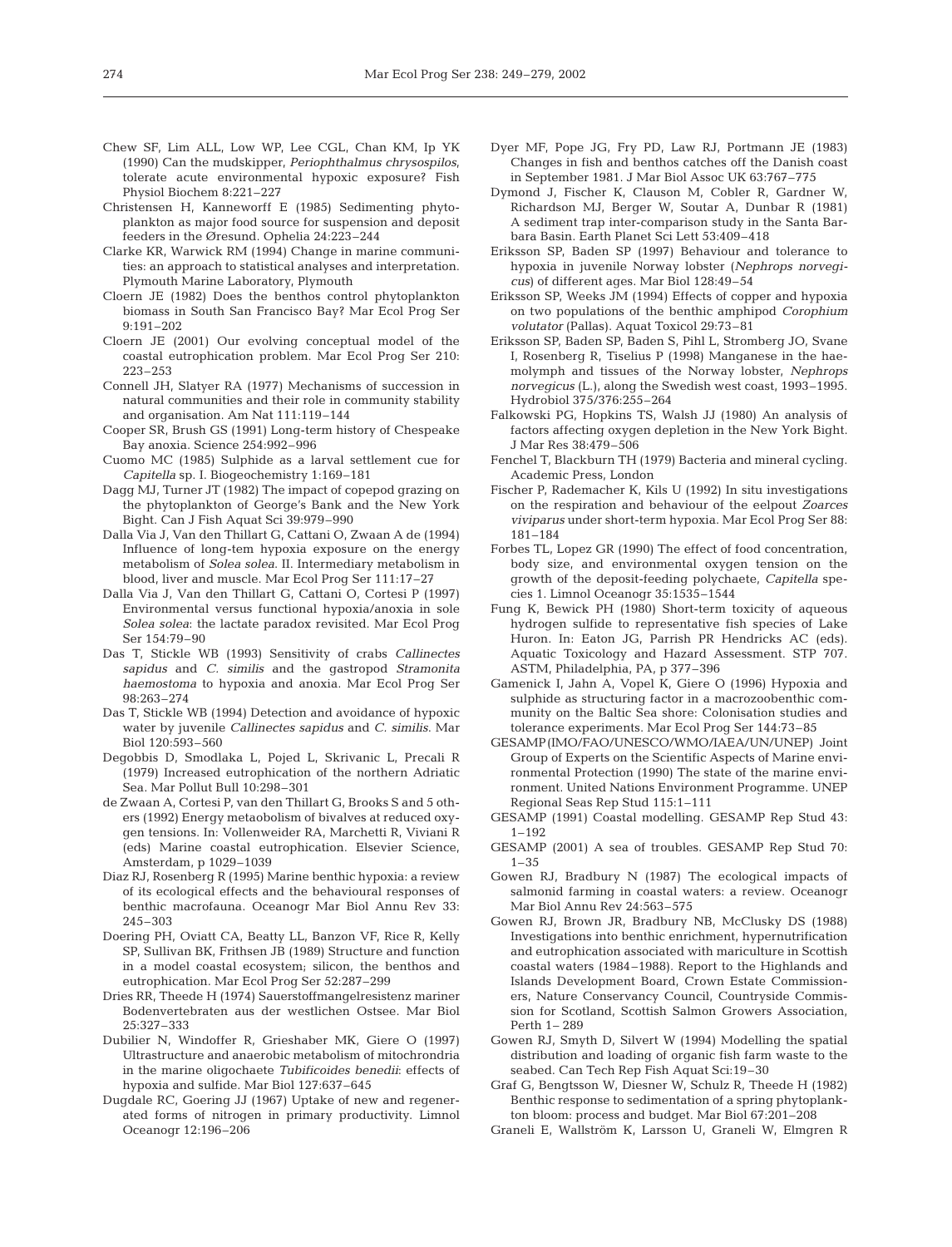(1990) Nutrient limitation of primary production in the Baltic Sea area. Ambio 19:142–151

- Gray JS (1982) Pollution effects on marine ecosystems. Neth J Sea Res 16:424–443
- Gray JS (1992) Eutrophication in the sea. In: Columbo G, Ferrari I, Ceccherelli VU, Rossi R (eds) Marine eutrophication and population dynamics. Olsen & Olsen, Fredensborg, p 3–15
- Gray JS, Clarke KR, Warwick RM, Hobbs G (1990) Detection of initial effects of pollution on marine benthos: an example from the Ekofisk and Eldfisk oilfields, North Sea. Mar Ecol Prog Ser 66:285–299
- Grebmeier JM, McRoy CP (1989) Pelagic-benthic coupling on the shelf of the northern Bering and Chukchi Seas. 3. Benthic food-supply and carbon cycling. Mar Ecol Prog Ser 53:79–91
- Grebmeier JM, McRoy CP, Feder HM (1988) Pelagic-benthic coupling on the shelf of the northern Bering and Chukchi Seas. I. Food supply source and benthic biomass. Mar Ecol Prog Ser 48:57–67
- Grebmeier JM, Feder HM, McRoy CP (1989) Pelagic-benthic coupling on the shelf of the northern Bering and Chukchi Seas 2. Benthic community structure. Mar Ecol Prog Ser 51:253–268
- Hagerman L, Vismann B (1995) Anaerobic metabolism in the shrimp *Crangon crangon* exposed to hypoxia, anoxia and hydrogen sulfide. Mar Biol 123:235–240
- Hagström O, Palmén LE, Håkansson N, Kästner D, Bremer-Robart H, Grygiel W, Wyszynski M (1989) Acoustic estimates of the herring and sprat stocks in the Baltic proper October 1988. ICES CM J:1989/J p 26
- Handy RD, Poxton MG (1993) Nitrogen pollution in mariculture: toxicity and excretion of nitrogenous compounds by marine fish. Rev Fish Biol Fish 3:205–241
- Hansson S, Rudstam LG (1990) Eutrophication and Baltic fish communities. Ambio 19:123–125
- Hargrave BT (1994) A benthic enrichment index. Can Tech Rep Fish Aquat Sci 1949:79–91
- Hargrave BT, Taguchi S (1978) Origin of deposited material sedimented in a marine bay. J Fish Res Board Can 35: 1604–1613
- Harper DE, McKinney LD, Nance JM, Salzer RB (1991) Recovery responses of two benthic assemblages following an acute hypoxic event on the Texas continental shelf, northwestern Gulf of Mexico. In: Tyson RV, Pearson TH (eds) Modern and ancient continental shelf anoxia*.* Geol Soc Lond Spec Publ 58:49–64
- Heip C (1995) Eutrophication and zoobenthos dynamics. Ophelia 41:113–136
- Henriksson R (1969) Influence of pollution on the bottom fauna of the Sound (Öresund). Oikos 20:507–523
- Hevia M, Rosenthal H, Gowen RJ (1996) Modelling benthic deposition under fish cages. J Appl Ichthyol 12:71–74
- Hildén M, Hudd R, Lehtonen H (1982) The effects of environmental changes on the fisheries and fish stocks in the Archipelago Sea and the Finnish part of the Gulf of Bothnia. Aqua Fenn 12:47–58
- Hill AD, Taylor AC, Strang RHC (1991) Physiological and metabolic responses of the shore crab *Carcinus maenas* (L.) during environmental anoxia and subsequent recovery. J Exp Mar Biol Ecol 150:31–50
- Hillebrand H, Sommer U (1999) The nutrient stoichiometry of benthic microalgal growth: Redfield proportions are optimal. Limnol Oceanogr 44:440–446
- Hiroki K (1978) Resistance of marine gastropods to oxygen deficiency and hydrogen sulphide. Biol Fisio Anim Sao Paulo 2:33–42
- Howell P, Simpson D (1994) Abundance of marine resources

in relation to dissolved oxygen in Long Island Sound. Estuaries 17:394–402

- Ip YK, Low WP (1990) Rapid communication. Lactate production in the gills of the mudskipper *Periophthalmondon schlosseri* exposed to hypoxia. J Exp Zool 253:99–101
- Ip YK, Chew SF, Peng KW, Lim RWL (1992) Effects of environmental anoxia on concentrations of free amino acids and kinetic properties of glutamate dehydrogenase in three body parts of *Phascolosoma arcuatum* (Sipuncula). J Exp Mar Biol Ecol 165:125–132
- Ip YK, Chew SF, Lee CY, Wong WP, Lim DH, Murphy DH (1993) Effects of anoxia on the activities of pyruvate kinase and phosphoenolpyruvate carboxykinase, and the production of lactate and succinate in the intertidal pulmonate *Onchidium tumidium*. Mar Biol 116:103–107
- Ip YK, Chew SF, Randall DJ (2001) Ammonia toxicity, tolerance and excretion. In: Hoar WS, Randall DJ, Farrell AP (eds) Fish Physiol 20:109–148
- Ishimatsu A, Aguilar NM, Ogawa J, Kougi A (1999) Arterial blood gas levels and cardiovascular function during varying environmental conditions in a mudskipper, *Periophthalmodon schlosseri*. J Exp Biol 202:1753–1762
- Jobling M (1993) Bioenergetics: feed intake and energy partitioning. In: Rankin JC, Jensen FB (eds) Fish ecophysiology*.* Chapman and Hall, London
- Johansson B (1997) Behavioural response to gradually declining oxygen concentration by Baltic Sea macrobenthic crustaceans. Mar Biol 129:71–78
- Jørgensen BB (1980) Seasonal oxygen depletion in the bottom waters of a Danish fjord and its effect on the benthic communities. Oikos 34:68–76
- Jørgensen BB, Richardson K (eds) (1996) Eutrophication in coastal marine ecosystems. American Geophysical Union, Washington, DC
- Josefson AB (1987) Large-scale patterns of dynamics in subtidal macrozoobenthic assemblages in the Skagerrak: effects of a production-related factor? Mar Ecol Prog Ser 38:13–23
- Josefson AB, Jensen JN (1992) Effects of hypoxia on softsediment macrobenthos in southern Kattegat. In: Columbo G, Ferrari I, Ceccherelli VU, Rossi R (eds) Marine eutrophication and population dynamics. Olsen & Olsen, Fredensborg, p 21–28
- Josefson AB, Widbom B (1998) Differential response of benthic macrofauna and meiofauna to hypoxia in the Gullmar Fjord basin. Mar Biol 100:31–40
- Justic D (1987) Long-term eutrophication of the northern Adriatic Sea. Mar Pollut Bull 18:281–284
- Justic D (1988) Trend in the transparency of the northern Adriatic Sea 1911–1982. Mar Pollut Bull 19:32–35
- Justic D, Legovic T, Rottini-Sandrini L (1987) Trends in oxygen content 1911-1984 and occurrence of benthic mortality in the Northern Adriatic Sea. Estuar Coast Shelf Sci 25:435–445
- Kang J, Matsuda O, Yamamoto T (1993) Effects of low dissolved oxygen and hydrogen sulfide on ealrly developmental stages of blue crab, *Portuns trituberculatus* in Hiroshima Bay, Japan. J Fac Appl Biol Sci Hiroshima Univ 32:61–70
- Kautsky N, Kautsky H, Kautsky U, Waren M (1986) Decreased depth penetration of *Fucus vesiculosus* (L.) since the 1940s indicates eutrophication of the Baltic Sea. Mar Ecol Prog Ser 28:1–8
- Keckeis H, Bauer-Nemeschkal E, Kamler E (1996). Effects of reduced oxygen level on the mortality and hatching rate of *Chondrostoma nasua* embryos. J Fish Biol 49:430–440
- Kim HS, Kim HY, Chin P (1997) Effects of ammonia on sur-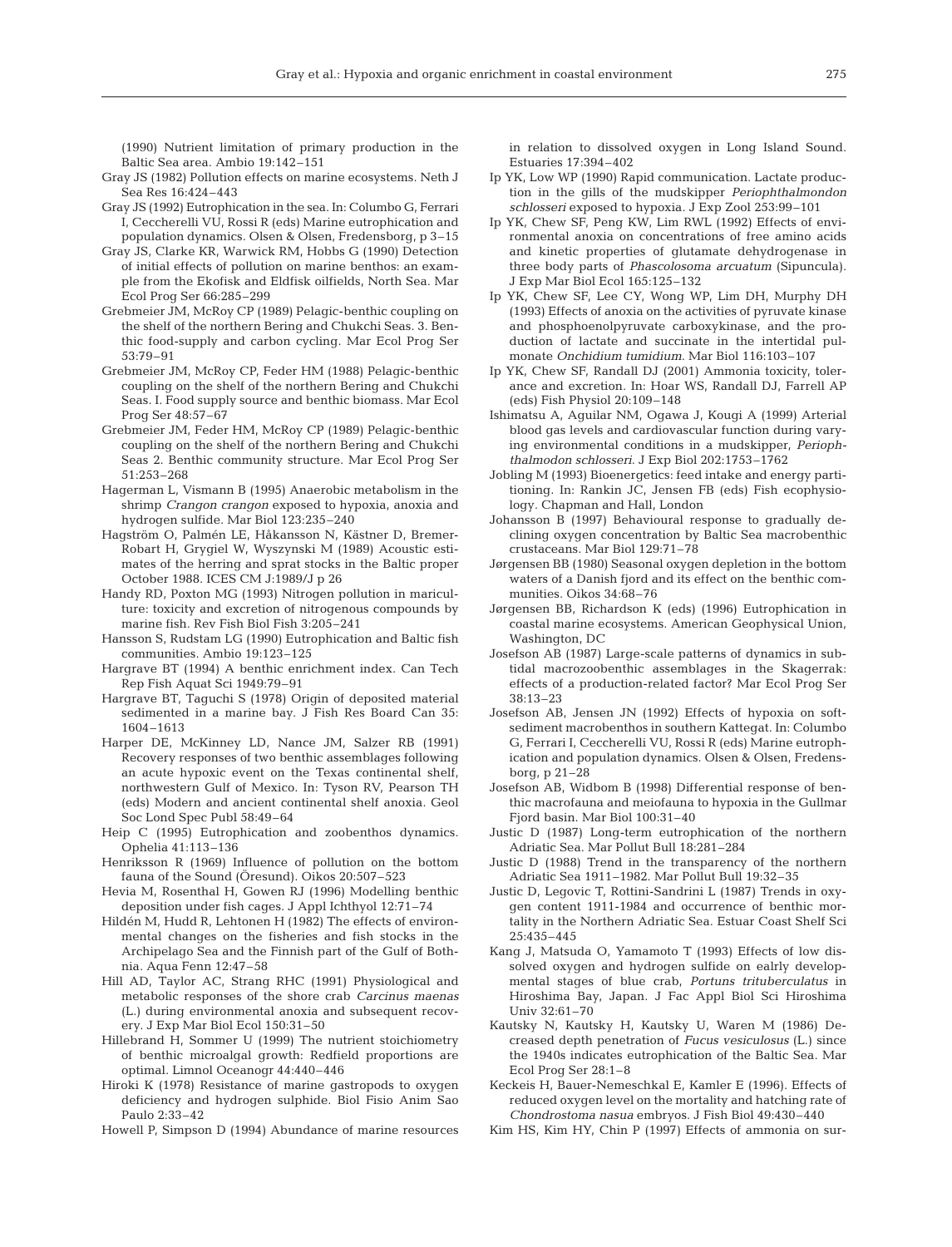vival and growth of the flounder larva, *Paralichthys olivaceus*. J Korean Fish Soc 30:488–495

- Kimor B (1992) Impact of eutrophication on phytoplankton composition. In: Vollenweider RA, Marchetti R, Viviani R (eds) Marine coastal eutrophication: the response of marine transitional systems to human impact: problems and perspectives for restoration. Proc Int Conf, Bologna, Italy, 21–24 March 1990. Sci Tot Env Suppl 1992:871–878
- Kiørboe T, Hansen JLS, Alldredge AL (1996) Sedimentation of phytoplankton during a diatom bloom: rates and mechanisms. J Mar Res 54:1123–1148
- Knauer GA, Martin JA, Bruland KW (1979) Fluxes of particulate carbon, nitrogen and phosphorus in the upper water column of the northeast Pacific. Deep-Sea Res 26:97–108
- Kuo AY, Nielson BJ (1987) Hypoxia and salinity in Virginia estuaries. Estuaries 10:277–283
- Larsson U, Elmgren R, Wulff F (1985) Eutrophication in the Baltic Sea: causes and consequences. Ambio 14:9–14
- Levin LA, Gage JD (1998) Relationships between oxygen, organic matter and the diversity of bathyal macrofauna. Deep-Sea Res Part II 45:129–163
- Lim RWL, Ip YK (1991a) Alternation of kinetic properties of pyruvate kinase in *Phascolosoma arcuatum* (Sipuncula) exposed to environmental anoxia. J Exp Mar Biol Ecol 152: 123–133
- Lim RWL, Ip YK (1991b) The involvement of phosphoenolpyruvate carboxykinase in succinate formation in *Phascolosoma arcuatum* (Sipuncula) exposed to environmental anoxia. Zool Sci 8:673–679
- Lin HP, Charmantier G, Thuet P, Trilles JP (1992) Effects of turbidity on survival, osmoregulation and gill Na+-K+ ATPase in juvenile shrimp *Penaeus japonicus*. Mar Ecol Prog Ser 90:31–37
- Lin HP, Thuet P, Trilles JP, Mounet Guillaume R, Charmantier G (1993) Effects of ammonia on survival and osmoregulation of various development stages of the shrimp *Penaeus japonicus*. Mar Biol 117:591–598
- Llansó RJ (1991) Tolerance of low dissolved oxygen and hydrogen sulfide by the polychaete *Streblospio benedicti* (Webster). J Exp Mar Biol Ecol 153:165–178
- Llansó RJ, Diaz RJ (1994) Tolerance to low dissolved oxygen by the tubicolous polychaete *Loimia Medusa*. J Mar Biol Assoc UK 74:143–148
- Lomstein BA, Blackburn TH, Henriksen K (1989) Aspects of nitrogen and carbon cycling in the northern Bering Shelf. Sediment: 1. The significance of urea turnover in the mineralization NH<sub>4</sub><sup>+</sup>. Mar Ecol Prog Ser 57:237-247
- Low WP, Peng KW, Phuan SK, Lee CY, Ip YK (1993) A comparative study on the responses of the gills of two mudskippers to hypoxia and anoxia. J Comp Physiol B 163: 487–494
- Magaud H, Migeon B, Morfin P, Garric J, Vindimian E (1997) Modeling fish mortality due to urban storm run-off: interacting effects of hypoxia and un-ionized ammonia. Water Res 31:211–218
- Main MB, Nelson WG (1988) Tolerance of the sabellariid polychaete *Phtagmatopoma lapidosa* Kinberg to burial turbidity and hydrogen sulfide. Mar Env Res 26:39–55
- Mance G, O'Donnell AR, Campbell JA (1988) Proposed environmental quality standards for List 11 substances in water: sulphide. Environmental Strategy Standards and Legislation Unit 8. Standing Committee on Analysis, Sulphide in waters and effluents. Water Research Centre, Medmenham, UK. Her Majesty's Stationery Office, London
- Mann K (1982) Ecology of coastal waters. A systems approach*.* Stud Ecol 8:1–322
- Marcus NH, Lutz RV (1994) Effects of anoxia on the viability of subitaneous eggs of planktonic copepods. Mar Biol 121: 83–87
- Marshall DJ Mcquaid CD (1993) Differential physiological and behavioural responses of the intertidal mussels, *Choromytilus meridionalis* (Kr.) and *Perna perna* L., to exposure to hypoxia and air: a basis for spatial separation. J Exp Mar Biol Ecol 171:225–237
- Matthäus W (1998) On the causes of major Baltic inflows-an analysis of long time series. Cont Shelf Res 18:67–97
- Matthäus W (1999) The influence of river runoff on deep water conditions of the Baltic Sea. Hydrobiologia 393:1–10
- Maurer D, Robertson J, Gerlinger T (1993) San Pedro Shelf California: testing the Pearson-Rosenberg model (PRM) Mar Environ Res 35:304–321
- May EB (1973) Extensive oxygen depletion in Mobile Bay, Alabama. Limnol Oceanogr 18:353–366
- McCormick JM, Quinn PT (1975) Phytoplankton diversity and chlorophyll-*a* in a polluted estuary. Mar Pollut Bull 6: 105–106
- McRoy CP, Goering JJ (1974) Nutrient transfer between the seagrass *Zostera marina* and its epiphytes. Nature 248: 173–174
- Mee LD (1992) The Black Sea in crisis: a need for concerted international action. Ambio 21:278–286
- Miller DC, Poucher S, Cardin JA, Hansen D (1990) The acute and chronic toxicity of ammonia to marine fish and a mysid. Arch Env Contam Toxicol 10:40–48
- Miller DC, Poucher SL, Coiro L, Rego S, Munns W (1995) Effects of hypoxia on growth and survival of crustaceans and fishes of Long Island Sound. In: McElroy A, Zeidner J (eds) Proceedings of the Long Island Sound Research Conference: is the Sound getting better or worse. New York Sea Grant Institute, Stony Brook, NY, p 1–92
- Mirza FB, Gray JS (1978) The fauna of benthic sediments from the organically enriched Oslofjord, Norway. J Exp Mar Biol Ecol 54:181–207
- Nan JC, Chen FH (1991) Lethal effect of nitrite on *Metapenaeus ensis* larvae. J World Aquac Soc 22:51–56
- Nehring D (1979) Relationships between salinity and increasing nutrient concentration in the mixed winter surface layer of the Baltic from 1969 to 1978. ICES CM/C 24:1–8
- Nestlerode JA, Diaz RJ (1998) Effects of periodic environmental hypoxia on predation of a tethered polychaete *Glycera americana*: implications for trophic dynamics. Mar Ecol Prog Ser 172:185–195
- Nielsen A, Hagerman L (1998) Effects of short-term hypoxia on metabolism and haemocyanin oxygen transport in the prawns *Palaemon adspersus* and *Palaemonetes varians*. Mar Ecol Prog Ser 167:177–183
- Niermann U, Bauerfeind E, Hickel W, von Westernhagen H (1990) The recovery of benthos following the impact of low oxygen content in the German Bight. Neth J Sea Res 25:215–226
- Nilsson HC (1999) Effects of hypoxia and organic enrichment on growth of the brittle stars *Amphiura filiformis* (O. F. Mueller) and *Amphiura chiajei* Forbes. J Exp Mar Biol Ecol 237:11–30
- Nilsson HC, Rosenberg R (1994) Hypoxic response of two marine benthic communities. Mar Ecol Prog Ser 115: 209–217
- Nilsson HC, Rosenberg R (2000) Succession in marine benthic habitats and fauna in response to oxygen deficiency: analysed by sediment profile-imaging and by grab samples. Mar Ecol Prog Ser 197:139–149
- Nilsson HC, Skold M (1996) Arm regeneration and spawning in the brittle star *Amphira filiformis* (O. F. Muller) during hypoxia. J Exp Mar Biol Ecol 199:193–206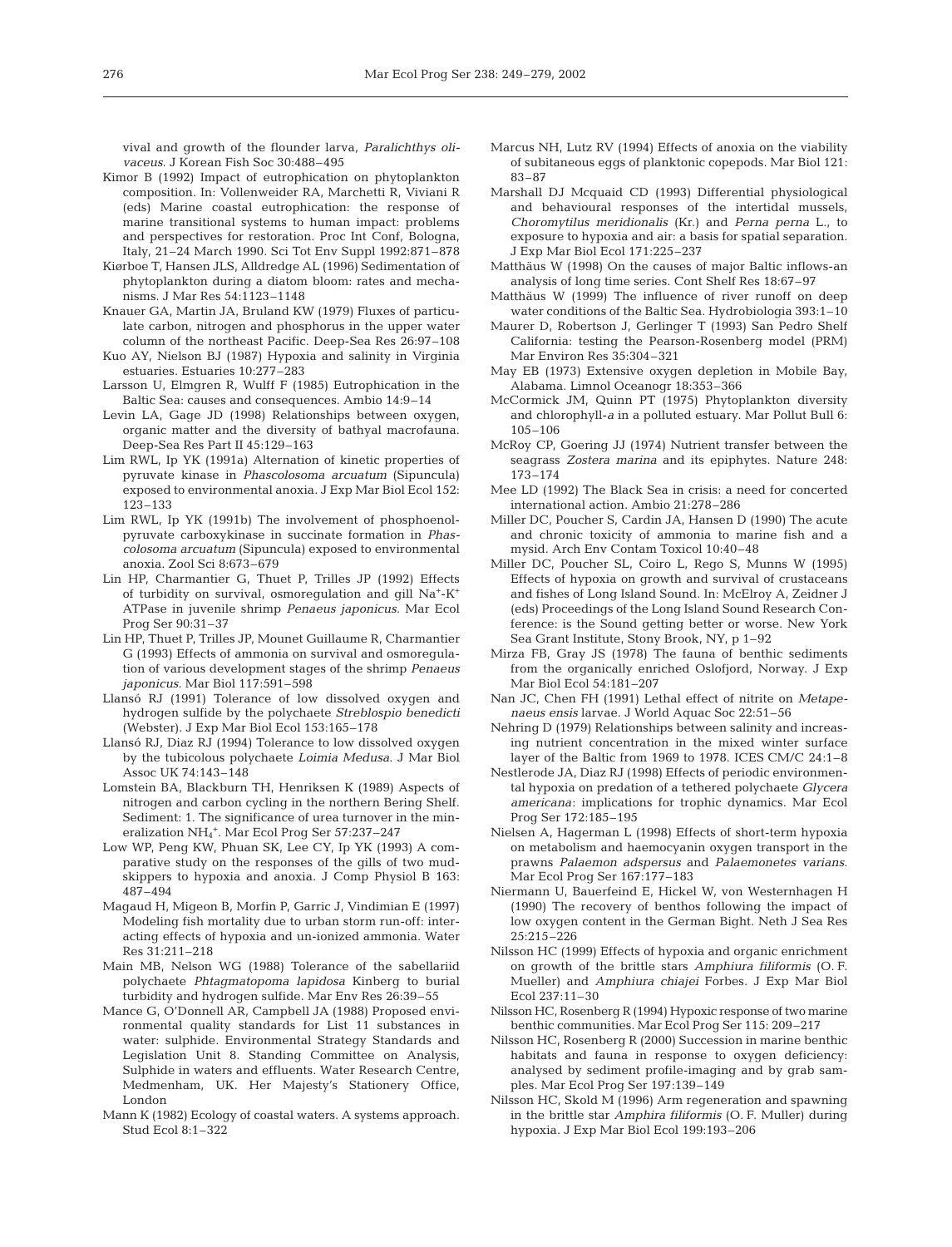- Nixon SW (1990) Marine eutrophication: a growing international problem. Ambio 19:101
- Nixon SW (1995) Coastal marine eutrophication: a definition, social causes, and future concerns. Ophelia 41:199–220
- Nixon SW, Pilson MEQ (1983) Nitrogen in estuarine and coastal marine ecosystems. In: Carpenter EJ, Capone DG (eds) Nitrogen in the Marine Environment. Academic Press, New York, p 565–648
- Oeschger R, Storey KB (1993) Impact of anoxia and hydrogen sulphide on the metabolism of *Arctica islandica* L. (Bivalvia). J Exp Mar Biol Ecol 170:213–226
- Otsuki A, Hanya T (1972) Production of dissolved organic matter from dead green algal cells. II. Anaerobic microbial decomposition. Limnol Oceanogr 17:248–257
- Oviatt CA, Keller A, Sampou P, Laffin-Beatty L (1986) Patterns of productivity during eutrophication: a mesocosm experiment. Mar Ecol Prog Ser 28:69–80
- Oviatt CA, Quinn JG, Maughan JT and 6 others (1987) Fate and effects of sewage sludge in the coastal marine environment: a mesocosm experiment. Mar Ecol Prog Ser 41: 187–203
- Oviatt CA, Lane P, French F III, Donaghay P (1989) Phytoplankton species and abundance in response to eutrophication in coastal marine mesocosms. J Plankton Res 11: 1223–1244
- Paasche E, Erga SR (1988) Phosphorus and nitrogen limitation of phytoplankton in the inner Oslofjord (Norway). Sarsia 73:229–243
- Patriquin DG, Knowles R (1972) Nitrogen fixation in the rhizosphere of marine angiosperms. Mar Biol 16:49–58
- Pearson TH (1982) The Loch Eil project: assessment and synthesis with a discussion of certain biological questions arising from a study of the organic pollution of sediments. J Exp Mar Biol 57:93–124
- Pearson TH, Rosenberg R (1978) Macrobenthic succession in relation to organic enrichment and pollution of the marine environment. Oceanogr Mar Biol Annu Rev 16:229–311
- Pearson TH, Stanley SO (1979) Comparative measurement of the redox potential of marine sediment as a rapid means of assessing the effects of organic pollution. Mar Biol 53: 371–379
- Pearson TH, Josefson AB, Rosenberg R (1985) Petersen's stations revisited. I. Is the Kattegat becoming eutrophic? J Exp Mar Biol Ecol 92:157–206
- Peckol P, Rivers JS (1995) Physiological responses of the opportunistic macroalgae *Cladophora vagabunda* (L.) van den Hoek and *Gracilaria tikvahiae* (McLachlan) to environmental disturbances associated with eutrophication. J Exp Mar Biol Ecol 190:1–16
- Person le Ruyet J, Chartois H, Quemener L (1995) Comparative acute ammonia toxicity in marine fish and plasma ammonia response. Aquaculture 136:181–194
- Pichavant K, Person le Ruyet J, Le Bayon N, Severe A and 5 others (2001) Effects of hypoxia on metabolism and growth in juvenile turbot. Aquaculture 188:103–114
- Pihl L (1989) Effects of oxygen depletion on demersal fish in coastal areas of the southeast Kattegat. In: Ryland JS, Tyler PA (eds) Reproduction, genetics and distributions of marine organisms. Olsen & Olsen, Fredensborg, p 431–439
- Pihl L, Baden SP, Diaz RJ (1992) Effects of periodic hypoxia on distribution of demersal fish and crustaceans. Mar Biol 108:349–360
- Pihl L, Baden SP, Diaz RJ, Schaffher LC (1994) Hypoxiainduced structural changes in the diet of bottom-feeding fish and crustacea. Mar Biol 112:349–361
- Platt T, Lewis WG, Lewis MR, Li WKW, Sathyendranath S, Smith RE, Vezina AF (1989) Biological production of the

oceans: the case for a consensus. Mar Ecol Prog Ser 52: 77–88

- Rachor E (1990) Changes in the sublittoral zoobenthos in the German Bight with regard to eutrophication. Neth J Sea Res 25:209–214
- Rainer SF, Fitzhardinghe RC (1981) Benthic communities in an estuary with periodic deoxygenation. Aust J Mar Freshw Res 32:227–241
- Ramus J, Beale AI, Mauzerall D (1976) Correlation of changes in pigment content with photosynthetic capacity of seaweeds as a function of water depth. Mar Biol 37:231–238
- Ramus J, Beale AI, Mauzerall D, Howard KL (1976) Changes in the photosynthetic pigment concentration in seaweeds as a function of water depth. Mar Biol 37:223–229
- Regner D (1991) The progressive changes of the copepod community from the eastern Adriatic coast caused by eutrophication. Toxicol Environ Chem 31-32:433–439
- Reise K, Herre E, Sturm M (1989) Historical changes in the benthos of the Wadden Sea around the island of Sylt in the North Sea. Helgol Wiss Meeresunters 43:417–433
- Reish DJ (1970) The effects of varying nutrients, chlorinity and dissolved oxygen on polychaetous annelids. Water Res 4:721–735
- Renaud ML (1986) Detecting and avoiding oxygen deficienct sea water by brown shrimp *Penauus aztecus* (Ives) and *P. setosa* (L.). J Exp Mar Biol Ecol 98:283–292
- Reynolds FA, Haines TA (1980) Effects of chronic exposure to hydrogen sulphide on newly hatched brown trout *Salmo trutta* L. Environ Pollut 22:1–13
- Rhoads DC, Germano JD (1982) Characterization of organism-sediment relations using sediment profile imaging: an efficient method of remote ecological monitoring of the seafloor. Mar Ecol Prog Ser 8:115–128
- Rhoads DC, Germano JD (1986) Interpreting long-term changes in benthic community structure: a new protocol. Hydrobiologia 142:291–308
- Richardson K (1996) Conclusions, research and eutrophication control. In: Jørgensen BB, Richardson K (eds) Eutrophication in coastal marine ecosystems. American Geophysical Union, Washington, DC, p 243–267
- Richardson K, Heilmann J (1995) Primary production in the Kattegat: past and present. Ophelia 41:317–328
- Ritter C, Montagna PA (1999) Seasonal hypoxia and models of benthic response in a Texas bay. Estuaries 22:7–20
- Rosas C, Martinez E, Gaxiola G, Brito R, Sanchez A, Soto LA (1999) The effect of dissolved oxygen and salinity on oxygen consumption, ammonia excretion and osmotic pressure of *Penaeus setiferus* (Linnaeus) juveniles. J Exp Mar Biol Ecol 234:41–57
- Rosenberg R (1972) Benthic faunal recovery in a Swedish fjord following the closure of a sulphite pulp mill. Oikos 23:92–108
- Rosenberg R (1976) Benthic faunal dynamics during succession following pollution abatement in a Swedish estuary. Oikos 27:414–427
- Rosenberg R (1977) Benthic macrofaunal dynamics, production, and dispersion in an oxygen-deficient estuary of west Sweden. J Exp Mar Biol Ecol 26:107–133
- Rosenberg R (1990) Negative oxygen trends in Swedish coastal bottom waters. Mar Pollut Bull 21:335–339
- Rosenberg R, Loo LO (1988) Marine eutrophication induced oxygen deficiency: effects on soft bottom fauna, western Sweden. Ophelia 29:213–225
- Rosenberg R, Arntz W, de Flores EC, Flores LA, Carbajal G, Finger I, Tarazona J (1983) Benthos biomass and oxygen deficiency in the upwelling system off Peru. J Mar Res 41: 263–279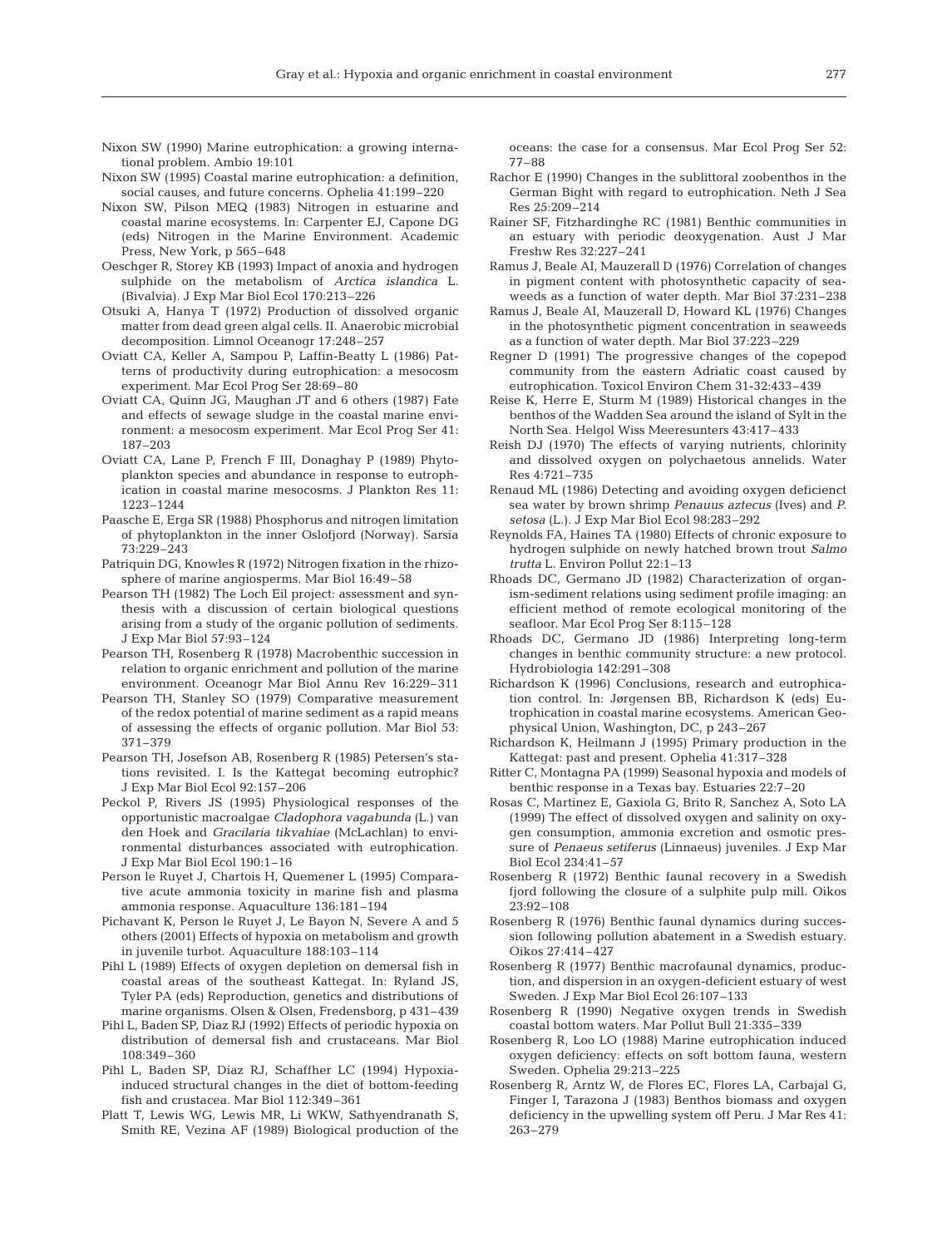- Rosenberg R, Gray JS, Josefson AB, Pearson TH (1987) Petersen's benthic stations revisited. II. Is the Oslofjord and eastern Skagerrak enriched? J Exp Mar Biol Ecol 105:219–251
- Rosenberg R, Elmgren R, Fleischer S, Jonsson P, Persson G, Dahlin H (1990) Introduction—marine eutrophication in Sweden. Ambio 19:102–108
- Rosenberg R, Hellman B, Johansson B (1991) Hypoxic tolerance of marine benthic fauna. Mar Ecol Prog Ser 79: 127–131
- Ross AH, Gurney WSC, Heath MR, Hay SJ, Henderson EW (1993) A strategic simulation model of a fjord ecosystem. Limnol Oceanogr 38:128–153
- Ross AH, Gurney WSC, Heath MR (1994) A comparative study of the ecosystem dynamics of four fjords. Limnol Oceanogr 39:318–343
- Rossignol-Strick M (1985) A marine anoxic event on the Brittany coast, July 1982. J Coast Res 1:11–20
- Rumohr H (1986) Historische Indizien für Eutrophierungserscheinungen (1875–1939) in der Kieler Bucht (westliche Ostsee). Meeresforschung 31:115–123
- Rumohr H, Schomann H (1992) REMOTS sediment profiles around exploratory drilling rig in the southern North Sea. Mar Ecol Prog Ser 91:303–311
- Rydberg L, Edler L, Floderus S, Granéli W (1990) Interaction between supply of nutrients, primary production, sedimentation and oxygen consumption in SE Kattegat. Ambio 19:134–141
- Ryther JH, Dunstan WM (1971) Nitrogen, phosphorus and eutrophication in the coastal marine environment. Science 171:1008–1013
- Sandberg E (1994) Does short-term oxygen depletion affect predator-prey relationships in zoobenthos? Experiments with the isopod *Saduria entomon*. Mar Ecol Prog Ser 103: 73–80
- Sand-Jensen K, Borum J, Geertz-Hansen O, Jensen JN, Josefson AB, Riemann B (1994) Resuspension and biological interactions in Roskilde Fjord. Havforskning fra Miljøstyrelsen 51. Danish Environment Protection Agency, Copenhagen (in Danish)
- Santos SL, Simon JL (1980) Response of a soft-bottom benthos to annual catastrophic disturbance in a South Florida estuary. Mar Ecol Prog Ser 3:347–355
- Schurmann H, Steffensen JF (1994) Spontaneous swimming activity of Atlantic cod *Gadus morhua* exposed to graded hypoxia at three temperatures. J Exp Biol 197:129–142
- Seliger H, Boggs JA, Biggley WH (1985) Catastrophic anoxia in the Chesapeake Bay in 1984. Science 228:70–73
- Sfriso A, Marcomini A, Pavoni B (1987) Relationships between macroalgal biomass and nutrient concentrations in a hypertrophic area of the Venice Lagoon. Mar Environ Res 22:297–312
- Sfriso A, Pavoni B, Marcomini A, Orio AA (1988) Annual variations of nutrients in the Lagoon of Venice. Mar Pollut Bull 19:54–60
- Silvert W (1994) Modelling the benthic impacts of organic matter loading. Can Tech Rep Fish Aqua Sci 1949:1–18
- Skeie GM (1987) Heterotrof bakteriell produksjon i sedimentet fra Oslofjorden. MSc thesis, University of Oslo (in Norwegian)
- Smayda T (1990) Novel and nuisance phytoplankton blooms in the sea: evidence for a global epidemic. In: Granéli E, Sundström B, Edler L (eds) Toxic marine phytoplankton. Elsevier, New York, p 29–40
- Smetacek V (1980) Annual cycle of sedimentation in relation to plankton ecology in the western Kiel Bight. Ophelia (Suppl) 1:65–76
- Smith SV (1984) Phosphorus versus nitrogen limitation in the marine environment. Limnol Oceanogr 29:1149–1169
- Smith LL, Oseid DM (1974) Effects of hydrogen sulphide on development and survival of eight freshwater species. In: Blaxter JHS (ed) The early life history of fish. Springer-Verlag, New York, p 417–430
- Söderström J (1971) The capacity of coastal waters to use nutrients in Bohuslän, Sweden. Bot Mar 14:39–52
- Spicer JI (1995) Oxygen and acid-base status of the sea urchin *Psammechinus miliaris* during environmental hypoxia. Mar Biol 124:71–76
- Stachowitsch M (1984) Mass mortality in the Gulf of Trieste: the course of community destruction. PSZN I: Mar Ecol 5:243–264
- Steele JH Baird I (1972) Sedimentation of organic matter in a Scottish sea loch. Mem Ist Ital Idrobiol 29 Dott Marco Marchi (Suppl):73–88
- Steffensen JF (1990) Ilt i vand, og hvor lidt fisk kan tåle. Vand Miljø 7:243–246
- Stickle WB, Kapper MA, Liu LL, Gnaiger E, Wang SY (1989) Metabolic adaptations of several species of crustaceans and molluscs to hypoxia: tolerance and microcalorimetric studies. Biol Bull 177:303–312
- Stoddard A, Walsh JJ (1986) Modelling oxygen depletion in the New York Bight: the water quality impact of a potential increase of waste inputs. In: Wolfe DA, O'Connor TP (eds) Urban Wastes in Coastal Marine Environments, Krieger Publishing Company, Malabar, FL 5:92–102
- Strzyewska K (1978) Baltic herring-catches, biology, resources. In: Manowski W (ed) Produktwynosc ekosystemu morza Baltyckiego. Studia i Materialy Oceanologiczne Komitet Badan Morza, Polska Akad Nauk, Wroclaw, p 163–191
- Strzyewska K, Popiel J (1974) Changes in the growth of herring in the southern Baltic. Ber Dtsch Wiss Komm Meeresforsch 23:268–272
- Svane I, Gröndahl F (1988) Epibiosis of Gullmarsfjorden: an underwater stereographical transect analysis in comparison with the investigations of Gislén in 1926–1929. Ophelia 28:95–110
- Tallqvist M, Sandberg KE, Bonsdorff E (1999) Juvenile flounder, *Platichthys flesus* (L.), under hypoxia: effects on tolerance, ventilation rate and predation efficiency. J Exp Mar Biol Ecol 242:75–93
- Tarazona J, Paredes C, Igreda M (1986) Estructura del macrobentos en las playas arenosas de la zona de Lima, Perú. Rev Cienc Universidad Nacional Mayor de San Marcos (U.N.M.S.M.) 74:103–116
- Taslakian MJ, Hardy JT (1976) Sewage nutrient enrichment and phytoplankton ecology along the central coast of Lebanon. Mar Biol 38:315–325
- Taylor DL, Eggelstone DB (2000) Effects of hypoxia on an estuarine predator-prey interaction: foraging behaviour and mutual interference in the blue crab *Callinectes sapidus* and the infaunal clam prey *Mya arenaria*. Mar Ecol Prog Ser 196:221–237
- ter Braak CJF (1987) CANOCO—a FORTRAN program for canonical community ordination by (partial) (detrended) (canonical) correspondence analysis, principal component analysis and redundancy analysis (version 2.1). Agricultural Mathematics Group, Wageningen
- Tett P, Edwards A, Jones K (1986) A model for the growth of shelf sea phytoplankton in summer. Estuar Coast Shelf Sci 23:641–672
- Theede H (1973) Comparative studies on the influence of oxygen deficiency and hydrogen sulphide on marine bottom invertebrates. Neth J Sea Res 7:244–252